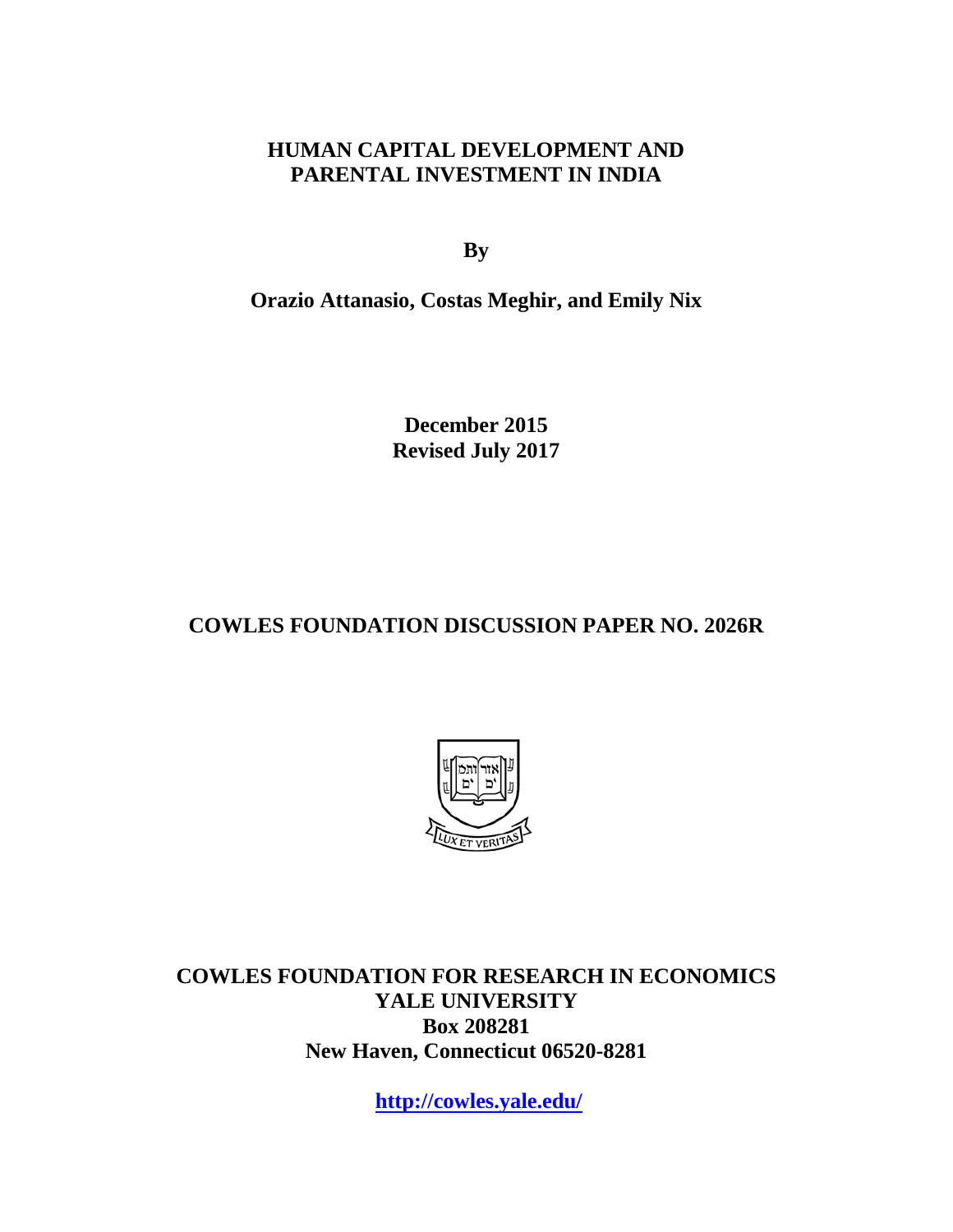# <span id="page-1-0"></span>Human Capital Development and Parental Investment in India. <sup>∗</sup>

Orazio Attanasio $\dagger$  Costas Meghir $^\ddagger$  and Emily Nix $^{\S}$ 

July 11, 2017

#### **Abstract**

We estimate production functions for cognition and health for children aged 1-12 in India, where over 70 million children aged 0-5 are at risk of developmental deficits. The inputs into the production functions include parental background, prior child cognition and health, and child investments. We use income and local prices to control for the endogeneity of investments. We find that cognition is sensitive to investments throughout the age range we consider, while health is mainly affected by early investments. We also find that inputs are complementary, and crucially that health is very important in determining cognition. Our paper contributes in understanding how investments and early health outcomes are important in child development.

<sup>∗</sup>We thank Joseph Altonji, Richard Blundell, Teodora Boneva, Sarah Cattan, Flavio Cunha, James Heckman, Corina Mommaerts, Susanne Schennach and Matthew Wiswall for their useful comments and discussions; we are greatly indebted to *Young Lives* for generously sharing their data with us. Orazio Attanasio was partially financed by the ESRC Professorial Fellowship ES/K010700/1 and by the European Research Council Advanced Grants 249612. Costas Meghir thanks NIH for funding under grant R01 HD072120 as well as the Cowles foundation and the ISPS at Yale for financial assistance. Emily Nix obtained funding from an NSF Graduate Research Fellowship. All mistakes are our own. Comments and suggestions are welcome.

<sup>†</sup>University College London, IFS and NBER, o.attanasio@ucl.ac.uk

<sup>‡</sup>Yale University, NBER and IFS, c.meghir@yale.edu

<sup>§</sup>UCL and USC FBE Marshall, e.nix@ucl.ac.uk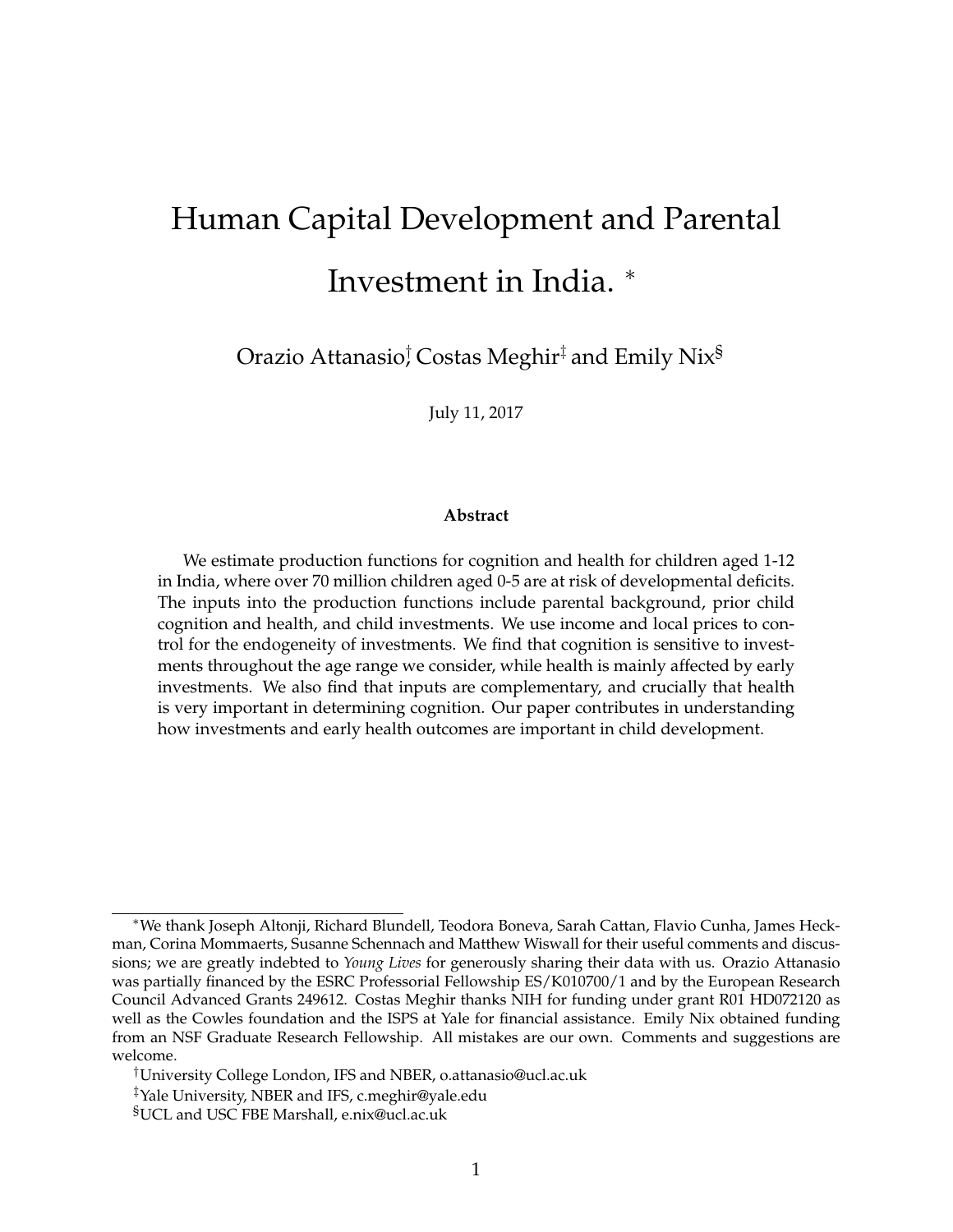## **1 Introduction**

In emerging and rapidly developing countries such as India, a high level of human capital may offer a way to escape poverty and take advantage of the new opportunities that arise. However, soon after birth (if not before) children from poorer backgrounds fall behind in every aspect of human capital development, including health and cognition, potentially depriving them of such opportunities. $^1$  $^1$  Indeed 52% of the 137 million children aged 0-5 in India are at risk of developmental deficits. $^2$  $^2$  It is thus important to understand how human capital is formed, how health may cause deficits in cognitive development, what role can investment in children play, and what is the relative importance of family background and child initial conditions in driving child development.

There is strong evidence showing that children's early experiences have long lasting effects, with implications for adult outcomes and even inter-generational transmission of human capital. Yet we still do not fully understand the mechanisms through which the many components of human capital develop and how different inputs interact in a dynamic fashion to shape the overall development of a child. There is growing consensus on the presence of important dynamic complementarities and interactions among different inputs and factors, but only a few studies have quantified them (see [Del Boca, Flinn,](#page-47-0) [and Wiswall](#page-47-0) [\(2014\)](#page-47-0), [Currie and Almond](#page-47-1) [\(2011\)](#page-47-1), [Cunha, Heckman, and Schennach](#page-47-2) [\(2010\)](#page-47-2), [Cunha and Heckman](#page-46-0) [\(2007\)](#page-46-0), and [Heckman](#page-49-0) [\(2007\)](#page-49-0)).

This paucity of evidence is partly explained by the small number of longitudinal data following children over time; by the intrinsic difficulty of obtaining high quality measures of development in different domains; by the difficulty in measuring inputs for children; and by the fact that these inputs are not assigned exogenously but determined by individual choices. As a result, our understanding of how the components of human capital are formed is relatively limited in developed countries, and even more limited in develop-

<sup>1</sup>For a few examples, see [Fernald, Weber, Galasso](#page-47-3) *et al.* [\(2011\)](#page-47-3), [Grantham-McGregor, Cheung, Cueto](#page-48-0) *[et al.](#page-48-0)* [\(2007\)](#page-48-0), [Hamadani, Tofail, Huda](#page-48-1) *et al.* [\(2014\)](#page-48-1), [Rubio-Codina, Attanasio, Meghir](#page-50-0) *et al.* [\(2014\)](#page-50-0), and [Currie](#page-47-4) [\(2011\)](#page-47-4).

<sup>&</sup>lt;sup>2</sup>See for example [Lu, Black, and Richter](#page-49-1) [\(2016\)](#page-49-1).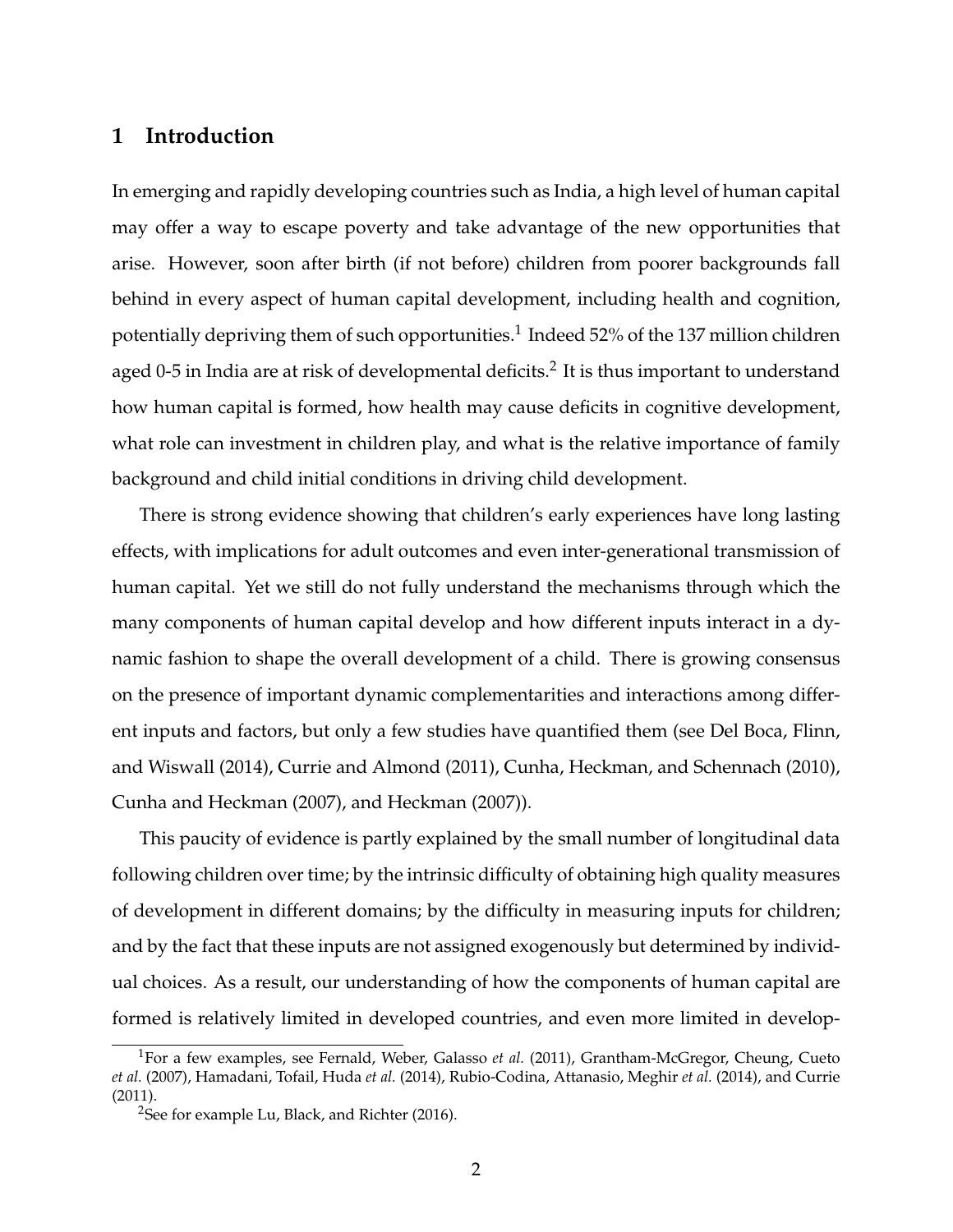ing countries. And yet, if we are to design interventions that will increase human capital and thereby improve individual productivity this knowledge is critical, particularly in the context of rapidly growing economies like India.

In this paper, we study the dynamic production of cognition and health - two important constituents of human capital- throughout childhood, from birth to age 12. We focus on these dimensions of human capital because both are likely to be key determinants of future productivity and the ability to acquire future skills through more advanced education. In addition, there are likely to be important interactions between these two factors that we cannot understand by examining one or the other in isolation. In a developing country like India, where rates of child malnutrition and morbidity are high, such considerations are particularly important.

Studying the development of cognition and health is particularly important given the evidence regarding their sensitivity to environmental factors, positive or negative. For example, cognition and health are both vulnerable to environmental risks that range from the presence of pollutants and sources of infection, to insufficient nutritional resources, to the lack of affection and stimulation.<sup>[3](#page-1-0)</sup> Poverty has been shown to be an important determinant of the exposure to such risk factors. There is evidence that poorer children are more vulnerable to early life shocks and that they experience more frequent and larger early life shocks (see [Case, Lubotsky, and Paxson](#page-46-1) [\(2002\)](#page-46-1), [Currie and Hyson](#page-47-5) [\(1999\)](#page-47-5) and [Currie and Stabile](#page-47-6) [\(2003\)](#page-47-6)).

A number of studies have shown that some of the deficits acquired through poverty can be reversed by well designed interventions. An important example is the Jamaica home visiting intervention whose long term effect on cognition is described in [Walker,](#page-50-1) [Chang, Powell, and Grantham-McGregor](#page-50-1) [\(2005\)](#page-50-1) and has also been shown to have labour market impacts.<sup>[4](#page-1-0)</sup> The Jamaica intervention has been replicated in various modified forms:

<sup>&</sup>lt;sup>3</sup>[Almond, Edlund, and Palme](#page-45-0) [\(2009\)](#page-45-0), [Chay and Greenstone](#page-46-2) [\(2003\)](#page-46-2), [Currie, Neidell, and Schmieder](#page-47-7) [\(2009\)](#page-47-7), and [Currie and Neidell](#page-47-8) [\(2005\)](#page-47-8) provide evidence on children's vulnerability to environmental risks. [Almond](#page-45-1) [\(2006\)](#page-45-1) and [Bleakley](#page-46-3) [\(2007\)](#page-46-3) show that children experience long term effects from exposure to infection. [Bharadwaj, Løken, and Neilson](#page-45-2) [\(2013\)](#page-45-2), [Behrman](#page-45-3) [\(1996\)](#page-45-3), and [Field, Robles, and Torero](#page-47-9) [\(2009\)](#page-47-9) demonstrate vulnerability to nutritional resources and micronutrient deficiencies.

<sup>4</sup>See [Gertler, Heckman, Pinto, Zanolini, Vermeersch, Walker, Chang-Lopez, and Grantham-McGregor](#page-48-2)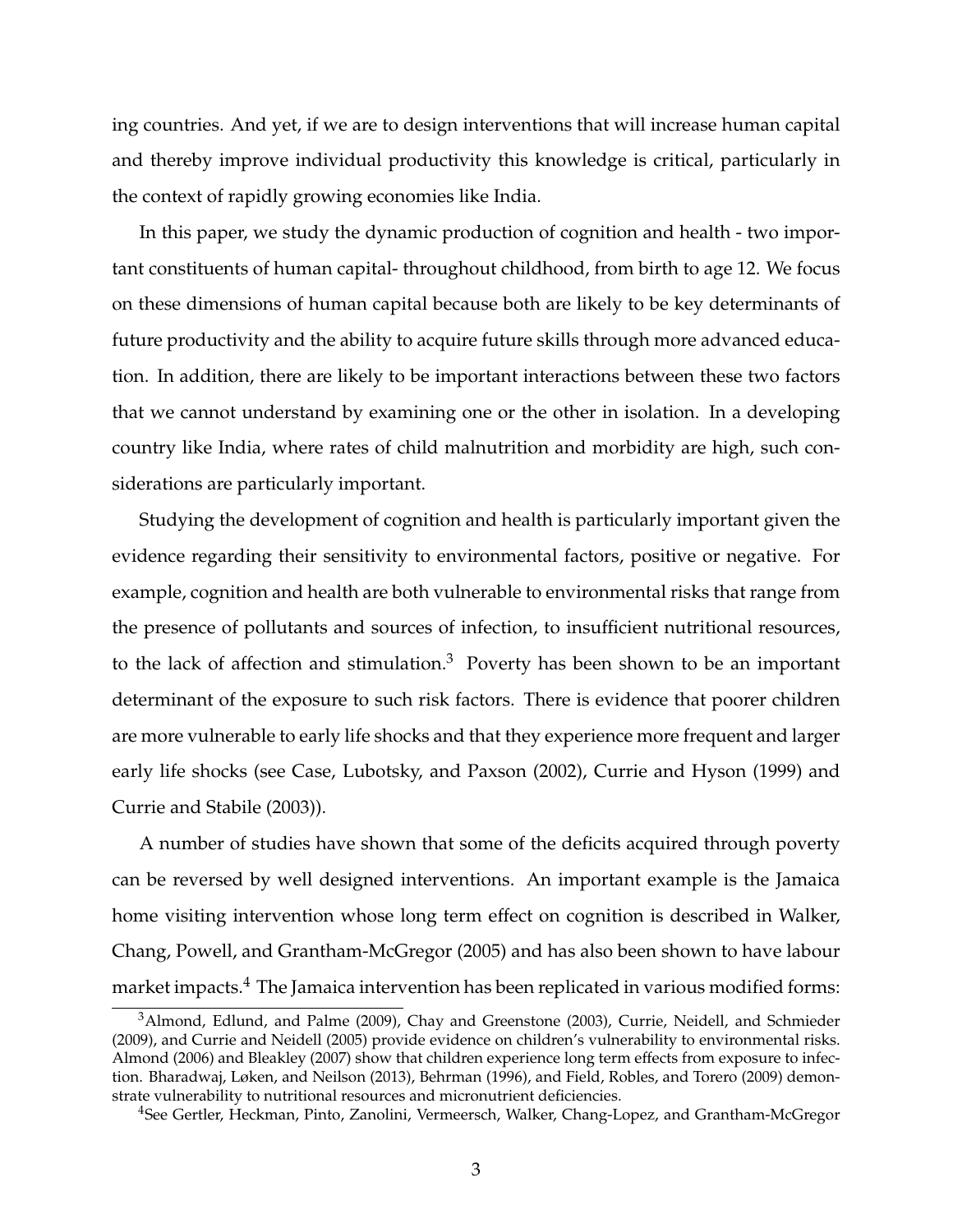for example [Attanasio, Fernández, Fitzsimons](#page-45-4) *et al.* [\(2014\)](#page-45-4) report that their scaleable intervention produced 26% of a standard deviation improvement in cognition. Moreover, a number of health and nutrition interventions have shown benefits not only on health, but also on cognition, which emphasizes the importance of considering the interactions between health and cognition.<sup>[5](#page-1-0)</sup> A number of authors have pointed to this link between health and child development. For example, [Figlio, Guryan, Karbownik](#page-47-10) *et al.* [\(2014\)](#page-47-10) find that in the U.S. early health effects on cognition are constant throughout children's school careers and invariant to school quality and family background. Moreover, [Campbell,](#page-46-4) [Conti, Heckman](#page-46-4) *et al.* [\(2014\)](#page-46-4) show that the Abcederian program, an early stimulation intervention, had long run health effects. $^6$  $^6$  . It is well established that interventions targeting health can have impacts on cognitive development. We build on these results in this paper by examining how cognition and health interact and evolve over a long period of childhood, the role of parental investments and the child's environment in this process, and the importance of dynamic complementarities in development among a relatively deprived population of children in an important developing country.

Delivering interventions and ensuring their impacts are sustained over time requires understanding how parents make investment decisions, how these decisions are affected by their own and their child's background, and how effective investments are in changing the course of development of these children. Underlying parental decisions are the perceived technology of human capital formation as well as the overall economic environment. In this sense, India is a particularly interesting country. The growing economic opportunities, particularly in cities, may offer the right incentives for parents to invest. At

[<sup>\(2013\)</sup>](#page-48-2) and [Engle, Black, Behrman](#page-47-11) *et al.* [\(2007\)](#page-47-11).

<sup>&</sup>lt;sup>5</sup>There is an important literature on health intervention and their impact on child development, including cognition. See, [Glewwe and Miguel](#page-48-3) [\(2008\)](#page-48-3), [Hoddinott, Maluccio, Behrman](#page-49-2) *et al.* [\(2008\)](#page-49-2) (the Guatemala intervention); [Bharadwaj, Løken, and Neilson](#page-45-2) [\(2013\)](#page-45-2)[;Banerjee, Cole, Duflo](#page-45-5) *et al.* [\(2007\)](#page-45-5)[;Miguel and Kremer](#page-49-3) [\(2004\)](#page-49-3); [Grantham-McGregor, Powell, Walker](#page-48-4) *et al.* [\(1991\)](#page-48-4); [Lucas, Morley, and Cole](#page-49-4) [\(1998\)](#page-49-4); [Sazawal, Bentley,](#page-50-2) [Black](#page-50-2) *et al.* [\(1996\)](#page-50-2); [Heckman, Moon, Pinto](#page-49-5) *et al.* [\(2010\)](#page-49-5).

 $6$ Other important studies in this area include [Glewwe, Jacoby, and King](#page-48-5)  $(2001)$ , [Glewwe and King](#page-48-6) [\(2001\)](#page-48-6), [Glewwe and Jacoby](#page-48-7) [\(1995\)](#page-48-7), [Sakti, Nokes, Hertanto](#page-50-3) *et al.* [\(1999\)](#page-50-3), [Black](#page-46-5) [\(2003\)](#page-46-5), [Bleakley](#page-46-6) [\(2010\)](#page-46-6), [Clark,](#page-46-7) [Jukes, Njagi](#page-46-7) *et al.* [\(2008\)](#page-46-7), [Chong, Cohen, Field](#page-46-8) *et al.* [\(2016\)](#page-46-8) and [Kippler, Tofail, Hamadani](#page-49-6) *et al.* [\(2012\)](#page-49-6). For an examination of the effect of cognition on later health see [Ludwig and Miller](#page-49-7) [\(2007\)](#page-49-7).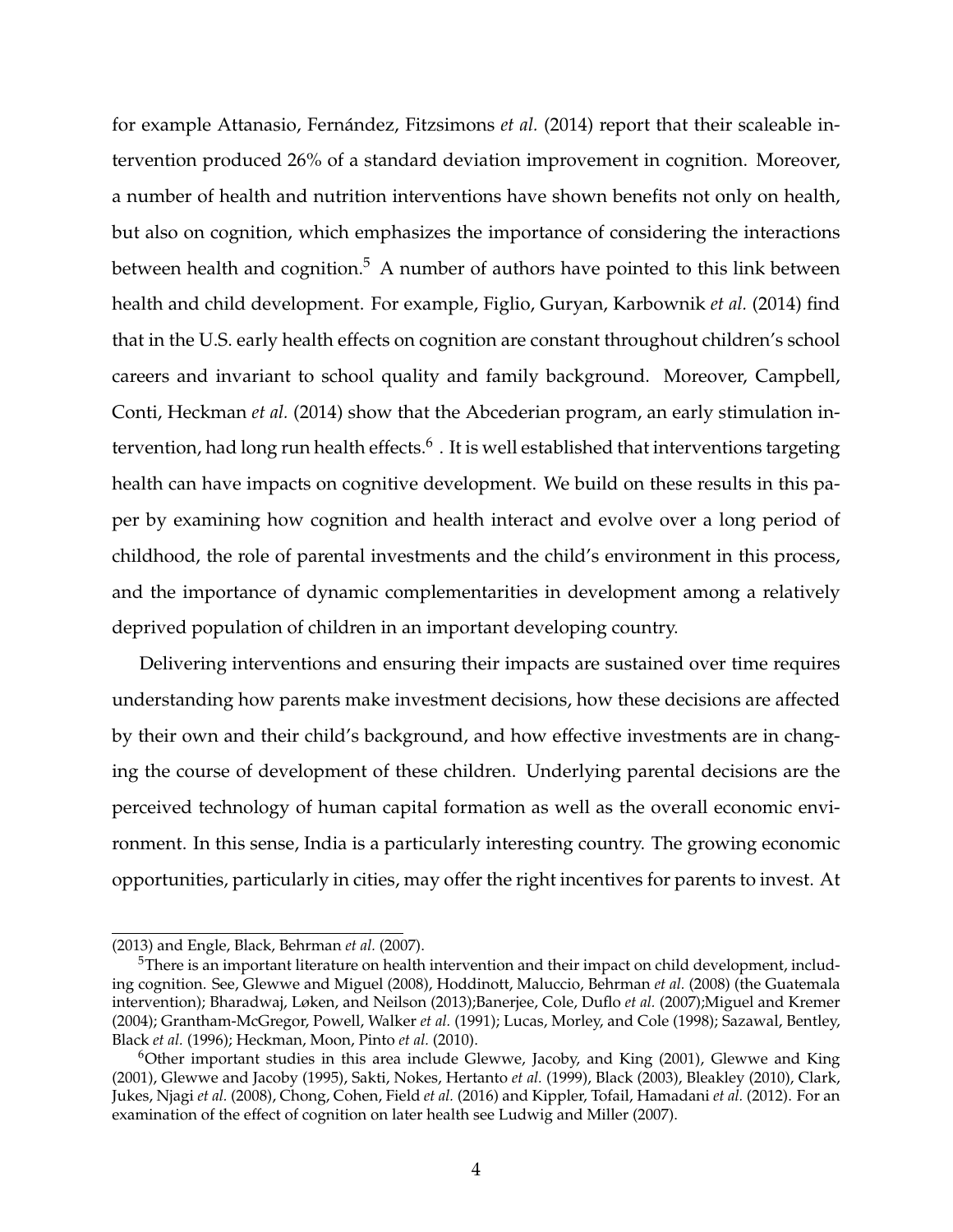the same time, poor children in India suffer huge amounts of deprivation as we document later in the paper.

The cohort data collected by the Young Lives Project starting in 2002 offers a unique opportunity to examine these issues in some detail. We use data collected on the same children from age 1 to age 12. The data focuses on child development, and provides numerous measures of child health, nutritional status, and cognitive ability. $^7$  $^7$  In addition it has a rich set of household characteristics, including measures of material investments in children, household resources, and household structure.

Using this data we estimate a joint model for the production of cognition and health, and parental investment decisions from age 1 to age 12, following the nonlinear latent factor approach of [Cunha, Heckman, and Schennach](#page-47-2) [\(2010\)](#page-47-2). Investments depend on the parental and child levels of human capital as well as on exogenous cost shifters, such as prices of relevant goods and parental resources. The model allows us to directly characterize the process of development for health and cognition, as well as how parents invest in their children.

To estimate the model we first estimate the distribution of observed measurements, which we approximate by a mixture of normals. We then use this information along with the moments from the measurement equations that relate observed data to latent factors to extract the joint distribution of the latent factors. This joint distribution of latent factors completely describes the underlying production functions of human capital and the investment behavior of parents. In practice, the parameters of the production functions and investment equations are recovered by drawing data sets from the distribution of latent factors and applying nonlinear least squares.

An important feature of our paper is that we treat parental investments as endogenous. We allow for the possibility that parents react to unobserved human capital shocks by changing how much they invest in their children. We find that parents compensate

<sup>&</sup>lt;sup>7</sup>The Young Lives survey collected data on two cohorts: one from age 1 to 12, which we use and one from age 8 to 18. In our study we only use the younger cohort, observed up until the age of 12. This is because the sample size for the older cohort is much smaller, leading to imprecise results.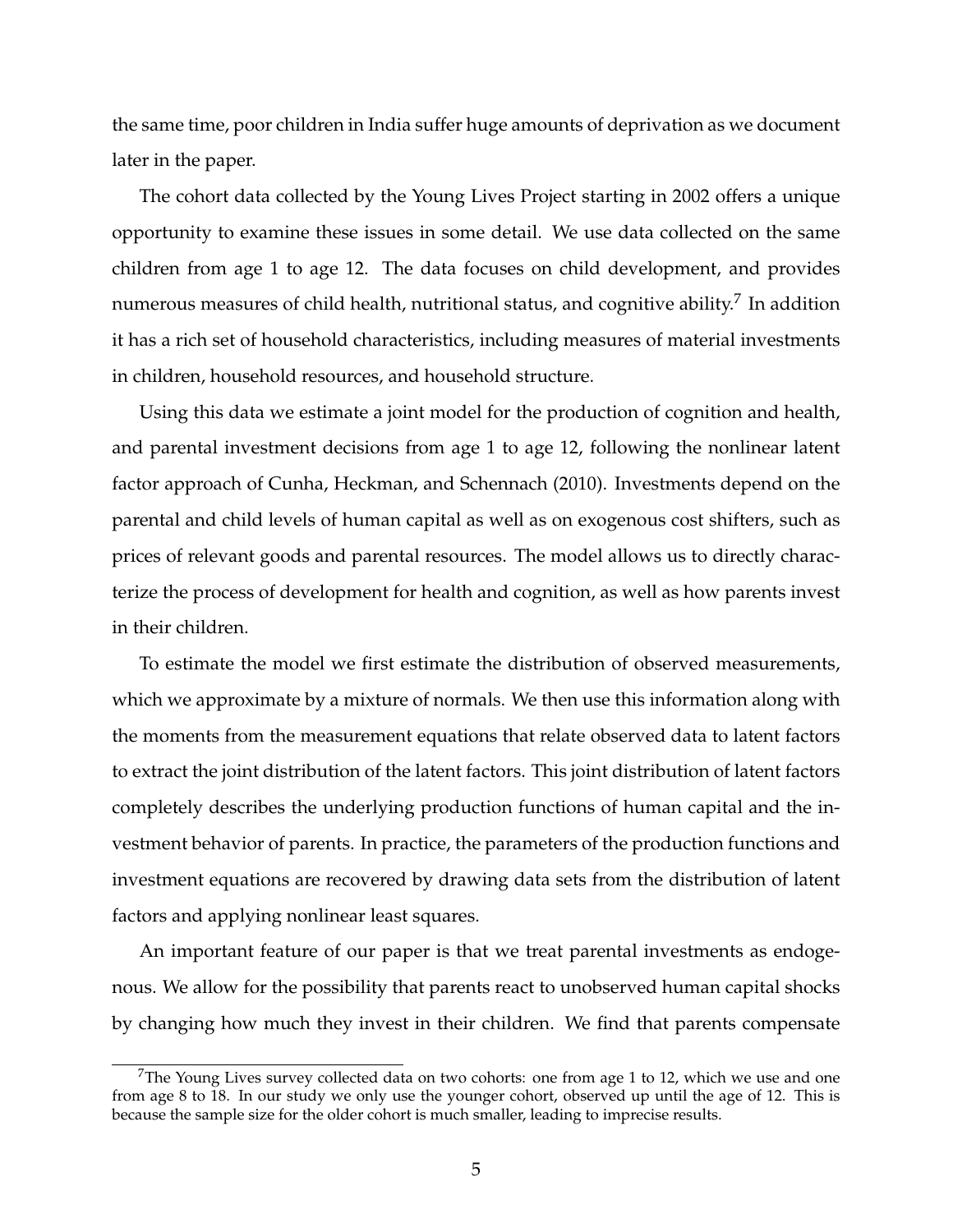for adverse shocks to their children. To address the endogeneity of investments we use a control function approach; our instruments include prices of goods relevant to children as well as parental resources. In the paper, we discuss the validity of these instruments and provide a robustness analysis.

We find that investments depend strongly on household resources and prices. We also find that investments have a strong influence on cognitive and (to a lesser degree) health development throughout childhood (although the effect declines by age 12). These two facts together are consistent with and can explain the existence of wealth gaps in child development. They also provide further confirmation that interventions aimed at increas-ing parental investments can improve child development.<sup>[8](#page-1-0)</sup> The other central result is that ill-health at young ages, associated with malnutrition, can have a long-term impact on cognitive development. This confirms the important role that endemic diseases can have in determining cognitive deficits among the poor, and the potential role of interventions improving the health environment in which children grow up.<sup>[9](#page-1-0)</sup>

Our paper builds on a number of earlier papers that estimate production technologies for child development in the United States using NLSY data, such as [Heckman, Schen](#page-49-8)[nach, and Williams](#page-49-8) [\(2010\)](#page-49-8), [Cunha and Heckman](#page-46-0) [\(2007,](#page-46-0) [2008\)](#page-46-9), [Bernal](#page-45-6) [\(2008\)](#page-45-6), and [Todd](#page-50-4) [and Wolpin](#page-50-4) [\(2007\)](#page-50-4). More recently [Agostinelli and Wiswall](#page-45-7) [\(2016a\)](#page-45-7) discuss a number of estimation issues relating to the latent factor approach, which are relevant to this context. The two papers closest to this paper are [Cunha, Heckman, and Schennach](#page-47-2) [\(2010\)](#page-47-2) and [Del Boca, Flinn, and Wiswall](#page-47-0) [\(2014\)](#page-47-0).

[Cunha, Heckman, and Schennach](#page-47-2) [\(2010\)](#page-47-2) develop the dynamic latent factor approach we follow in this paper. They use this approach to estimate the process of cognitive and noncognitive skill accumulation over two stages of childhood for children in the U.S. aged 0-14, using NLSY data. We do not model noncognitive skills (which we do not observe) as they do, but emphasize the interaction between health and cognition and

<sup>8</sup>[Attanasio, Fernández, Fitzsimons, Grantham-McGregor, Meghir, and Rubio-Codina](#page-45-4) [\(2014\)](#page-45-4); [Walker,](#page-50-1) [Chang, Powell, and Grantham-McGregor](#page-50-1) [\(2005\)](#page-50-1).

 $9$ In a follow up paper to this one we also examine evidence from Peru and Ethiopia. See [Attanasio,](#page-45-8) [Meghir, Nix, and Salvati](#page-45-8) [\(2017\)](#page-45-8).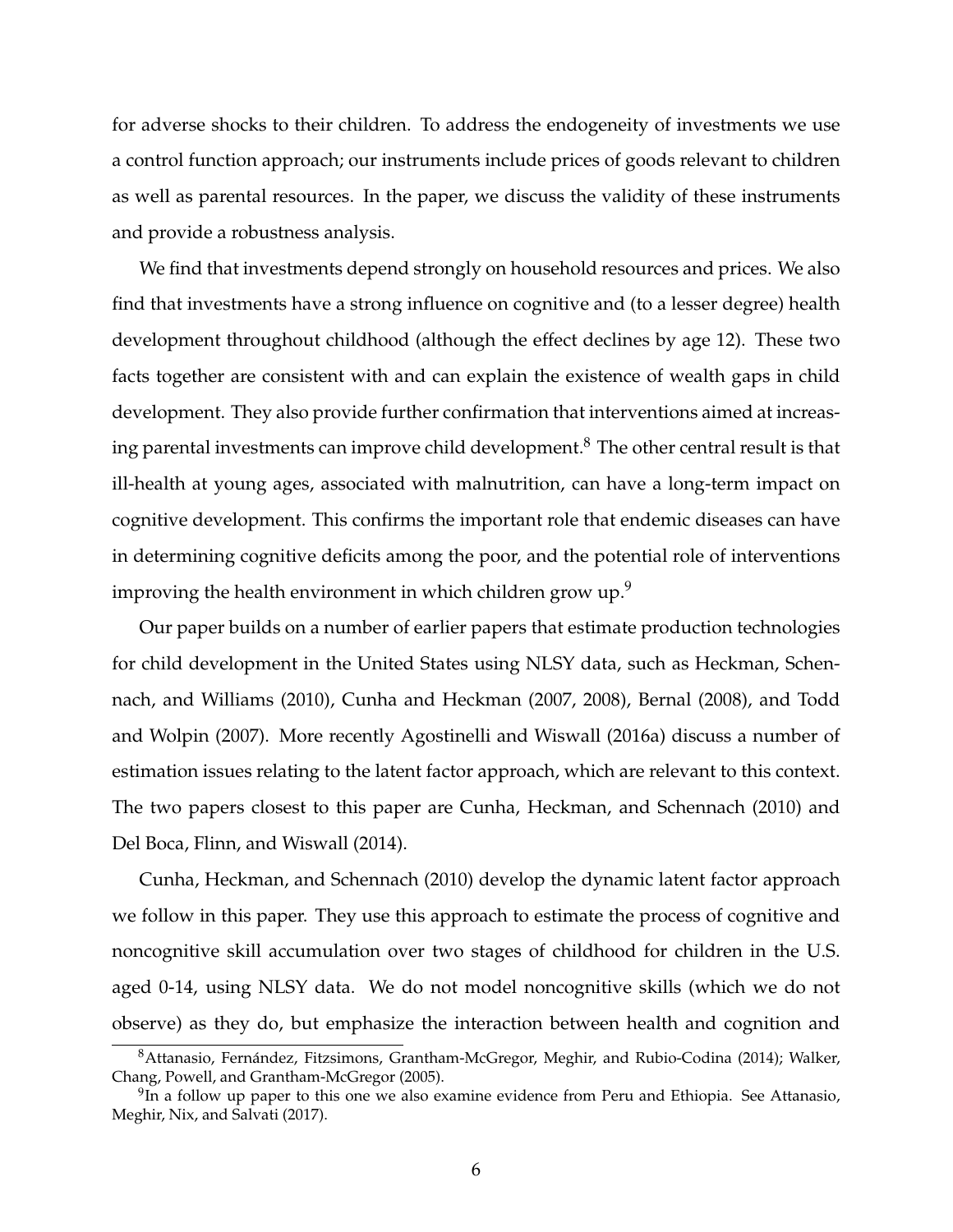allow investments to react to time varying unobserved shocks.

Our study is also related to that of [Del Boca, Flinn, and Wiswall](#page-47-0) [\(2014\)](#page-47-0), which uses the PSID to estimate a structural model of parental investments in resources and time on children within a lifecycle model of the household. In their model child quality (human capital) is measured by cognition and parents define their investments in time and resources taking into account the dynamic production function. In our context human capital has two dimensions (health and cognition). But more importantly, we do not estimate a model of household decision making. A reason for not doing this is that we did not wish to assume that parents know the production function of human capital, given recent evidence [\(Cunha, Elo, and Culhane,](#page-46-10) [2013\)](#page-46-10). Thus parental decisions are reflected in a reduced form investment equation, of interest in its own right, and the production functions are estimated without imposing the restriction that parents know them.

In the next section, we describe our data and descriptive features of child development in India. In Section 3, we present our model for the production of cognitive skills and health over the child's life-cycle and describe how we deal with the endogeneity of parental investments and measurement error. In Section 4 we introduce a simple approach to estimate the model and discuss how to interpret the estimates. The main results and robustness exercises are in Section 5 and counterfactual exercises are in Section 6. Section 7 concludes.

## **2 Data and descriptive results**

We use longitudinal data from the Young Lives Survey. The survey started in 2002 with two cohorts. We use data from the younger cohort which has a much larger sample size of 2,011 children. Data was collected in four rounds at ages 1, 5, 8, and 12.

Children were selected from the Hyderabad district and a 'poor' and 'nonpoor' district in each of the 3 major regions in Andhra Pradesh: Coastal Andhra, Rayalaseema, and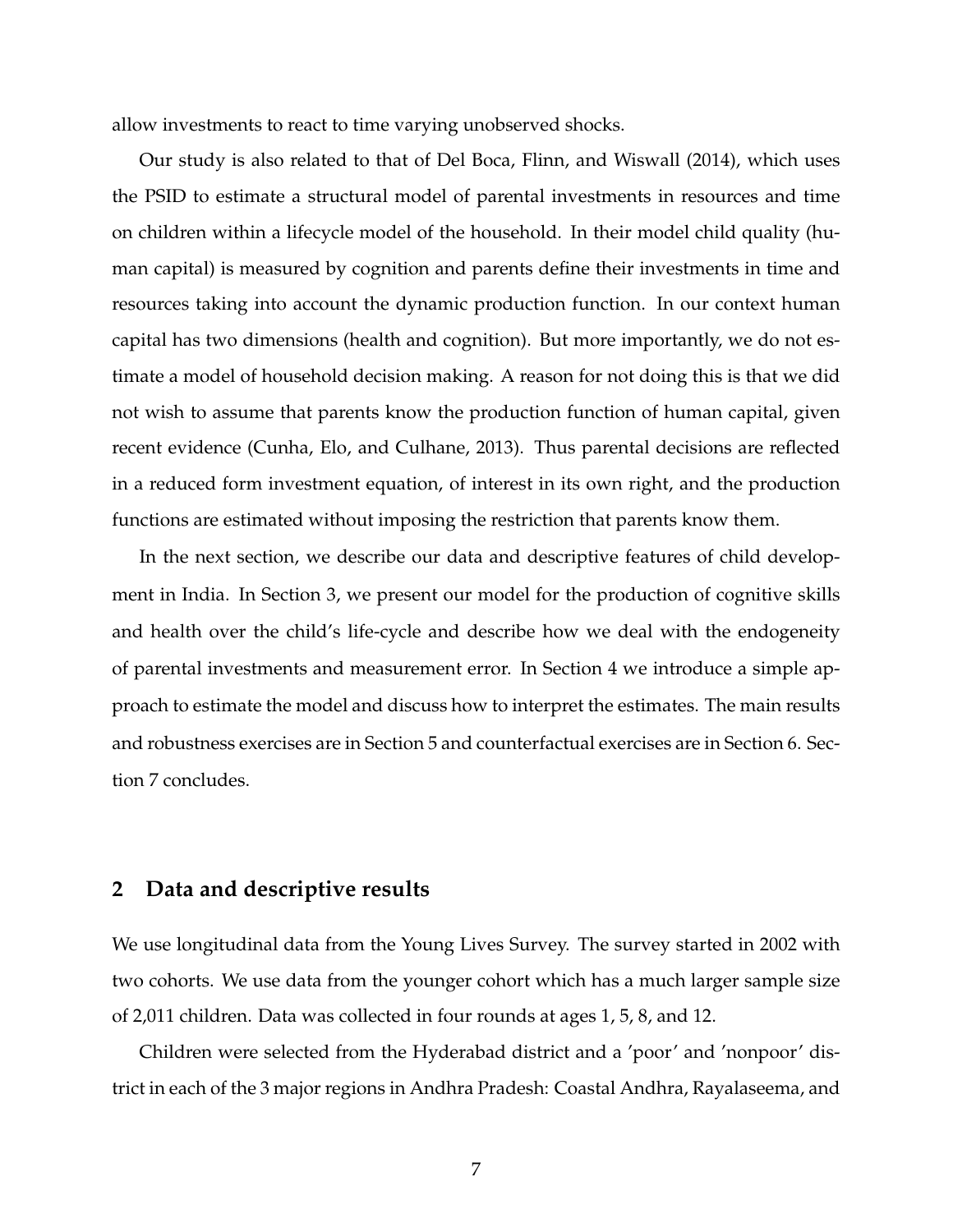Telangana, for a total of 7 districts. Within these 7 districts, there are 98 separate communities. Since Young Lives aims to document child poverty, it deliberately over sampled poor communities. As a result, while households from different socio-economic backgrounds are included, the sample is not representative. The data collected is extremely detailed, and we use information from household questionnaires, child questionnaires, and community questionnaires.

We restrict our sample to children observed in all rounds. This leaves us with 1,910 children. As these numbers indicate, attrition was very low. Total attrition from round 1 to round 4 was 4.8%. These figures include attrition due to mortality, with 2.2% of children dying from ages 1 to  $12^{10}$  $12^{10}$  $12^{10}$ 

In Table [1,](#page-9-0) we present descriptive statistics on child household characteristics at baseline. Around 76% live in rural communities, 54% of children are male, and household size is 5-6. Mothers are relatively young. The average age for the mothers at the start of the survey is just under 24.

In Table [2,](#page-10-0) we report additional statistics that vary across rounds. The sample is very poor with 40-60% below \$2 per day.[11](#page-1-0) A significant fraction of the children suffer from stunting, wasting and being underweight. Together, these indicators are suggestive of significant morbidity in this population. While poverty rates seem to decline as the cohorts age (in part reflecting economic growth in the area), health indicators do not improve. While stunting is effectively irreversible, one would hope that underweight and wasting would respond to the poverty reduction.

In addition to information on income, the survey contains information on a number of indicators that Young Lives uses to compute a wealth index, which is an average of

<sup>10</sup>For more information on the attrition in this data, see [Galab, Kumar, Reddy](#page-48-8) *et al.* [\(2011\)](#page-48-8). In contexts where child mortality is frequent, survival might be the only goal of households. In that case, a paper estimating the production of child survival might be more appropriate. While the mortality rate in our sample is much higher than in the U.S., mortality is still sufficiently rare to make our focus on human capital accumulation relevant.

 $11$ Income is computed by summing over income from all possible sources, including but not limited to income from wages, agricultural work, trade, self-employment, and transfers.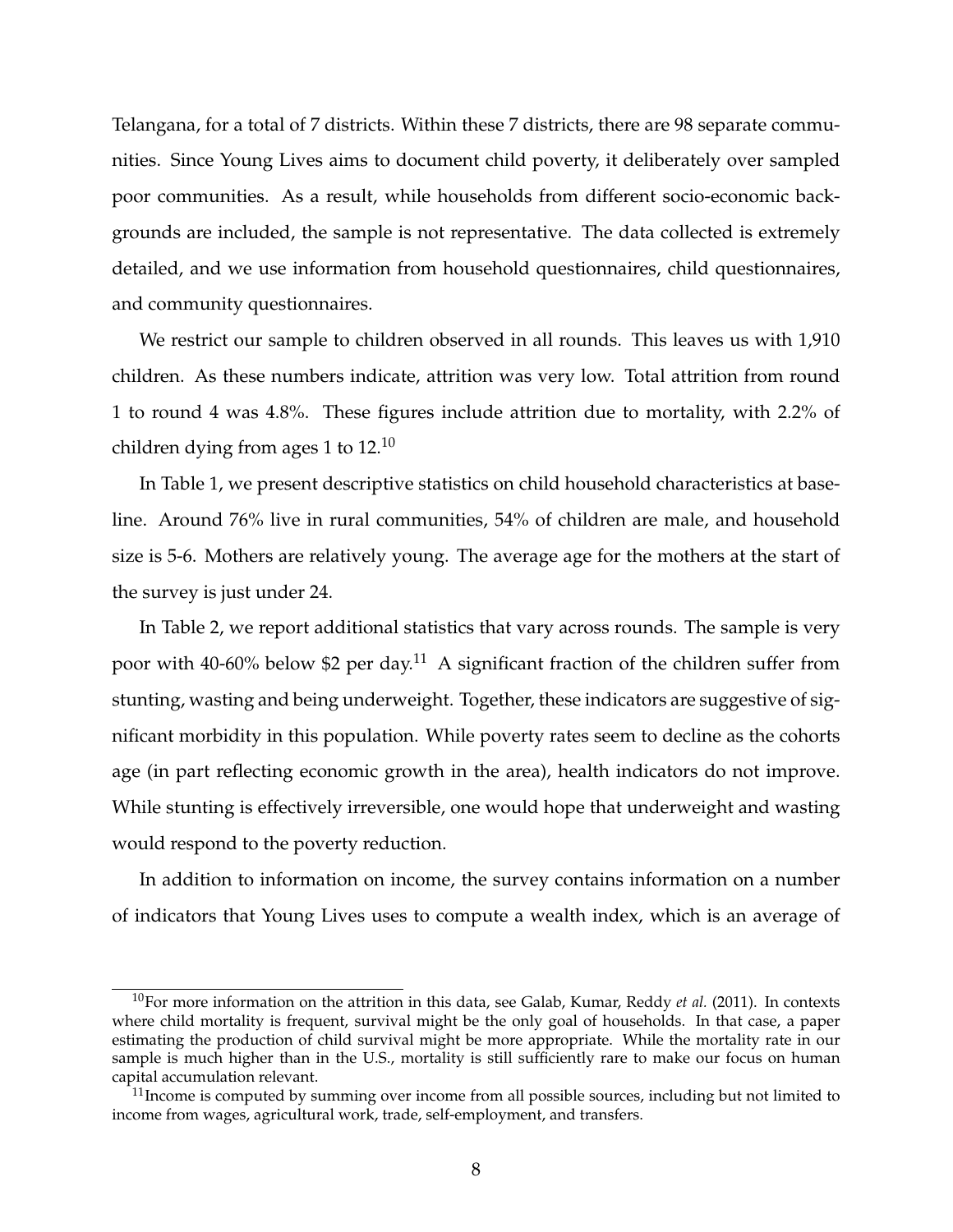| Household Characteristics |       |
|---------------------------|-------|
| Subject child is Male     | 0.54  |
| Urban                     | 0.24  |
| Scheduled caste           | 0.18  |
| Scheduled tribe           | 0.15  |
| Hindu                     | 0.88  |
| Muslim                    | 0.07  |
| Number of children        | 1.89  |
|                           | 1.00  |
| Number older siblings     | 0.69  |
|                           | 1.03  |
| Household size            | 5.44  |
|                           | 2.36  |
| Mother Characteristics    |       |
| Mother weight             | 46.39 |
|                           | 9.39  |
| Mother years of school    | 3.62  |
|                           | 4.42  |
| Mother's age              | 23.66 |
|                           | 4.35  |
| Observations              | 1,910 |

<span id="page-9-0"></span>Table 1: Descriptive Statistics: Baseline

Note: Standard deviations in italics.

measures of housing quality, consumer durables, and access to services.<sup>[12](#page-1-0)</sup> While its mean is not easy to interpret, the evidence on the standard deviation indicates that within our sample there is a considerable degree of heterogeneity in socio-economic background.

In Table [2](#page-10-0) we also report expenditures on books for children over time. In the analysis that follows, our parental investment factor will be based on a number of expenditures parents make on the focus child at each age, including purchases of books and stationery, clothing, shoes and uniforms. We do not include food expenditures (which is not measured separately for children) and public goods like housing. To put the combination of

 $12$ For more information on the computation of the wealth index, see [Kumra](#page-49-9) [\(2008\)](#page-49-9).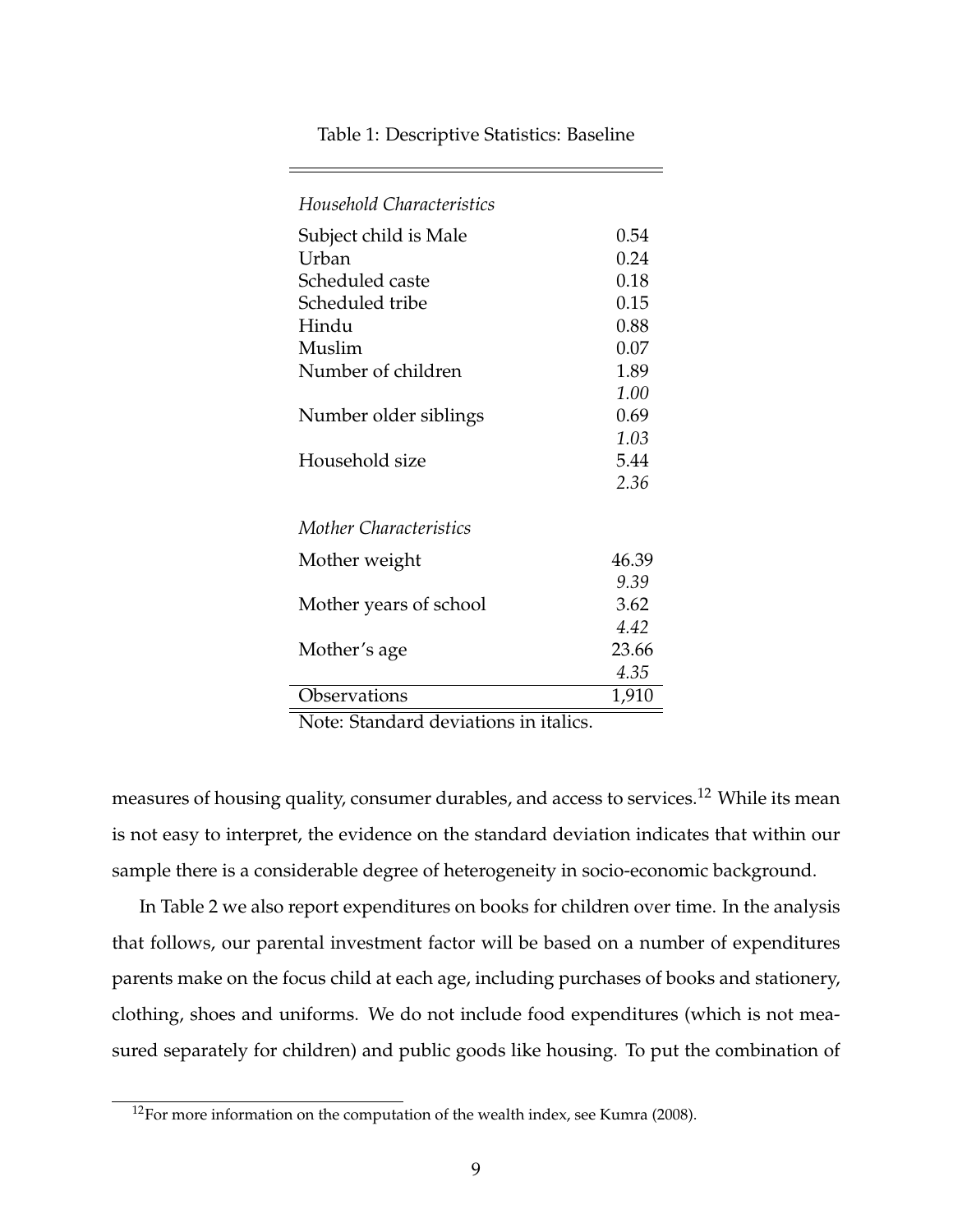|                              | Age 1   | Age 5   | Age 8   | Age 12  |
|------------------------------|---------|---------|---------|---------|
| Child Characteristics        |         |         |         |         |
| Fraction stunted             | 0.31    | 0.36    | 0.30    | 0.29    |
| Fraction underweight         | 0.32    | 0.45    | 0.46    |         |
| Fraction wasted              |         | 0.19    | 0.28    | 0.33    |
| Height for age Z-score       | $-1.30$ | $-1.66$ | $-1.45$ | $-1.45$ |
|                              | 1.48    | 0.99    | 1.04    | 1.03    |
| Raw score PPVT test          |         | 27.47   | 58.51   | 43.08   |
|                              |         | 21.10   | 30.43   | 7.82    |
| Amount spent on books        |         | 3.48    | 8.98    | 13.00   |
|                              |         | 5.40    | 13.02   | 16.97   |
| Household Economic Wellbeing |         |         |         |         |
| Annual income                |         | 873.57  | 1407.98 | 1749.95 |
|                              |         | 1219.24 | 2033.67 | 1841.78 |
| Wealth index                 | 0.40    | 0.46    | 0.51    | 0.59    |
|                              | 0.20    | 0.20    | 0.18    | 0.17    |
| Percent below \$2/day        |         | 0.63    | 0.45    | 0.27    |
| Child Work                   |         |         |         |         |
| Daily hours chores           |         | 0.06    | 0.34    | 0.82    |
| Daily hours family business  |         | 0.00    | 0.01    | 0.12    |
| Daily hours paid work        |         |         | 0.01    | 0.05    |

<span id="page-10-0"></span>Table 2: Descriptive Statistics: Across Rounds

Income and amount spent on books are annual amounts in the past 12 months in USD. At age 5, 1USD≅45INR, at age 8, 1USD≅49INR, and at age 12, 1USD≅62INR. Income consists of earnings from all sources, including but not limited to wage work, agricultural work, self-employment and other transfers. The drop in the raw PPVT score at age 12 is due to the fact that in this round a smaller selection of questions were asked, although the questions were spaced throughout the test (including both easy and more difficult words). Standard deviations are reported below the estimates in italics, as applicable.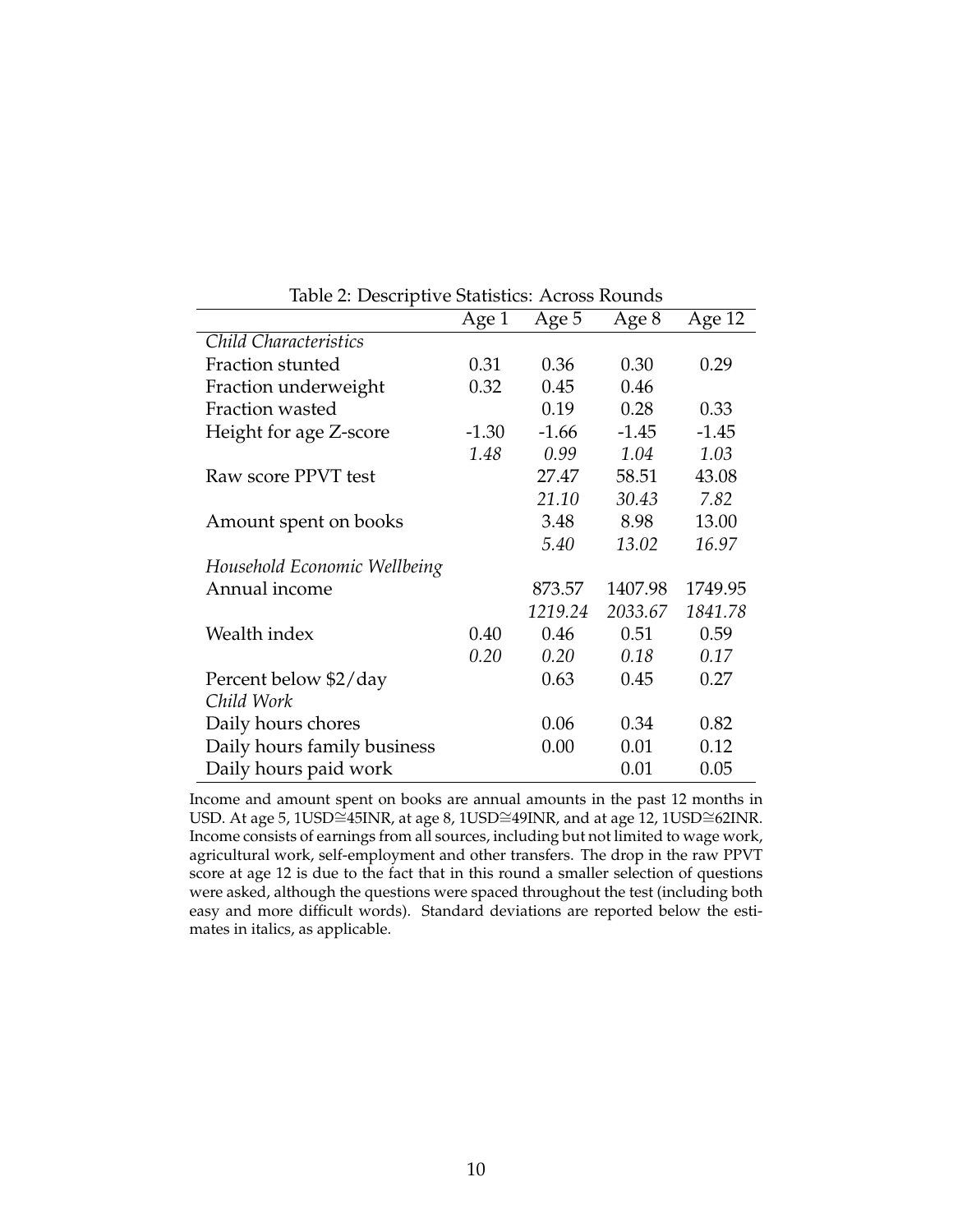the investment goods we do use in context, the various expenditures we use as measures of investments are on average 4% to 5.5% of the household budget across ages. While from a percentage point of view the amounts look substantial, one has to remember that many of these households are extremely poor and hence the investments are quite low in absolute value. Parents have very high aspirations for their children: among the 5 year olds, 55% of children's parents would like to see their children become doctors, engineers, and teachers (the remaining 45% report a variety of careers, most of which are similarly ambitious). Among the 12 year olds, 99% of parents hope their children complete more than 10 years of schooling.

Children spend minimal time working at family businesses and doing chores at home. By age 12, children spend approximately an hour a day helping out at home, on the farm, or at the family business. Almost no children do paid work outside of the home.

Child outcomes vary substantially with wealth. To illustrate this, in Figure [1](#page-12-0) we plot average z-scores for height per age and raw PPVT scores against age for three groups of children: those living in families in the bottom quartile of the wealth index, those in the middle 50%, and those in the top quartile of the wealth index. The differences between the bottom 25% and the top 25% of the wealth distribution in height per age is about 0.8 of a standard deviation of the z-score at age 1. The middle 50% are slightly closer to the bottom 25% than to the top 75%. These scores get worse at age 5, but to a lesser degree for the top 25%. At age 8, the difference between the top 25% and the other two groups increases again, but remains relatively constant at age 12.

Moving to differences in language development, we find that at age 5 there is little difference between the bottom 25% and middle 50% of the wealth index, but there is a gap between these two groups and the top 25%. The differences decline slightly for the middle 50% by age 8, who also open up a gap relative to the bottom 25%. The gaps between all groups narrow significantly at age 12.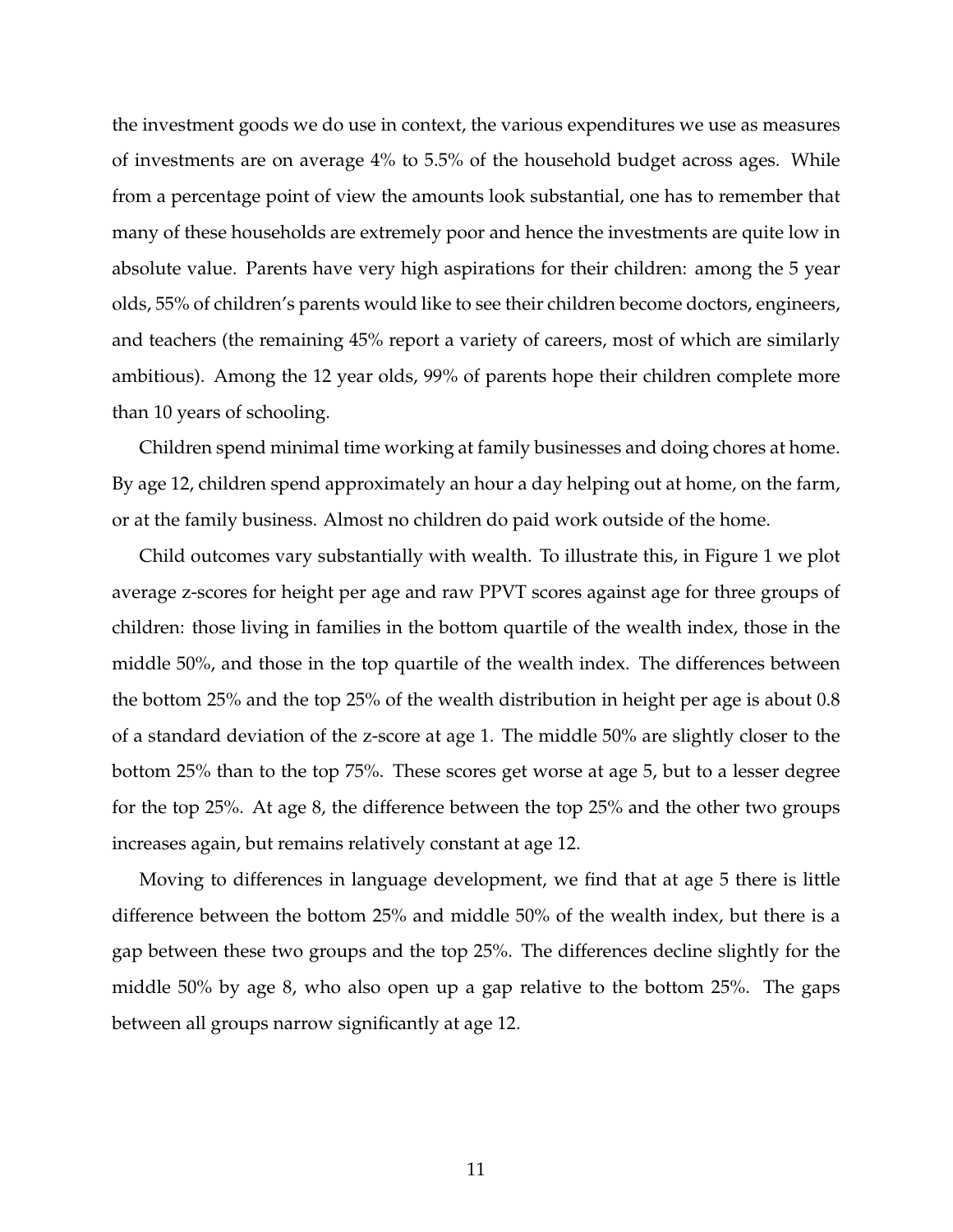

<span id="page-12-0"></span>Figure 1: Wealth Gradient in Height and in the Peabody Picture Vocabulary Test(PPVT)

## **3 Human Capital Accumulation and Parental Investment**

To understand the process of human development and the role of parental investment, it is useful to specify a formal structure that makes the various channels clear. One issue, of course, is that parental choices might react to the level of current development and/or to shocks to the process, making the identification of their causal impact difficult to identify.

We start by assuming that human capital at the start of adult life has two relevant dimensions, which in our context are cognition and health:

<span id="page-12-1"></span>
$$
H_a = H(\theta_a^c, \theta_a^h) \tag{1}
$$

Our empirical analysis emphasizes health because it is a major concern in developing countries. Children in developing countries begin life with lower levels of health. Moreover, throughout childhood they are more frequently exposed to unhealthy environments and diseases such as diarrhea and malaria. In turn such morbidity, documented in our sample of children in the preceding section, may affect adult human capital and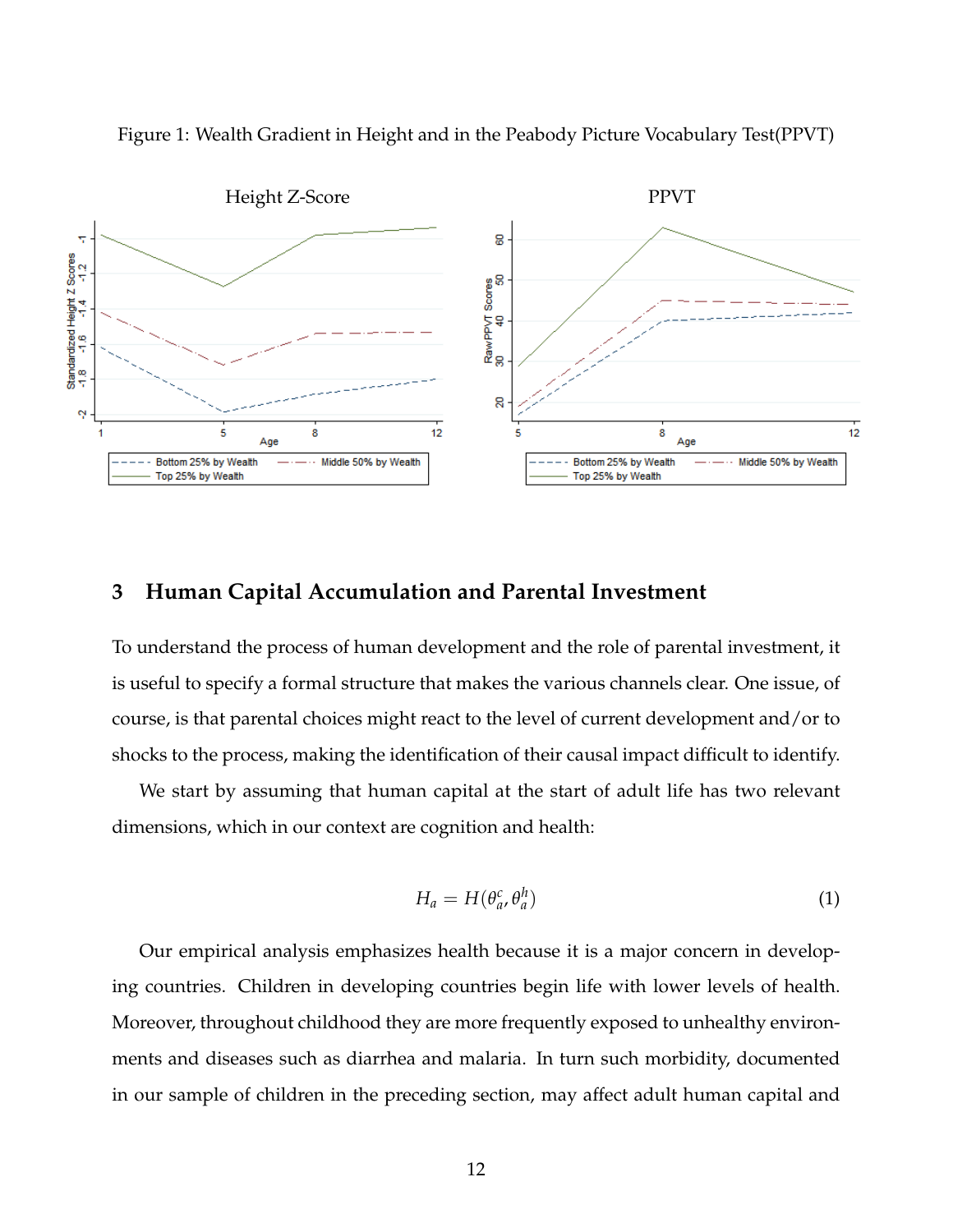productivity through two channels: by directly shaping adult health and also by impacting cognitive development during childhood. In order to understand how adult human capital is formed we must understand how its constituents are determined throughout childhood. We follow [Cunha, Heckman, and Schennach](#page-47-2) [\(2010\)](#page-47-2) and express the evolution of cognition and health by a series of production functions over stages of childhood. At each stage the evolution of the two dimensions of human capital depends on the initial conditions, parental choices and other environmental variables.

$$
\theta_{t+1}^c = G\left(\theta_t^c, \theta_t^h, \theta_t^I, X_t\right) \tag{2}
$$

$$
\theta_{t+1}^h = F\left(\theta_t^c, \theta_t^h, \theta_t^I, X_t\right) \tag{3}
$$

where  $\theta_t^I$  is an investment good that parents can buy in the market.<sup>[13](#page-1-0)</sup>. The vector  $X_t$ includes parental background and temporal shocks, which we leave implicit for the moment.

The production functions define the dynamics of child development and the role that parental investment can play in defining its path. These investments are the result of household choices, as parents trade off current household utility with the future development of the child. They depend on the marginal product of investments at different stages, the available resources, the prices of investment goods and, importantly, on parents beliefs about the child development process. If parents are liquidity constrained, then the timing of income will also affect child development [\(Carneiro, Lopez-Garcia,](#page-46-11) [Salvanes, and Tominey,](#page-46-11) [2015\)](#page-46-11).

The main goal of this paper is the study of the production functions, the role played by investment, and how health and cognition interact. We do not estimate a structural economic model of parental investment decisions (as done in [Del Boca, Flinn, and Wiswall](#page-47-0)

 $13$ In a more complete model we would allow for both material and time investments as in [Del Boca,](#page-47-0) [Flinn, and Wiswall](#page-47-0) [\(2014\)](#page-47-0). However we do not include time here because in our empirical model we do not observe time inputs.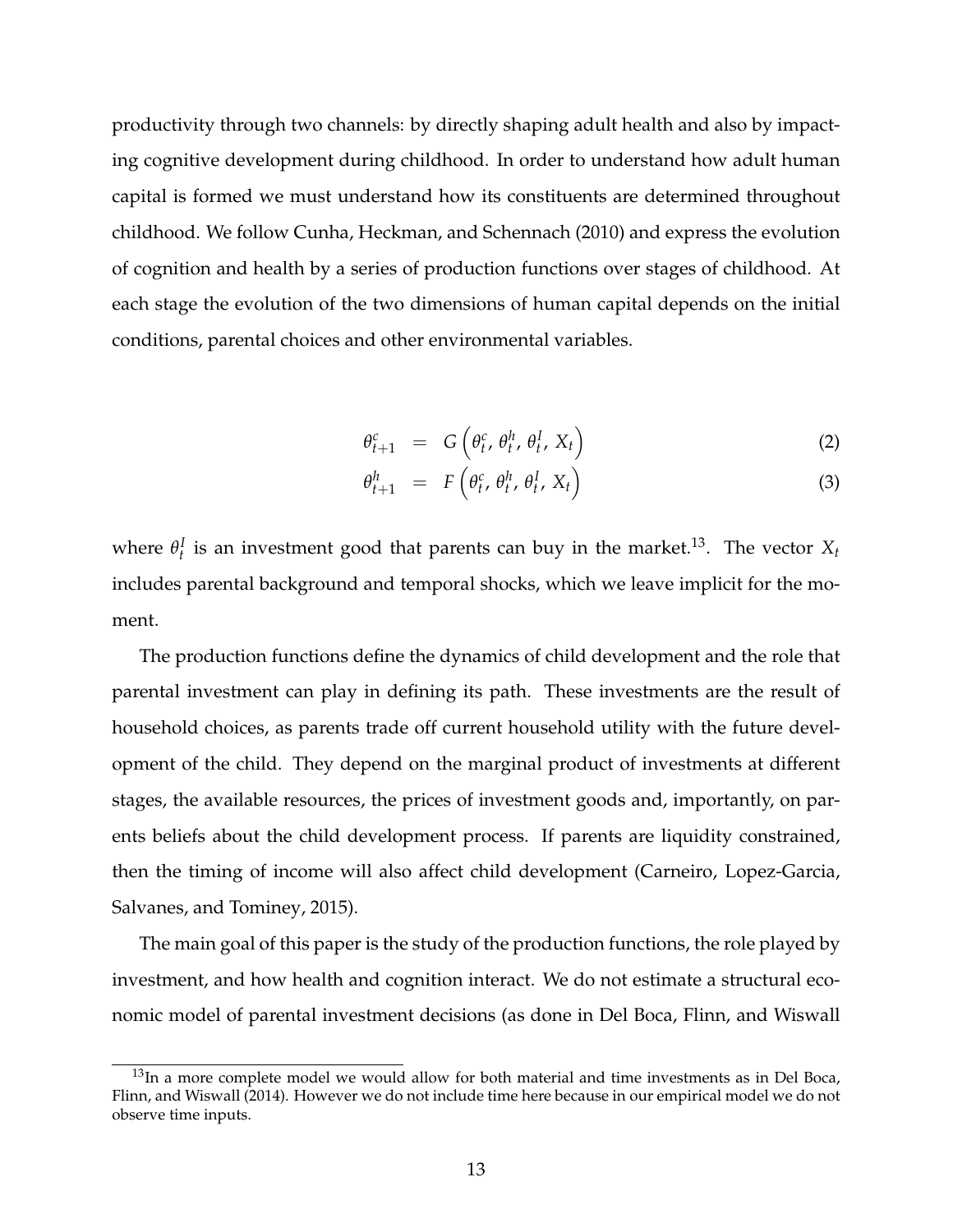[\(2014\)](#page-47-0)). As a result, while we cannot explicitly simulate the impact of potential interventions, our estimates are robust to assumptions on parental beliefs about the effectiveness of investments, their knowledge of the production functions, and the extent to which parents face constraints.

#### **3.1 The production functions**

The production functions for cognition and health at the various childhood stages define how initial conditions and investments get embodied in child human capital and how these relationships evolve over time. Given the available data we model the production of human capital in three stages: ages 1-5, 5-8 and 8-12. We denote child's age by *t*. Similarly to the model for cognitive and non-cognitive skills in [Cunha, Heckman, and](#page-47-2) [Schennach](#page-47-2) [\(2010\)](#page-47-2), we assume a CES production function. Child's cognitive skills and health stock  $\{\theta_{ct+1}, \theta_{ht+1}\}$  at any period  $t + 1$  are a CES function of the previous period stock of health and cognitive skills {*θct*, *θht*}, the amount parents choose to invest in their child  $θ_{It}$ , the parental stock of health  $θ_{hp}$ , the parental stock of cognitive skills  $θ_{cp}$ <sup>[14](#page-1-0)</sup>, a TFP term  $A_t$ , and a random shock  $\mu_t$ . We assume that parental health and cognitive skills are fixed at their initial levels.<sup>[15](#page-1-0)</sup> Thus we have that

<span id="page-14-0"></span>
$$
\theta_{ct+1} = \left[ \delta_{ct}(\theta_{ct})^{\rho_t} + \delta_{ht}(\theta_{ht})^{\rho_t} + \delta_{cpt}(\theta_{cp})^{\rho_t} + \delta_{hpt}(\theta_{hp})^{\rho_t} + \delta_{It}(\theta_{It})^{\rho_t} \right] \frac{1}{\rho_t} A_{ct}
$$
 (4)

<span id="page-14-1"></span>
$$
\theta_{ht+1} = \left[ \alpha_{ct}(\theta_{ct})^{\zeta_t} + \alpha_{ht}(\theta_{ht})^{\zeta_t} + \alpha_{cpt}(\theta_{cp})^{\zeta_t} + \alpha_{hpt}(\theta_{hp})^{\zeta_t} + \alpha_{It}(\theta_{It})^{\zeta_t} \right]^{\frac{1}{\zeta_t}} A_{ht}
$$
 (5)

 $14$ Parental health and cognitive skills may affect child health and cognitive outcomes through a variety of channels, including genetics as well as broader factors in the pre-birth and early life environment.

 $15$ As an anonymous referee suggested, this would be a poor assumption if parents are still accumulating cognitive skills, or their health status is rapidly changing. In particular, young mothers in India may be experiencing more growth in human capital relative to older mothers in more developed countries. In our data, we find that parental human capital is not changing (at least not in the measures we observe). We also control for mother's age, which may capture unobservable maternal human capital accumulation.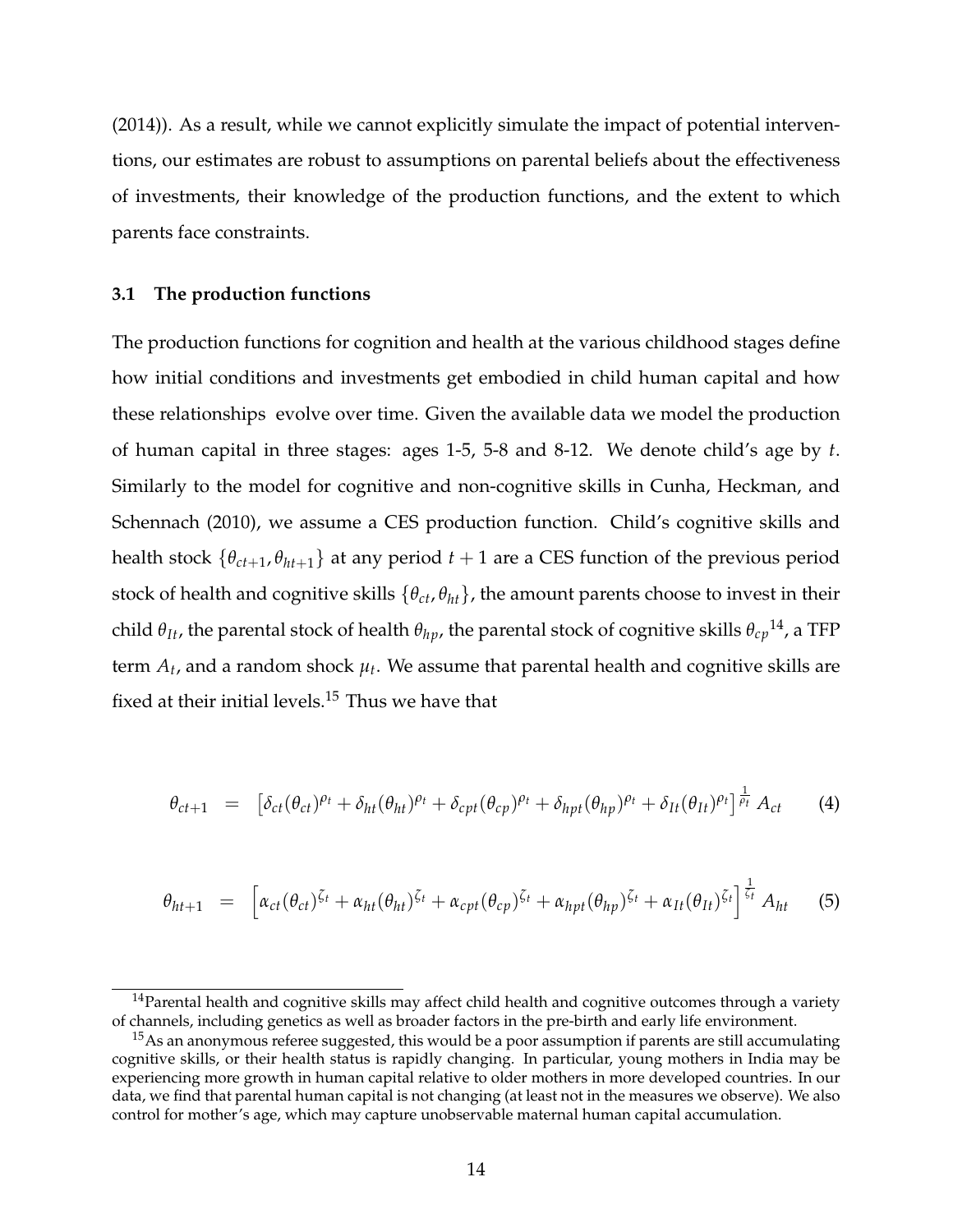where

$$
A_{ct} = exp(\delta_{0t} + \delta_{Xt}X_t + u_{ct})
$$
  

$$
A_{ht} = exp(\alpha_{0t} + \alpha_{Xt}X_t + u_{ht})
$$

and where the *δ*s and the *α*s sum to one respectively within each period.

The parameters of the production function all vary with age  $t$ .  $u_{ct}$  and  $u_{ht}$  are unobserved shocks to child cognition and health respectively. Total factor productivity depends on *X<sup>t</sup>* , which includes family composition, birth order, gender, mother's age, ethnicity, and caste. These variables capture heterogeneity in child rearing practices. Allowing for family composition is meant to capture the possibility that there are spillover effects from one child to another.

The parameters  $\rho_t$  and  $\zeta_t$  determine the elasticity of substitution between the various inputs in the cognition and health production function, respectively. If they are equal to one, the production functions are linear and the inputs are perfectly substitutable. If these parameters are zero, then the prodution functions are of the Cobb-Douglas type and the elastcity of substitution is equal to unity; when these parameters are greater than one then the inputs are complementary. In other words, these parameters can capture the extent to which the productivity of child investments vary with the child's background and with parental characteristics. These are all potential sources of lifecycle inequality.

As determinants of the production function we also include mother's age, caste, and ethnicity in *X<sup>t</sup>* . Given the much lower age at marriage in India relative to more developed countries, mother's age may be an important determinant of child human capital development. Regarding caste and ethnicity, there is substantial evidence that these characteristics play important roles in child development in India (for example, see [Jayachandran](#page-49-10) [and Kuziemko](#page-49-10) [\(2011\)](#page-49-10)).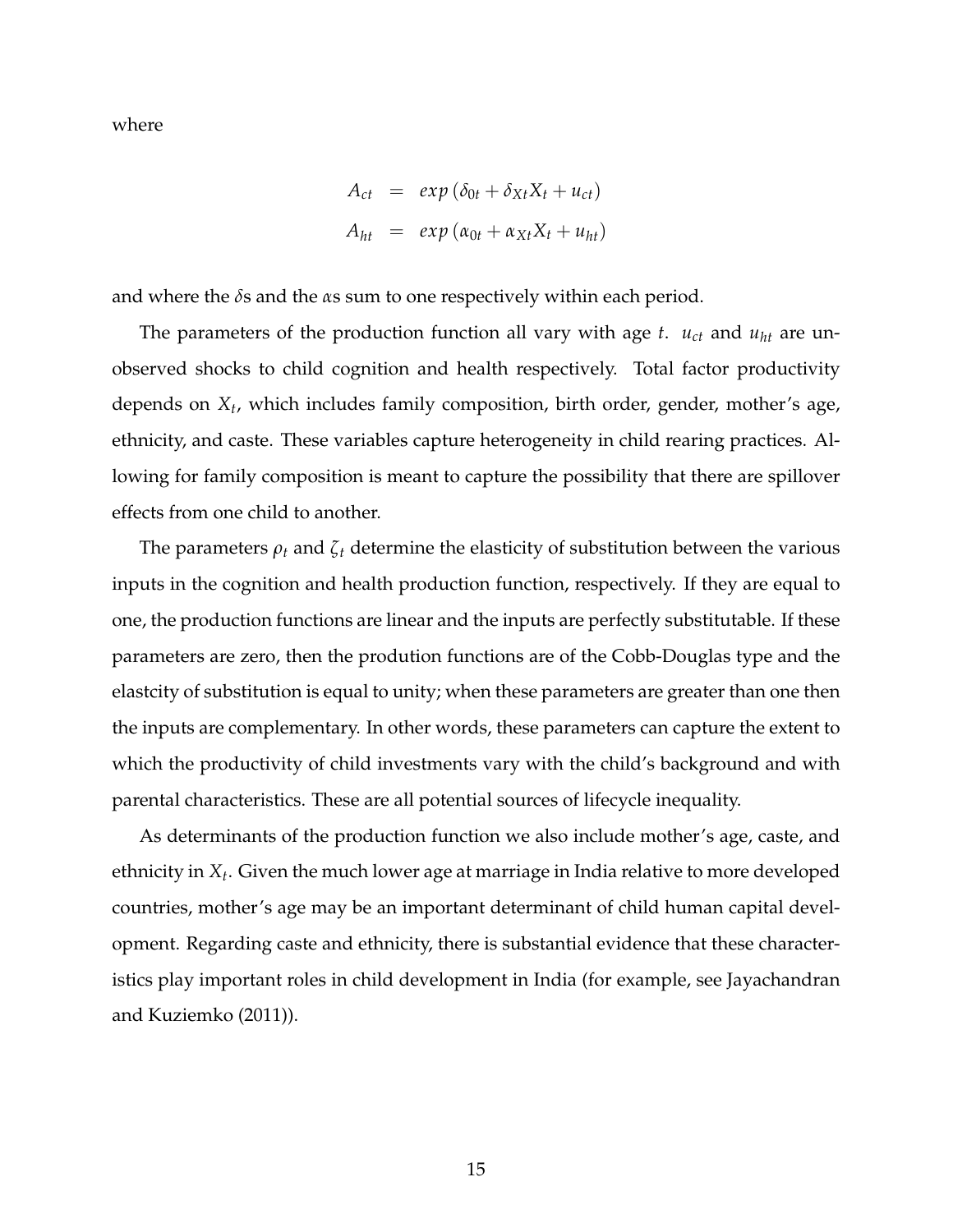#### **3.2 Investment**

Investments reflect parental choices. These choices depend on parental preferences for child quality, the budget constraint they face (including whether they can borrow) and their beliefs about the effectiveness of these investments. Without separate information on such beliefs, estimating a structural model would require assuming that parents know the true production functions, which goes against existing evidence for the poor in both developed and developing countries [\(Cunha, Elo, and Culhane,](#page-46-10) [2013;](#page-46-10) [Attanasio, Cunha,](#page-45-9) [and Jervis,](#page-45-9) [2015;](#page-45-9) [Boneva and Rauh,](#page-46-12) [2015\)](#page-46-12). Thus, in this paper we estimate a reduced form investment equation that depends on parental background, the current state of cognition and health of the child, and household characteristics. We assume that investment also depends on prices and parental resources. These equations are consistent with the structural model described in the Appendix, as well as potentially more general models.

Since there is no obvious price index for child investments and we cannot construct one because we do not observe the shares going to children out of total expenditure, we include a vector of prices for relevant goods (food, medications, educational goods and clothing) in an unrestricted fashion.<sup>[16](#page-1-0)</sup> The prices capture the effect of both current prices and household expectations of future prices. Finally, we also include current resources.

The empirical specification for investment  $\theta_{It}$  is

<span id="page-16-0"></span>
$$
ln\theta_{It} = \gamma_0 + \gamma_{ct}ln\theta_{ct} + \gamma_{ht}ln\theta_{ht} + \gamma_{cpt}ln\theta_{cp} + \gamma_{hpt}ln\theta_{hp} + \gamma'_{Xt}X_t + \gamma'_{pt}lnp_{It} + \gamma_Yln\theta_{Yt} + v_t
$$
\n(6)

where  $v_t$  reflects random shocks, and  $\theta_{Yt}$  represents parental resources,  $ln p_{It}$  represents log prices for child investment goods. All other variables are as defined in the production functions.

<sup>&</sup>lt;sup>16</sup>Constructing a price index would require measuring the budget shares for the various goods devoted to children. However in many cases we do not know the amounts consumed by children.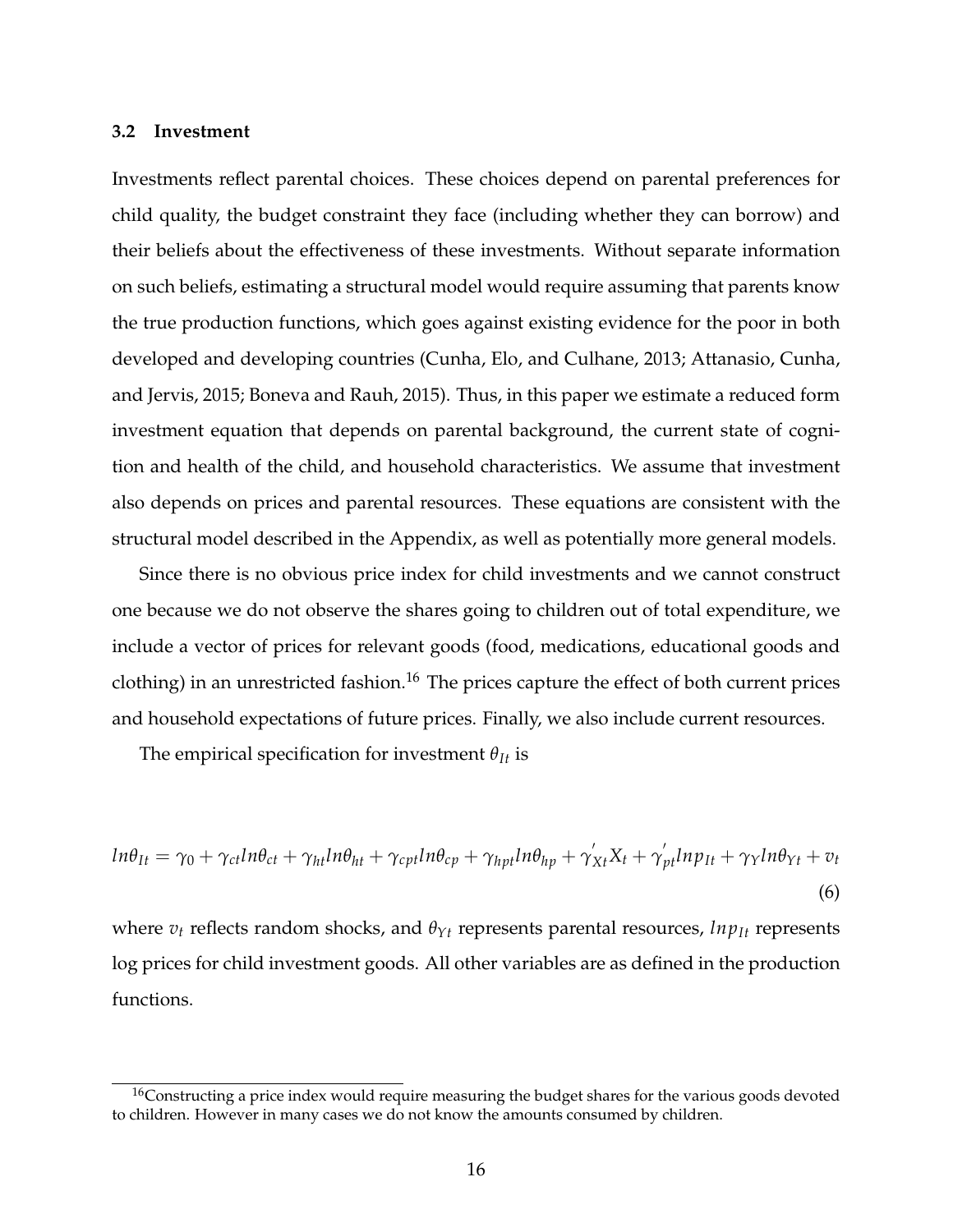#### **3.3 Controlling for the endogeneity of Investments**

If parents choose investment taking into account the evolution of human capital, then production function shocks may affect investments in children. In our reduced form framework this implies that the shocks  $v_t$  in the investment function [\(6\)](#page-16-0) may be correlated with those of the production function, *uct* and *uht*, making investments endogenous. To allow for this endogeneity we use a control function approach. Specifically we assume that

$$
E(u_{ct}|Q_t, Z_t) = \kappa_c v_t
$$
  
\n
$$
E(u_{ht}|Q_t, Z_t) = \kappa_h v_t
$$
\n(7)

where  $Q_t$  is the set of variables in the production functions (including investment) and  $Z_t$ are the instruments, which are included in the investment equation and excluded from the production function. To control for endogeneity we thus include the estimated residual from the investment equation,  $\hat{v}_t$ , as an additional regressor among those affecting TFP in the production functions.<sup>[17](#page-1-0)</sup> Assuming that investments are exogenous amounts to imposing  $\kappa_c = 0$  and  $\kappa_h = 0$ , with are testable hypotheses; our results indicate that investments are endogenous.

The choice of appropriate instruments is key for the validity of our approach. Our choice of instruments is driven by the structural model in the Appendix: they include prices as well as household resources, both of which reflect the budget constraint. The prices are measured at a local level and their validity as instruments rests on the assumption that their variability is due to supply side changes and do not relate to the shocks or unobserved inputs in the human capital production functions. Household resources is a valid instrument if it does not enter the production function or, in other words, is uncorrelated with the production function error term conditional on the included variables, such as parental cognition and health as well as other household characteristics.

<sup>&</sup>lt;sup>17</sup>The residual  $v_t$  is a control function as in [Gronau](#page-48-9) [\(1974\)](#page-48-9), and [Heckman](#page-48-10) [\(1979\)](#page-48-10). For control functions in a nonparametric context see [Newey, Powell, and Vella](#page-49-11) [\(1999\)](#page-49-11) and [Florens, Heckman, Meghir](#page-48-11) *et al.* [\(2008\)](#page-48-11)).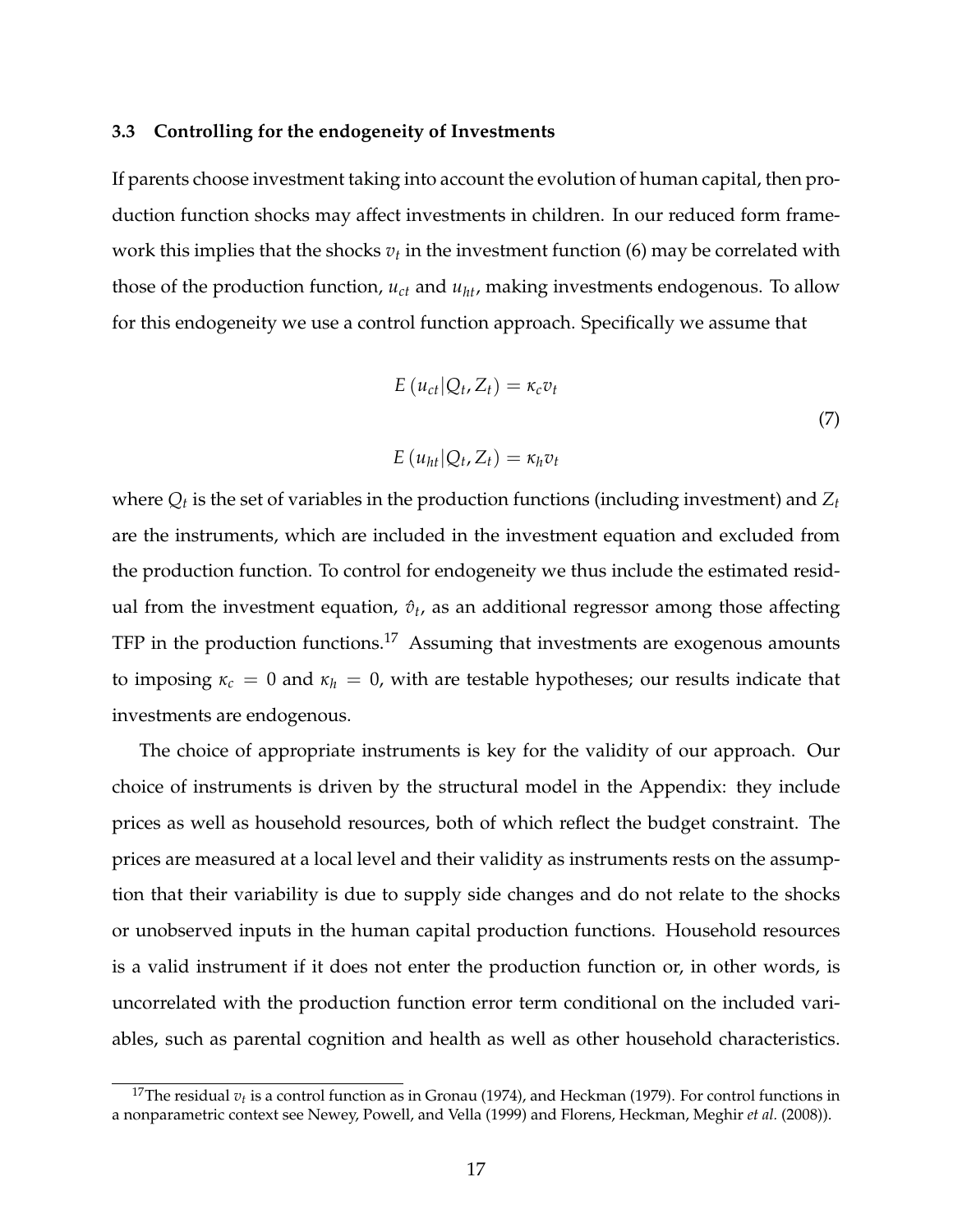The main risk for this assumption is that income is correlated with unobserved inputs or shocks to child development. However, given we include both the child initial conditions and the mother's human capital it is plausible that income is conditionally exogenous. Nevertheless, the prices have sufficient power for us to estimate the model without relying on income as an excluded instrument. We will find that our results are completely unaffected whether we use income as an excluded instrument or not.

#### **3.4 The measurement system**

We have rich data with multiple measurements for many variables that enter our production functions. This leads to two related challenges. First, how should we efficiently use all of the available data? Second, for many of the variables in our model, the measurements observed in the data are likely to be contaminated by measurement error. For example, weight, height, and self reported health status all provide imperfect proxies of child health. Using any one of these proxies without addressing measurement error is particularly troubling given that the production functions are nonlinear. As shown in [Griliches and Ringstad](#page-48-12) [\(1970\)](#page-48-12) this means that we cannot predict the sign of the bias.

In our model, the latent factor *k* which is observed with error is denoted as *θkt* and includes child health, child cognition, parental health, parental cognition, investments, and resources. All other variables in the model are assumed to be measured without error. We implement the factor analytic approach which was recently extended to nonlinear models in [Cunha, Heckman, and Schennach](#page-47-2) [\(2010\)](#page-47-2) $^{18}$  $^{18}$  $^{18}$ . The basic idea behind the approach is that one can relate observed measurements, like weight and height, to unobserved "latent" factors, like health. Let *mjkt* denote the *j*th available measurement relating to latent factor *k* in time *t*. The assumption is that the measurements are error-ridden proxies for the latent factors. Identification will require at least two measures per factor and at least one factor with three measures. However, more measurements can improve precision.

<sup>18</sup>See also the results in [Schennach](#page-50-5) [\(2004\)](#page-50-5) and [Hu and Schennach](#page-49-12) [\(2008\)](#page-49-12)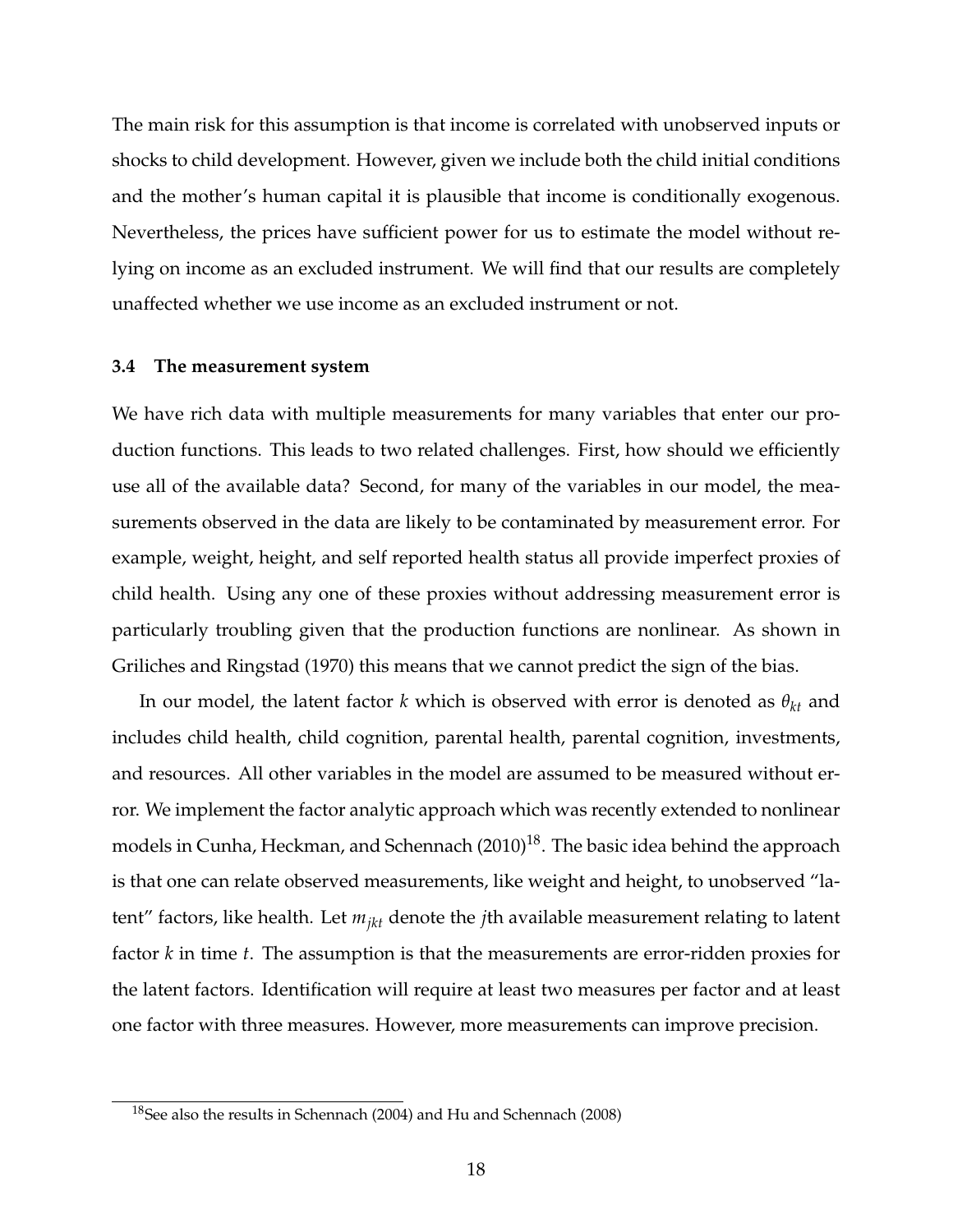We assume a semi-log relationship between measurements and factors *θkt*

$$
m_{jkt} = a_{jkt} + \lambda_{jkt} ln(\theta_{kt}) + \epsilon_{jkt}
$$
\n(8)

where  $\lambda_{jkt}$  is the factor loading and  $\epsilon_{jkt}$  are measurement errors. The assumptions required for the non-parametric identification of the distribution of latent factors and also of the distribution of the measurement errors are derived in [Cunha, Heckman, and Schen](#page-47-2)[nach](#page-47-2) [\(2010\)](#page-47-2). They also discuss the more general case of identification when the mapping from the latent factors to the measures is unknown and nonseparable in the measurement error. However, we employ a simpler framework that is separable (as above) with normally distributed errors ( $\epsilon_{jkt}$ ) that are independent of the latent factors  $\theta_{kt}$  and of each other.<sup>[19](#page-1-0)</sup> Since neither location nor scale can be identified the mean of each log factor and the measurement errors are both normalized to zero and one factor loading is normalized to one for each case.[20](#page-1-0)

The scale of the latent factor is set by the choice of which measurement's factor loading is set to 1, which is salient for the interpretation of the estimates. As pointed out by [Agostinelli and Wiswall](#page-45-10) [\(2016b\)](#page-45-10), given the longitudinal nature of our model, valid inference across time is only possible if each latent factor is scaled in the same way in every period. One way to meet this condition is to normalize each factor on the same measure every period. Our data is sufficiently rich that we are able to do this for our model. For child cognitive skills we always normalize the loading on PPVT to one. Similarly, child health is always normalized on height z scores, investments are normalized on amount spent on books, parental health is normalized on mother's weight, parental cognitive skills is normalized on mother's years of schooling, and resources are normalized on in-

 $19$ The assumptions listed above are more restrictive than necessary for identification. It is possible to allow for more than one factor to load onto a measure so long as there is at least one measure that relates exclusively to one factor. Moreover, it is also possible to allow for measurement errors to be correlated with each other, so long as one has 3 measurements for at least one factor.

<sup>&</sup>lt;sup>20</sup>This implies that the coefficients  $a_{j,k,t}$  will be equal to the mean of each measurement. As pointed out in [Agostinelli and Wiswall](#page-45-10) [\(2016b\)](#page-45-10), this assumption would be unappealing if it restricted the production of skills to be mean log-stationary, which would only be consistent with Cobb Douglas production functions. This is not the case if we include a TFP term in the production functions, as we do here.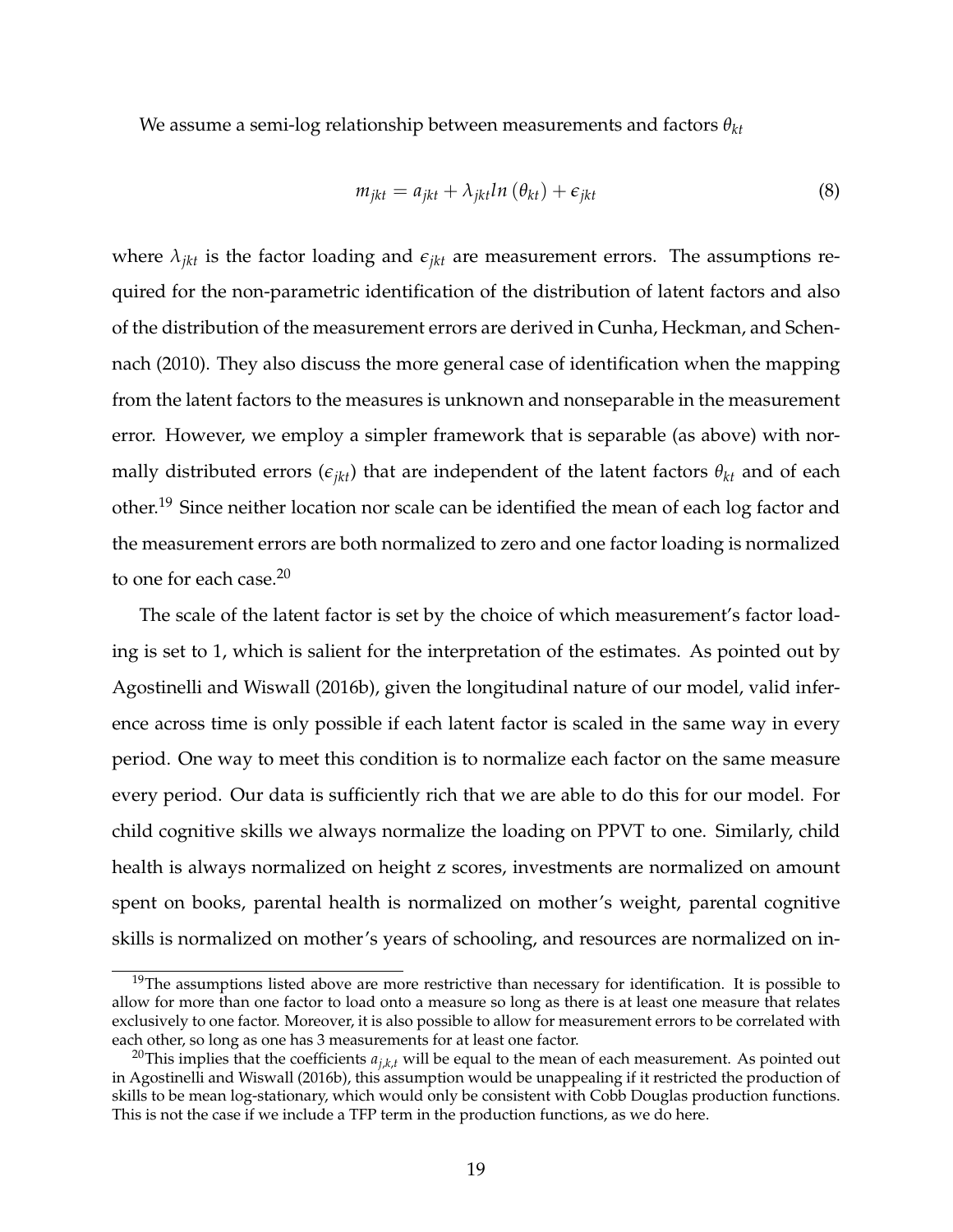come.

## **4 Estimation**

We estimate the model in three steps. In the first step, we estimate a joint distribution (as a mixture of normals) for all observed measures and variables that enter the production functions and investment equation. In a second step we use minimum distance to estimate the joint distribution of the latent factors and all other variables that are used in the model. In the third step we simulate draws from the joint distribution to construct a synthetic dataset allowing us to estimate the parameters of the investment equation and the production functions. We explain each step in this section.

We assume that the joint distribution of the log latent factors is a mixture of normals. We view this as an approximation to the underlying distribution. The departure from normality is important. The production function can be interpreted as the conditional mean of an output in period  $t + 1$  given the inputs in period  $t$ . Under joint normality, this conditional mean is linear. Thus, assuming normality would restrict our production functions to be Cobb-Douglas (linear in logs) with the estimated substitution elasticity equal to 1.

Formally, let  $\theta$  represent variables observed with measurement error. Let  $F_{\theta}$  denote the joint distribution of all log latent factors in our model across all periods *t*. [21](#page-1-0) Then:

$$
F_{\theta} = \tau \Phi \left( \mu_A, \Omega_A \right) + (1 - \tau) \Phi \left( \mu_B, \Omega_B \right) \tag{9}
$$

where  $\tau \in [0,1]$  is the mixture weight and  $\Phi(\mu,\Omega)$  is the CDF of a normal distribution with mean vector *µ* and variance-covariance matrix *Ω*.

We cannot estimate this equation directly, since we do not observe *θ*. Instead, we use the measurement system expressed here in matrix form

 $21$ Demographic variables that can be 0 enter in levels as opposed to logs.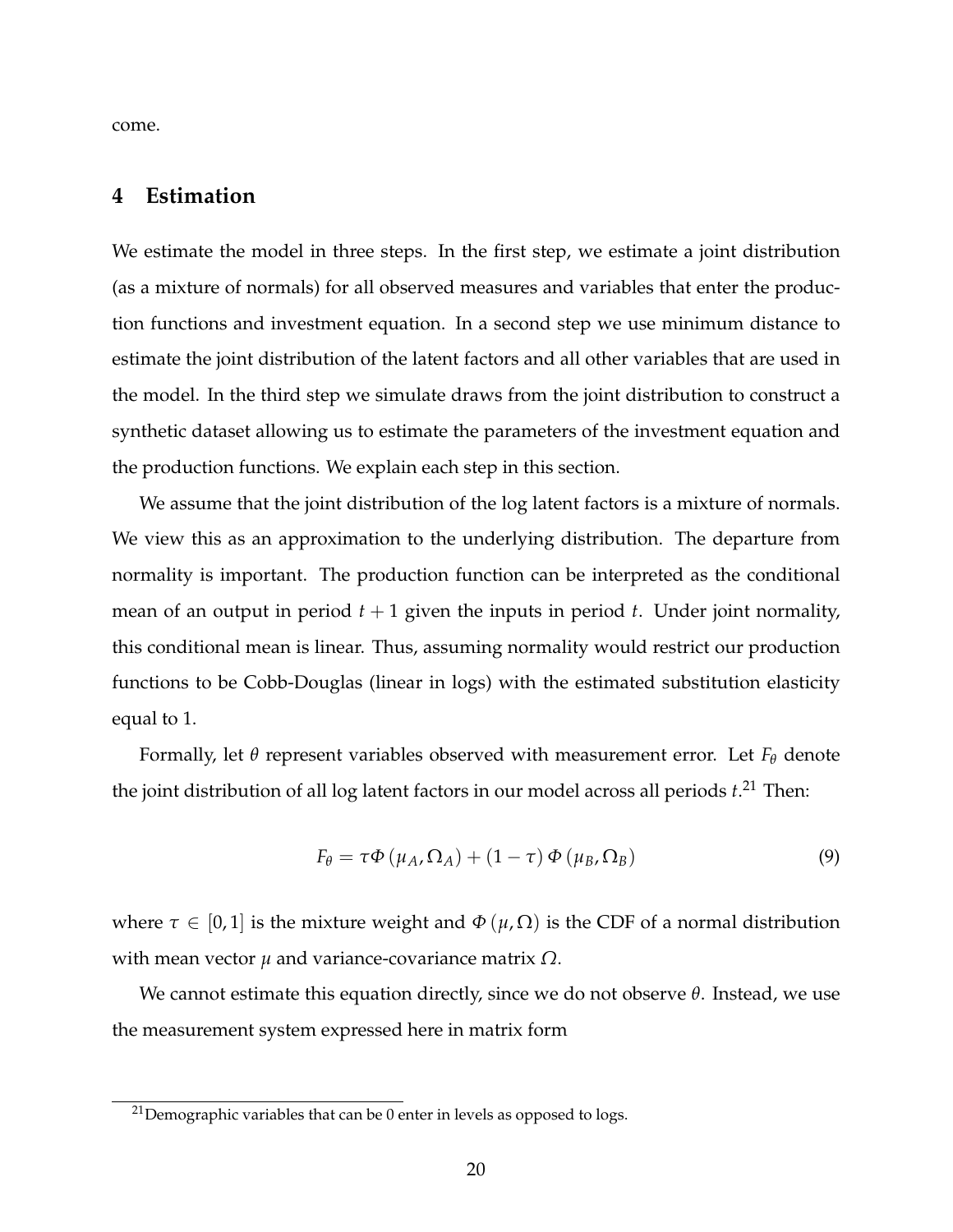$$
M = \Lambda ln \theta + \Sigma \varepsilon
$$

Where  $\Lambda$  is the matrix of factor loadings incorporating the normalizations and the zero restrictions (i.e. the restrictions that define what factors relate to what measures);<sup>[22](#page-1-0)</sup>  $\Sigma$  is the diagonal matrix of standard deviations for the measurement errors and *ε* is a vector of mutually independent standard normal errors.

The structure of the measurement equations, with normal measurement errors and the fact that the factors are distributed as a mixture of normals, implies that the measurements are also distributed as a mixture of normals. Thus the distribution of *M* is given by:

$$
F_M = \tau \Phi \left( \Pi_A, \Psi_A \right) + (1 - \tau) \Phi \left( \Pi_B, \Psi_B \right) \tag{10}
$$

where

<span id="page-21-0"></span>
$$
\Psi_A = \Lambda^T \Omega_A \Lambda + \Sigma
$$
\n
$$
\Psi_B = \Lambda^T \Omega_B \Lambda + \Sigma
$$
\n
$$
\Pi_A = \Lambda \mu_A
$$
\n
$$
\Pi_B = \Lambda \mu_B
$$
\n(11)

and where we impose the mean zero restriction

$$
\Lambda = \begin{bmatrix} 1 & 0 \\ \lambda_{2,C} & 0 \\ \lambda_{3,C} & 0 \\ 0 & 1 \\ 0 & \lambda_{2,H} \\ 0 & \lambda_{3,H} \\ 0 & \lambda_{4,H} \end{bmatrix}
$$

1  $\perp$  $\overline{1}$  $\overline{1}$  $\overline{1}$  $\overline{1}$  $\overline{1}$  $\overline{1}$  $\overline{1}$  $\overline{1}$ 

 $22$ For example, with 2 factors, cognition and health, with 3 and 4 measures respectively,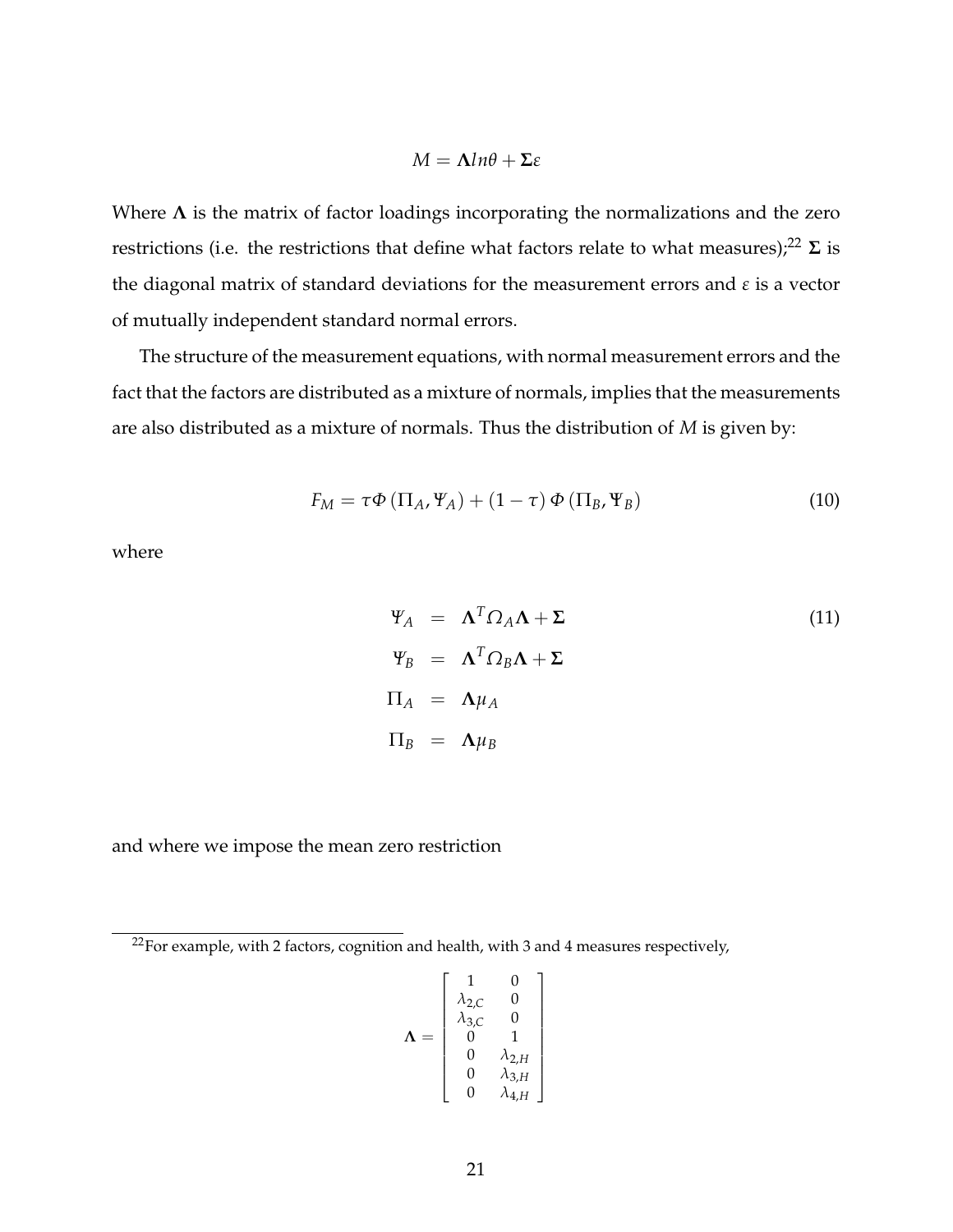<span id="page-22-0"></span>
$$
\tau \mu_A + (1 - \tau) \mu_B = 0 \tag{12}
$$

Based on these equations, estimation of the parameters of interest follows three steps<sup>[23](#page-1-0)</sup>:

- 1. Use MLE to estimate  $\tau$ ,  $\Pi_A$ ,  $\Pi_B$ ,  $\Psi_A$  and  $\Psi_B$  from the data.
- 2. Use minimum distance to impose the restrictions in equations [\(11\)](#page-21-0) and [\(12\)](#page-22-0) as well as the normalizations and zero restrictions in  $\Lambda$  to recover  $\Lambda$ ,  $\Sigma$ ,  $\mu_A$ ,  $\mu_B$ ,  $\Omega_A$ ,  $\Omega_B$ from  $\Pi_A$ ,  $\Pi_B$ ,  $\Psi_A$  and  $\Psi_B$ .
- 3. Draw a synthetic data set from this joint distribution to estimate the model using regression methods. The joint distribution includes the full amount of information in the data relevant to the model. The larger the data we draw the lower the simulation error.

Regarding the first step we use the Expectation Maximization (EM) algorithm of [Demp](#page-47-12)[ster, Laird, and Rubin](#page-47-12) [\(1977\)](#page-47-12) and further developed in [Arcidiacono and Jones](#page-45-11) [\(2003\)](#page-45-11). To summarize the procedure, we begin by guessing starting parameters for vectors of means, covariance matrices, and mixture weights. $^{24}$  $^{24}$  $^{24}$  In the E step we estimate the probability that a given observation is drawn from each of the two possible normal distributions, conditional on the observables. In the M step we maximize the conditional likelihood function and update the parameter estimates for each of the two normal distributions. In the case of a mixture of normals, the M step has analytical solutions, which helps with computational speed. We then iterate until convergence is reached.

Beyond the latent factors in our model we use extra variables as controls (such as number of children and gender) and instruments (such as prices). Hence the joint distribution

 $23$ Before performing these three steps, we suggest converting all measurements into z scores. This is not necessary for the method to work, but it does place all measurements on the same scale which speeds up convergence. The demeaning is without loss of generality, given the assumption that latent factors are mean zero. Dividing by the standard deviation can impact the estimates, but can easily be undone before estimating the production functions by simply multiplying the simulated factors by the standard deviation of the normalized measurement for each factor.

 $^{24}$ In practice, we use k-means clustering when possible to obtain initial guesses for the means.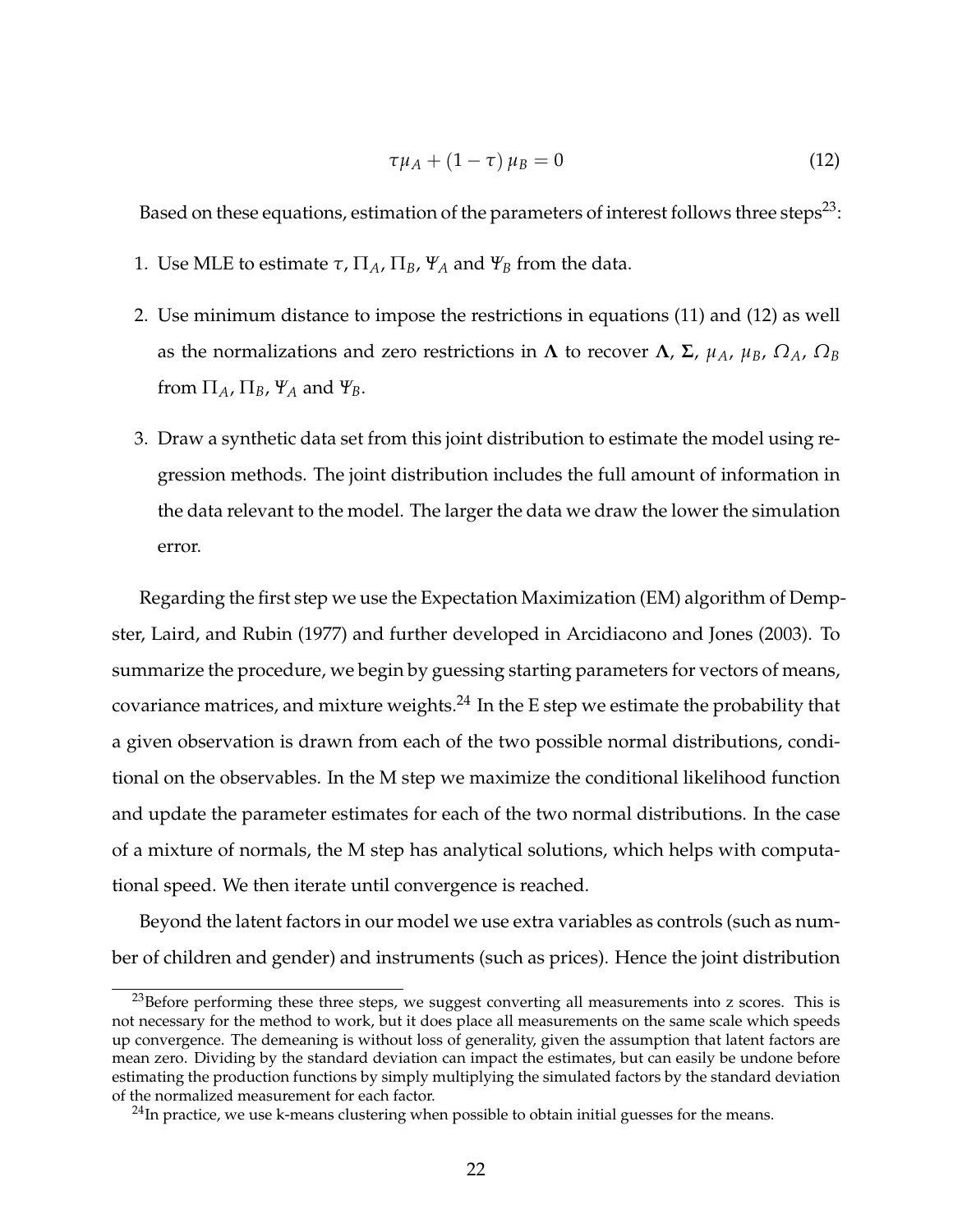we estimate has to include these extra variables so as to reflect all the relevant dependencies in the data. To achieve this we treat these extra variables as error free measures and we expand the distribution of latent factors to include these extra variables. Thus, in step 1 we expand the measurement system to include these additional variables with no measurement error, i.e. we set the corresponding standard deviation in  $\Sigma$  to zero. The corresponding factor loading is also set to one. In this way we model the complete structure of dependence between all factors, including the controls and the instruments, with a joint mixture of normals.[25](#page-1-0)

This augmented distribution is

$$
F_{\theta,X} = \tau \Phi \left( \mu_A^{\theta,X}, \Omega_A^{\theta,X} \right) + (1 - \tau) \Phi \left( \mu_B^{\theta,X}, \Omega_B^{\theta,X} \right) \tag{13}
$$

where *X* represents the instruments and the demographic controls we use. The superscripts  $(\theta, X)$  emphasize that the parameters of the augmented distribution include both the latent factors and these other variables. It is easy to extend this process to allow for a larger number of mixtures approximating more closely the actual distribution of latent factors.

To estimate confidence intervals and obtain critical values for test statistics we use the nonparametric bootstrap over *all* three steps. This takes into account both estimation error at each stage and simulation error.

#### **4.1 Monte Carlo Simulation**

To demonstrate that our approach is able to recover the values of a CES production function, we report results from 200 Monte Carlo Simulations, for two periods of childhood, with a data generating process designed to mimic our actual data. Specifically, first we generate the two baseline inputs  $(\theta_1, X)$  from a mixture of two normals with parameter values based on our results in this paper and given in the first panel of Appendix Table

 $25$ While prices may be measured with error, what matter as far as their validity as instruments is concerned is that their measurement error be independent of the latent factors. Since they are collected separately at the village level this is a plausible assumption.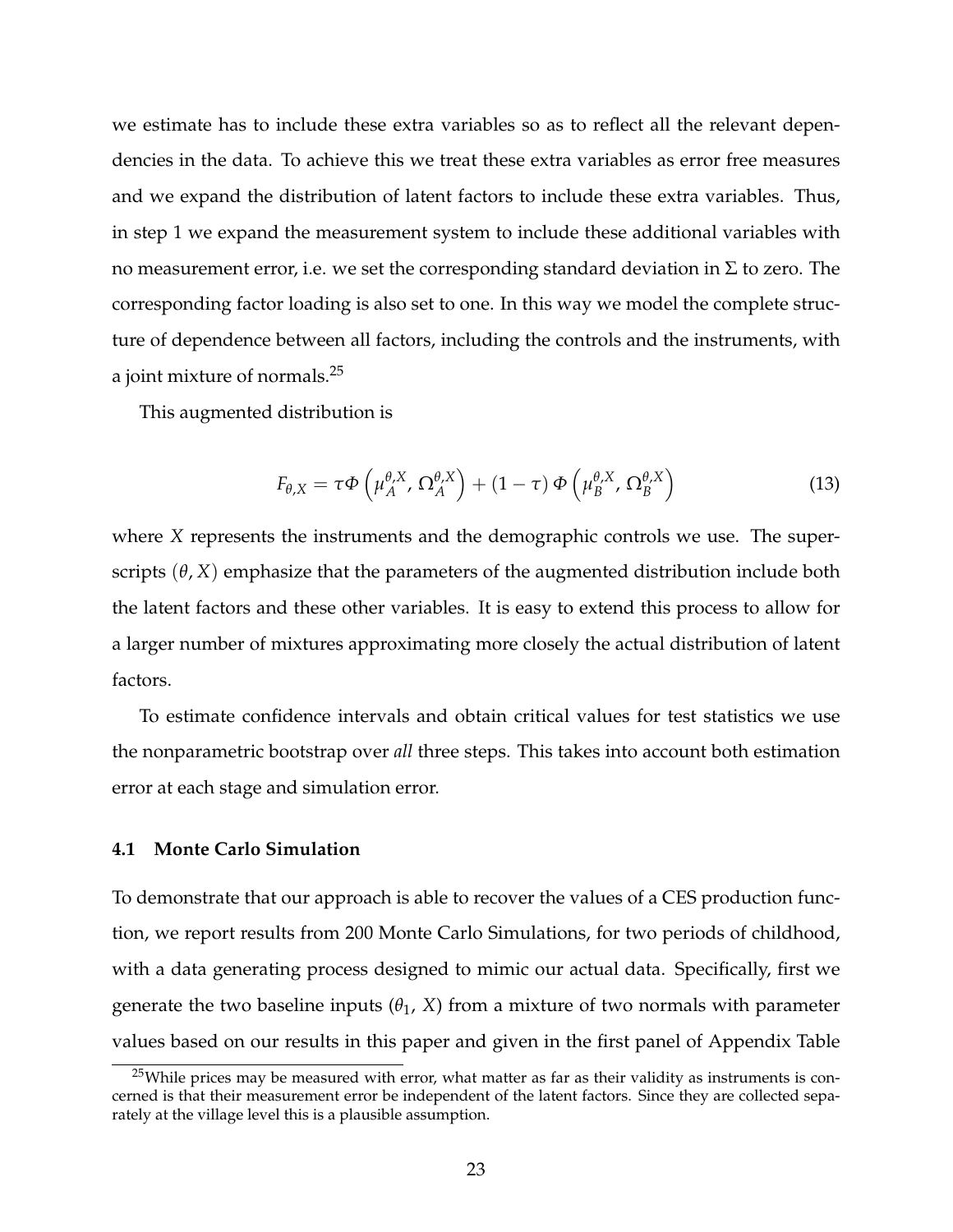| Coefficient   | A <sub>1</sub> | $\delta_1$ | $\rho_1$ | A <sub>2</sub> | $\delta_2$ | $\rho_2$      |
|---------------|----------------|------------|----------|----------------|------------|---------------|
| True          | 0              | 0.69       | $-1$     | 0              | 0.82       | $-1$          |
| Mean Estimate | 0.09           | 0.68       | $-0.82$  | 0.03           | 0.84       | -0.66         |
| Standard Dev. | 0.01           | 0.01       | 0.11     | 0.01           | 0.01       | 0.15          |
| <b>True</b>   | 0              | 0.69       | $-0.5$   | 0              | 0.82       | $-0.5$        |
| Mean Estimate | 0.04           | 0.69       | $-0.39$  | 0.01           | 0.82       | -0.34         |
| Standard Dev. | 0.01           | 0.01       | 0.08     | 0              | 0.01       | 0.12          |
| True          | 0              | 0.69       | 0        | 0              | 0.82       | 0             |
| Mean Estimate | 0              | 0.69       | 0        | 0              | 0.82       | 0.01          |
| Standard Dev. | 0.01           | 0.01       | 0.05     | 0.01           | 0.02       | 0.11          |
| True          | 0              | 0.69       | 0.5      | 0              | 0.82       | $0.5^{\circ}$ |
| Mean Estimate | $-0.04$        | 0.68       | 0.37     | -0.01          | 0.82       | 0.34          |
| Standard Dev. | 0.01           | 0.01       | 0.10     | 0.01           | 0.01       | 0.14          |
| True          | 0              | 0.69       | 1        | 0              | 0.82       | 1             |
| Mean Estimate | $-0.09$        | 0.68       | 0.82     | $-0.02$        | 0.84       | 0.68          |
| Standard Dev. | 0.01           | 0.02       | 0.13     | 0.01           | 0.01       | 0.18          |

<span id="page-24-0"></span>Table 3: Monte Carlo Simulations

Monte Carlo simulations with 200 replications. Each sample used is 2000 individual observations. Details in Appendix Table [9.](#page-54-0)

[9.](#page-54-0) Next, we generate the output for the first and second periods using the following CES production functions, with the parameters given in the middle panels of Appendix Table [9.](#page-54-0)

$$
ln\theta_2 = A_1 + \frac{1}{\rho_1} ln \left( \delta_1 \theta_1^{\rho_1} + (1 - \delta_1) X^{\rho_1} \right) + u_1
$$
  

$$
ln\theta_3 = A_2 + \frac{1}{\rho_2} ln \left( \delta_2 \theta_2^{\rho_2} + (1 - \delta_2) X^{\rho_2} \right) + u_2
$$

Finally, we generate three measurements (*m*<sup>Θ</sup> *j* ) for each of the four latent factors (*θ*1, *θ*2, *θ*<sup>3</sup> and *X*) using the parameters in the last panel in Appendix Table [9](#page-54-0) and a measurement equation of the form:

$$
m_j^{\Theta} = \lambda_j ln(\Theta) + \epsilon_j \tag{14}
$$

where  $\Theta$  is one of  $\theta_t$ ,  $t = 1, ..., 3$  and *X* All details of the simulated model are given in Appendix Table [9.](#page-54-0) The results are shown in Table [3.](#page-24-0)

The  $\delta$  coefficient and the TFP show no bias whatsoever. The complementarity coeffi-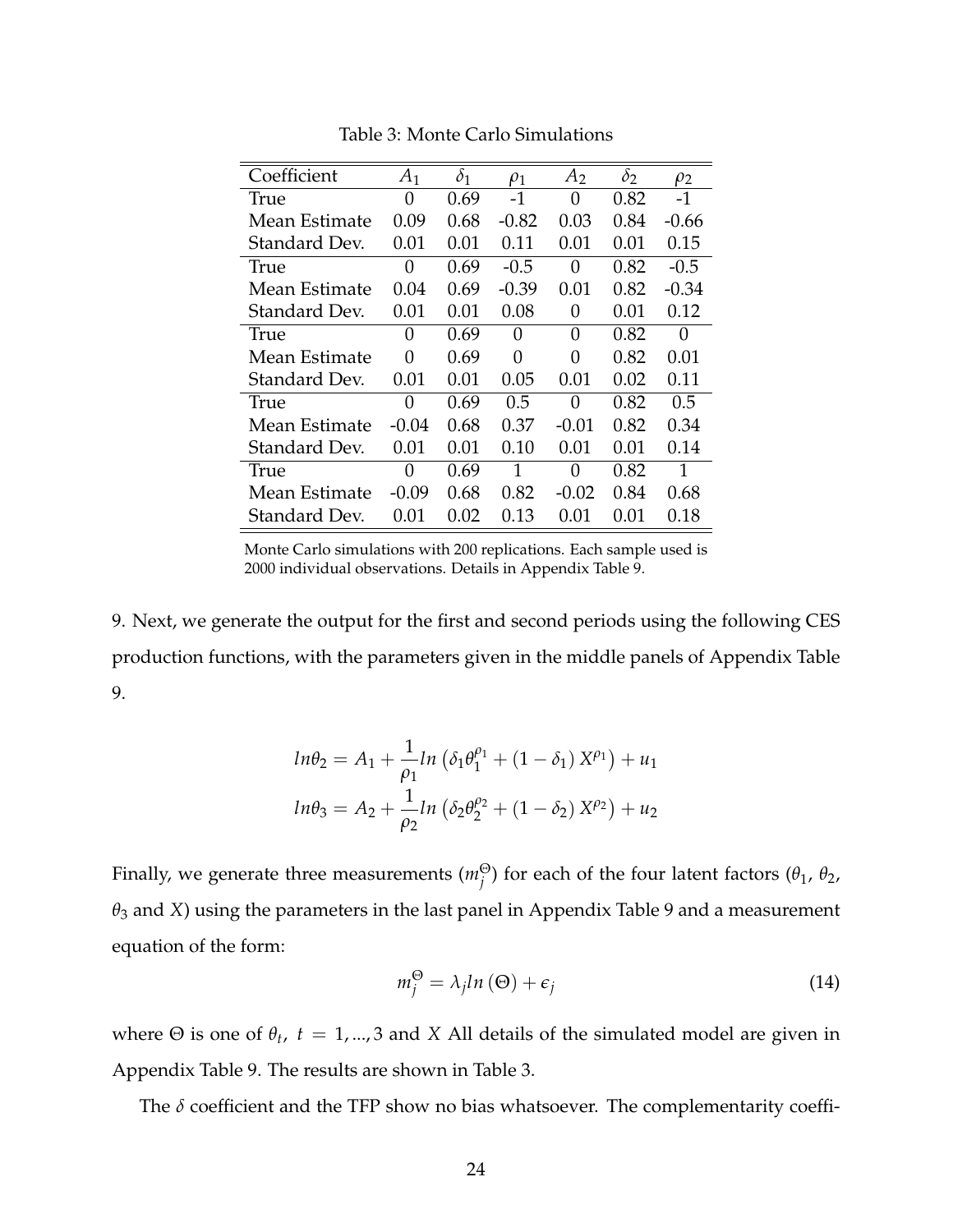cient *ρ* has a small bias towards zero, although the true coefficient is always within the 95% confidence interval. Overall the standard deviations of the estimates are low, implying a high level of precision. At  $\rho = 0$  there is no bias. Thus our estimator performs very well and at the same time provides estimates very fast.

#### **5 Results**

We start with a discussion of the properties of the measurement system. We then discuss the investment equations and production functions. We conclude the section with some robustness exercises.

#### **5.1 The information content of measures**

As part of the specification of the empirical model, we assign measurements (proxies) to factors. This approach has the advantage of using the rich data set in an efficient and parsimonious fashion. As mentioned above, we use a dedicated measurement system, so that each measure is assumed to depend only on one factor.

Table [4](#page-26-0) shows the assignment of measures to latent factors. It also reports the signal to noise ratio, which captures the information content of each measure given the specification of the measurement system. The expression for the signal to noise ratio is:

$$
s_j^{\ln \theta_{kt}} = \frac{(\lambda_{jkt})^2 \ Var(\ln \theta_{kt})}{(\lambda_{jkt})^2 \ Var(\ln \theta_{kt}) + Var(\epsilon_{jkt})}
$$
(15)

We use a variety of tests related to child cognition, which change from age to age. However, we observe the Peabody Picture Vocabulary Test (PPVT) at every age, so we use this as the normalizing measure. This makes the comparisons over time plausible, as discussed in [Agostinelli and Wiswall](#page-45-10) [\(2016b\)](#page-45-10). The signal to noise ratios are all above 36%, which shows that most cognitive measures include a substantial amount of information. At the same time they also demonstrate the importance of allowing for measurement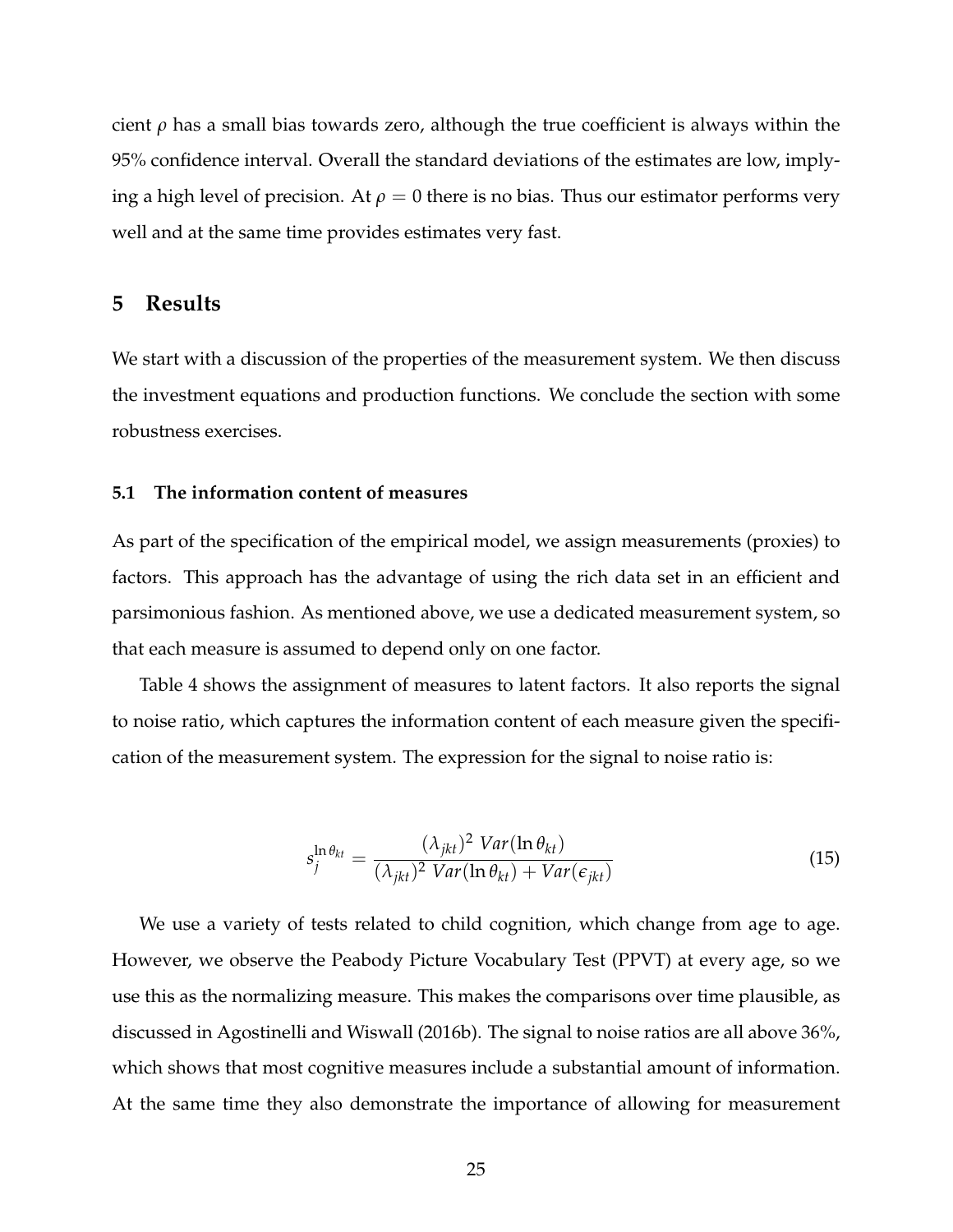| Table 4: Signal to Noise Ratios |         |         |                                  |                                     |  |
|---------------------------------|---------|---------|----------------------------------|-------------------------------------|--|
|                                 | Age $1$ | Age $5$ | Age 8                            | Age 12                              |  |
|                                 |         |         | Child Cognition                  |                                     |  |
| <b>PPVT</b>                     |         | 51%     | 33%                              | 39%                                 |  |
| Math                            |         |         | 74%                              | 68%                                 |  |
| English                         |         |         |                                  | 64%                                 |  |
| Language                        |         |         |                                  | 50%                                 |  |
| EGRA (rasch)                    |         |         | 52%                              |                                     |  |
| CDA (rasch)                     |         | 36%     |                                  |                                     |  |
|                                 |         |         | Child Health                     |                                     |  |
| Height Z-Score                  | 55%     | 72%     | 60%                              | 60%                                 |  |
| Weight Z-Score                  | 81%     | 73%     | 77%                              |                                     |  |
| Weight in kg                    |         |         |                                  | 64%                                 |  |
| <b>Health Status</b>            | 8%      | $1\%$   | 5%                               |                                     |  |
|                                 |         |         | Investments                      |                                     |  |
| <b>Books</b>                    |         | 22%     | 21%                              | 30%                                 |  |
| Clothing                        |         |         | 38% 31%                          | 44%                                 |  |
| <b>Shoes</b>                    |         | 43%     | 38%                              | 30%                                 |  |
| Uniform                         |         |         | 11% 15%                          | 19%                                 |  |
| Meals/day                       |         | $2\%$   | 5%                               | $2\%$                               |  |
| Food groups/day                 |         | $7\%$   | 6%                               | $1\%$                               |  |
|                                 |         |         | Resources                        |                                     |  |
| Income                          |         | 69%     | 84%                              | 82%                                 |  |
| Wealth                          |         | 38%     | 49%                              | 49%                                 |  |
|                                 |         |         |                                  | Parental Cognition (fixed over age) |  |
| Mother's education              |         |         | 79%                              |                                     |  |
| Father's education              |         |         | 55%                              |                                     |  |
| Literacy                        | 40%     |         |                                  |                                     |  |
|                                 |         |         | Parental Health (fixed over age) |                                     |  |
| Mother's weight                 |         |         | 73%                              |                                     |  |
| Mother's height                 |         |         | 11%                              |                                     |  |

<span id="page-26-0"></span>Table 4: Signal to Noise Ratios

PPVT: Peabody Picture Vocabulary Test, EGRA: Reading comprehension test, CDA: Cognitive Development Assessment. Books, clothing, shoes and uniform measured in monetary units.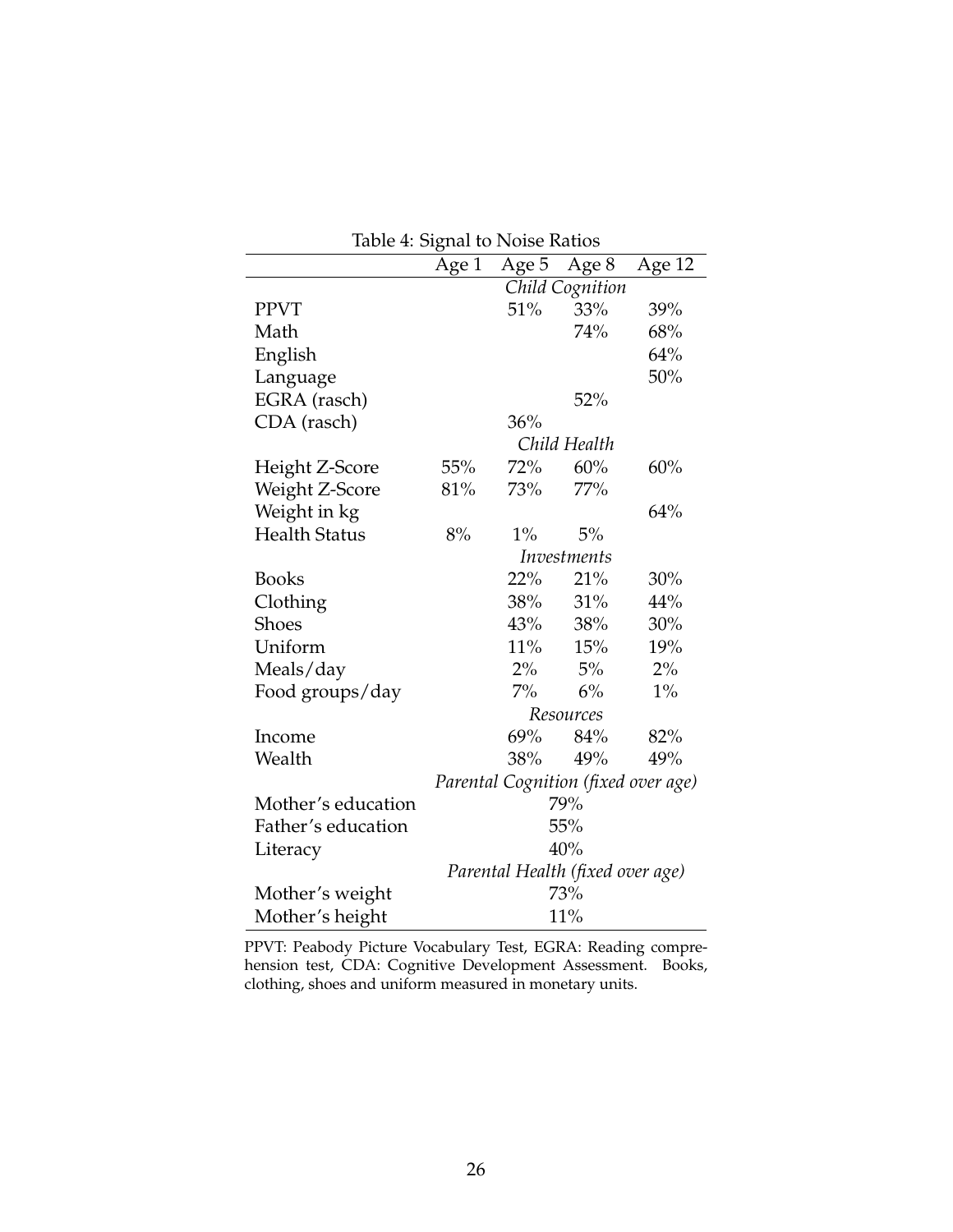error. All these proxies are highly imperfect and could introduce serious bias of unknown sign if any measure were used on its own.

For health we use the z-score for height and weight per age, computed according to WHO algorithms.<sup>[26](#page-1-0)</sup> Height may capture longer term health and nutrition issues while weight likely reflects shorter term health status. We also use the parental rating of health status when available, although at age 8 we use the child's rating of health status. We use the height Z-score to scale the health measure.

To capture investments, we use the same measurements at every age and we normalize on the amount spent on books. Generally the investment measures are quite noisy, again illustrating the importance of dealing with measurement error. As these measures make clear, our investment factor consists of material investments in children (and not time). There is no information on time spent with children, so we focus on one general investment measure that is defined by material resources.

We keep parental cognition constant over time and use mother's and father's education along with caregiver literacy as proxies. We find no evidence of systematic changes in the measures: of the small fraction who report differences in parental cognition measures over time, an equal number report increases and decreases which suggests measurement error. Moreover, we do not observe measures for parental cognition in the third round. For parental health we use mother's weight and height. Parental health is normalized on mother's weight and parental cognitive skills is normalized on mother's years of schooling. To measure resources we use both wealth and income. In doing this we obtain a less noisy measure of household spending power. Resources are always normalized on income. Additional summary statistics on all of the measurements are reported in the appendix.

Given the specification of the measurement system and the normalizations we employ, log cognition is measured in units of the PPVT test score which is the number of correct answers. Although we can take this measure as cardinal, it would be better to be

 $26$ We simply use the child's weight at age 12, as the WHO does not provide the relevant z-score algorithms for weight at this age.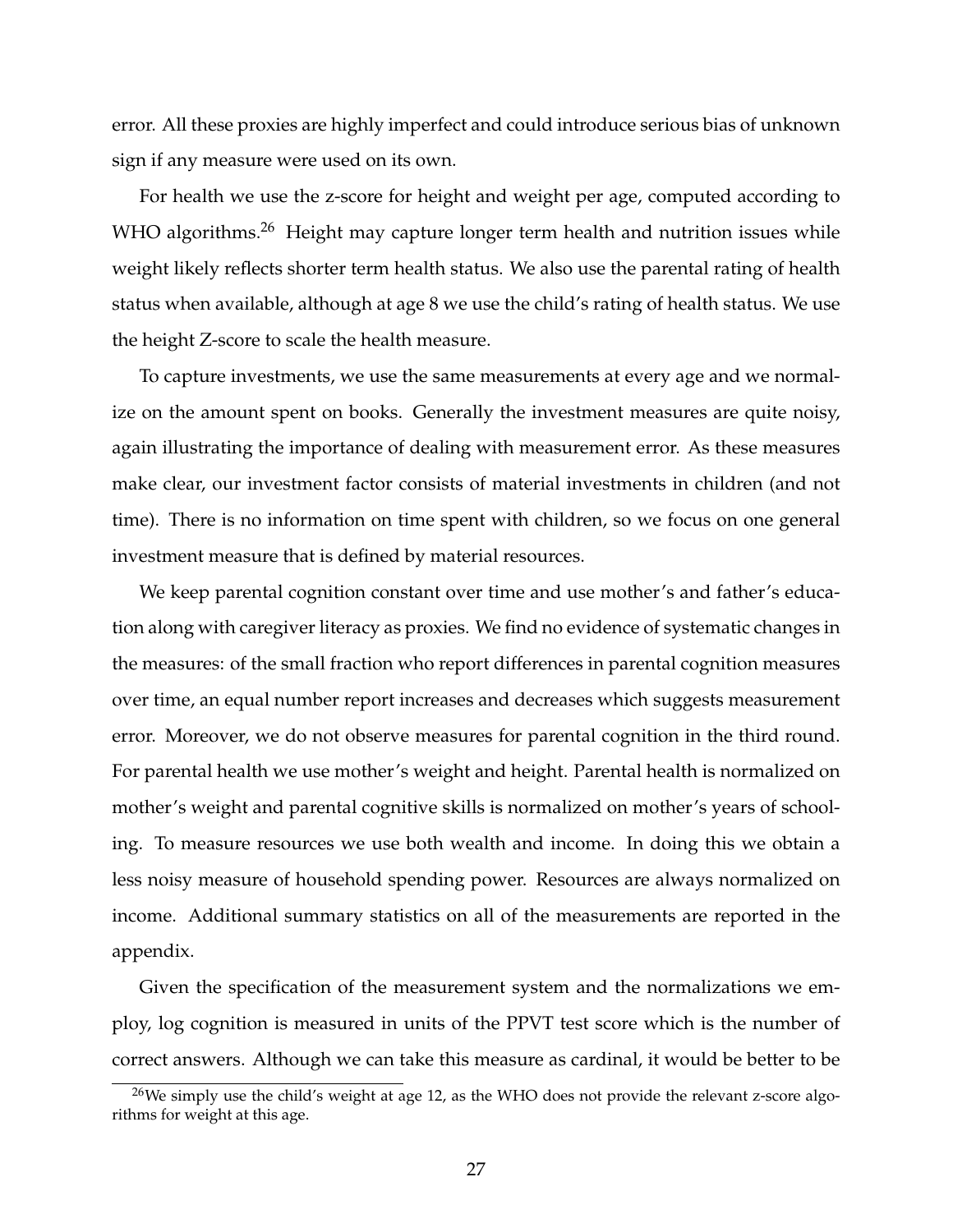able to express child cognition in terms of earnings or years of schooling: i.e. how does an extra PPVT score translate into earnings? This is the issue of anchoring discussed in detail by [Cunha, Heckman, and Schennach](#page-47-2) [\(2010\)](#page-47-2).<sup>[27](#page-1-0)</sup> In practice one can anchor cognition and health to wages once the children have reached adulthood. However we only observe the children in our sample up to age 12 and thus no such conversion is possible. We are thus constrained to using PPVT units to measure cognition (a test that is widely used internationally and across ages) and the height Z-score for health, both of which we take to be cardinal. Finally, our investment measure is measured in monetary units, reflecting cost. The units we use for skills does not prevent us from estimating the importance of child investments and how cognition and health interact. However, the complementarity structure that we identify is conditional on the specific scale on which these constructs are measured. Using different scales via a general anchoring function, which may capture an underlying nonlinear monotonic transformation, could change the estimates of complementarity between inputs. Without extra assumptions this is unavoidable.

**The distribution of the measures** The mixing parameter *τ* is 0.61 (confidence interval [0.59,0.63]). This, together with the differences in the means and covariances across the mixtures, points to a substantial departure from the normal distribution overall. The extent to which the overall distribution departs from normality depends on the extent to which the means and variances of the corresponding normal distributions being "mixed" are different.[28](#page-1-0)

#### **5.2 Wealth, Cognition and Health: using the latent factors**

In Figure [2,](#page-29-0) we plot the mean of the health and cognitive factors against age for various wealth percentiles. This is a counterpart to the descriptive exercise in Figure [1,](#page-12-0) except that now we combine the various measures and strip out the measurement error component.

<sup>&</sup>lt;sup>27</sup>See also [Bond and Lang](#page-46-13) [\(2013\)](#page-46-13), [Currie](#page-47-13) [\(2009\)](#page-47-13), [Nielsen](#page-50-7) [\(2015a\)](#page-50-6), and Nielsen [\(2015b\)](#page-50-7))

<sup>&</sup>lt;sup>28</sup>The estimates of the mean and variance-covariance matrices for the two mixtures are available upon request.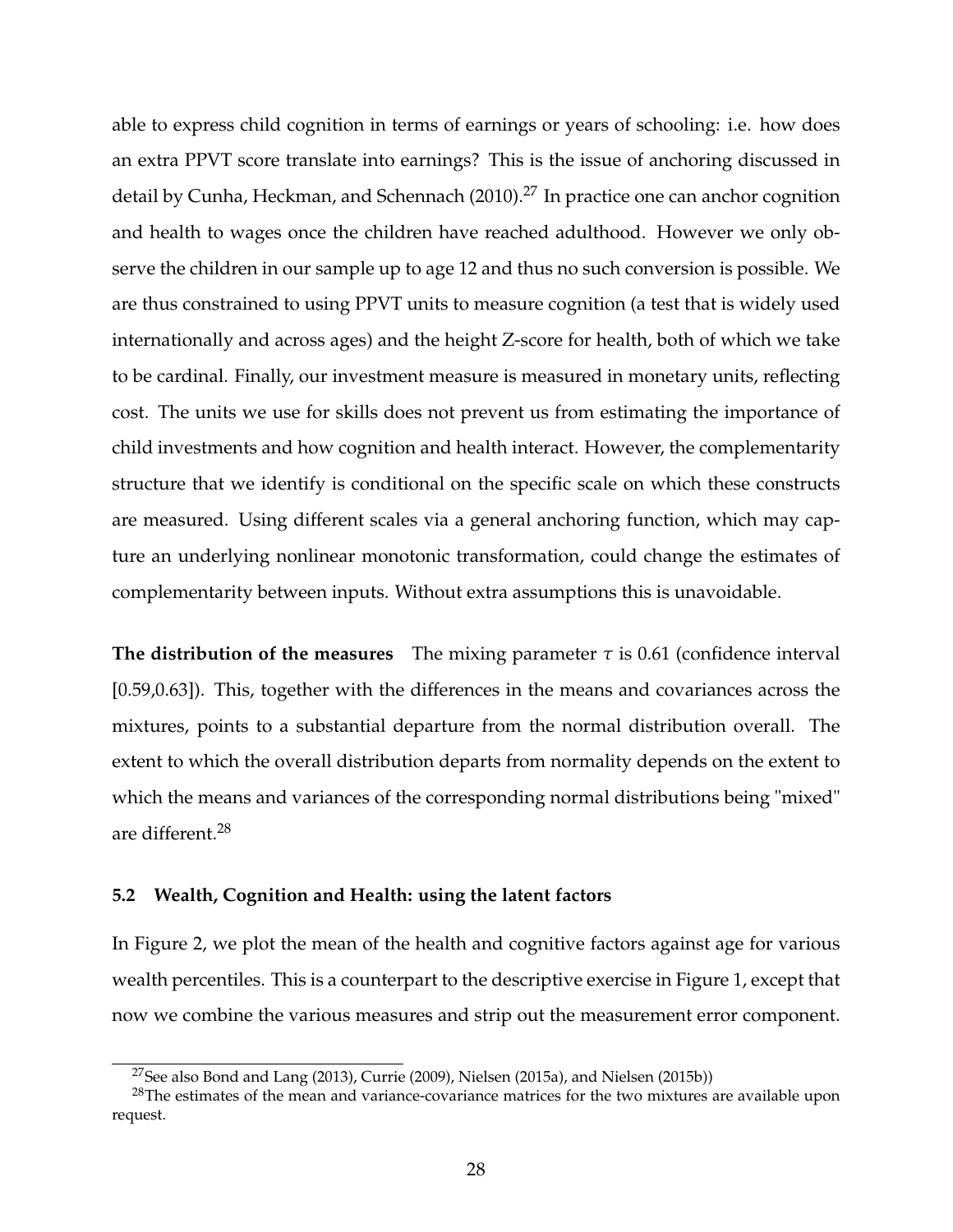This leads to a much clearer picture revealing substantial differences in child development across the wealth distribution. The striking result here is that the largest differences seem to be between those in the top quartile of the distribution and those below the median. The health gap increases substantially with age. The gap in cognition seems to decline at the start and then rises again throughout the distribution.<sup>[29](#page-1-0)</sup>



<span id="page-29-0"></span>Figure 2: Wealth Gradient in latent Health and Cognition

#### **5.3 The determinants of parental investments in children**

While the production functions discussed below offer an insight into the process of child development, investments reflect parental behavior. Investment choices are a function of parental perception of child development, of their preferences, of their resources and of prices. Hence, understanding this investment process is at the heart of understanding some of the key origins of inequality and designing policies that will improve intergenerational mobility. Of course, this is predicated on the hypothesis that investments can alter the course of child development. We will show this is the case below, when we examine

 $29$ Because the log latent factors are normalized to mean 0 we cannot make statements about growth, but can make statements regarding relative growth across quintiles. In our model, the TFP term adjusts appropriately for growth.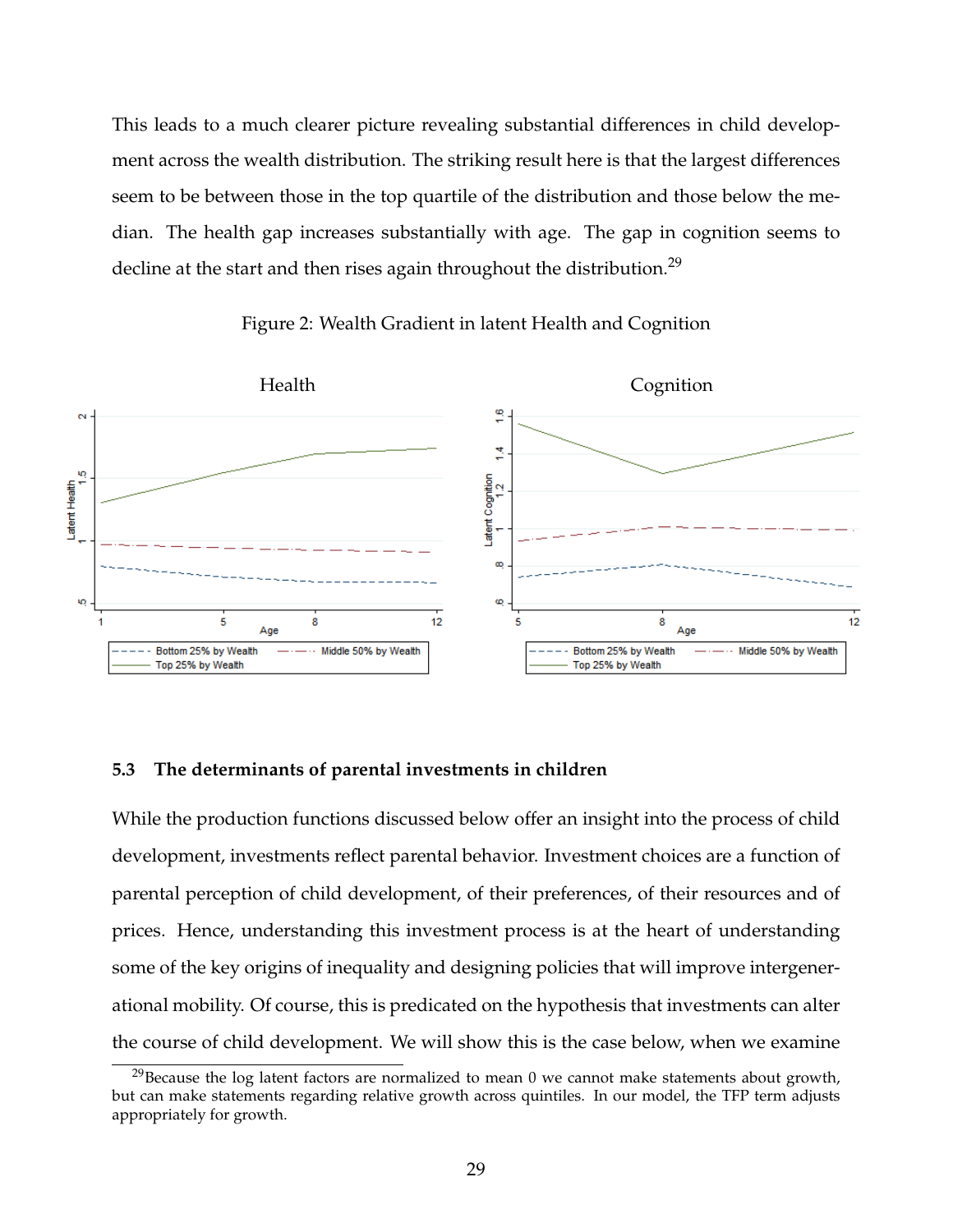the production functions.

In Table [5,](#page-31-0) we report the coefficient estimates for the investment equation (see equation [6\)](#page-16-0) and the 90% bootstrap confidence intervals for the three age groups. In the investment equation for five year olds we do not include lagged cognition at age 1 because no measures are available. All variables except the 0/1 dummies are in logs so the coefficients are elasticities.

The coefficients on child health and cognition are positive for all ages, and significantly so at ages 5 and 12 for health and 8 for cognition. Effectively the results suggest that parents invest more in healthier and higher ability children when they are young. However, this effect weakens for older children.

Parental cognition and health are never significant determinants of investments for this population. Conditional on the number of children birth order does not seem to matter much. However, the number of children reduces investment and significantly so at the youngest age. Investments are lower for girls, which is consistent with what [Barcellos, Carvalho, and Lleras-Muney](#page-45-12) [\(2014\)](#page-45-12) find. However, the effects here are not significant.

Turning now to resources, we find a large and significantly positive effect at all ages with an elasticity between  $0.45$ - $0.65$ <sup>[30](#page-1-0)</sup> At age 8, for example, a 10% increase in resources leads to a 6.4% increase in child investments. To the extent that investments translate to better child outcomes (as we confirm below) these results point to one of the potentially important roots of inequality and are consistent with the wealth gaps in both cognition and health that we documented earlier. However, it is interesting to note that investments have an elasticity below one, making them a necessity. It is also important to see that the resource effect is *conditional* on parental health and cognition. The fact that parental background does not matter directly suggests that it works through available resources,

 $30$ Note that when we ran the model without using wealth indices as a second measurement on resources, and the effect was much lower. This suggests that attenuation due to measurement error is an important problem to be dealt with in these settings whenever possible.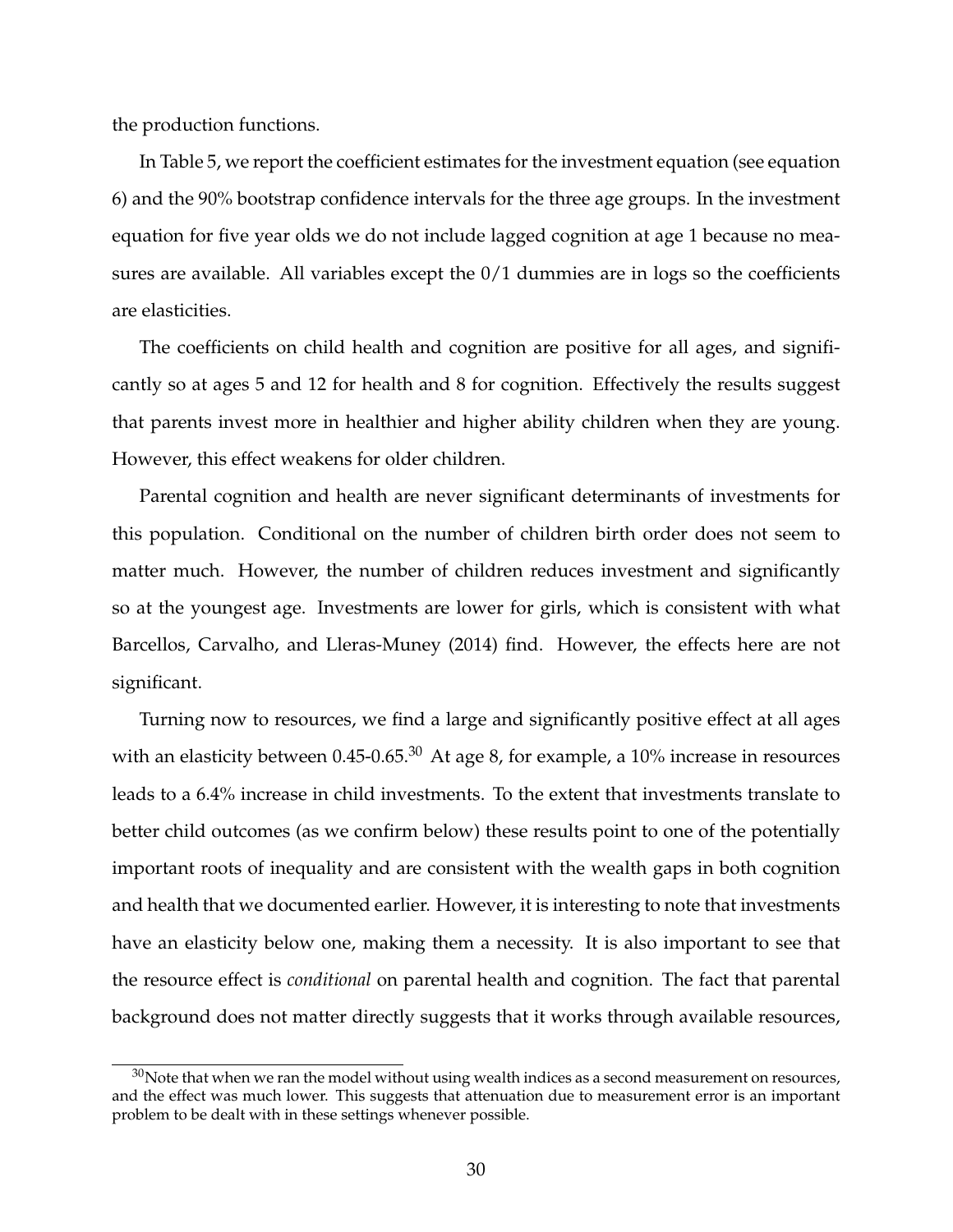|                              | Age 5           | Age 8                     | Age 12                  |
|------------------------------|-----------------|---------------------------|-------------------------|
|                              |                 | Child human capital       |                         |
| Cognition                    |                 | 0.113<br>[0.03, 0.17]     | 0.09<br>$[-0.01, 0.13]$ |
| Health                       | 0.095           | 0.012                     | 0.051                   |
|                              | [0.05, 0.13]    | $[-0.01, 0.07]$           | [0,0.13]                |
| Gender                       | $-0.013$        | $-0.026$                  | 0.056                   |
|                              | $[-0.1, 0.04]$  | $[-0.12, 0.05]$           | $[-0.04, 0.16]$         |
|                              |                 | Parental human capital    |                         |
| <b>Parental Cognition</b>    | 0.01            | 0.004                     | $-0.02$                 |
|                              | $[-0.06, 0.07]$ | $[-0.02, 0.1]$            | $[-0.05, 0.04]$         |
| Parental Health              | $-0.013$        | $-0.01$                   | $-0.032$                |
|                              | $[-0.05, 0.04]$ | $[-0.06, 0.03]$           | $[-0.11, 0.01]$         |
|                              |                 | Prices                    |                         |
| <b>Price Clothes</b>         | $-0.063$        | 0.031                     | 0.099                   |
|                              | $[-0.15, 0.02]$ | $[-0.12, 0.11]$           | $[-0.02, 0.23]$         |
| Price Notebook               | $-0.383$        | $-0.196$                  | $-0.231$                |
|                              | $[-0.53,-0.23]$ | $[-0.37,-0.05]$           | $[-0.34,-0.13]$         |
| Price Mebendazol             | 0.047           | $-0.156$                  | 0.011                   |
|                              | [0.01, 0.1]     | $[-0.26,-0.11]$           | $[-0.04, 0.05]$         |
| Price Food                   | $-0.082$        | $-0.328$                  | $-0.256$                |
|                              | $[-0.28, 0.2]$  | $[-0.66, 0.04]$           | $[-0.47,-0.09]$         |
|                              |                 | Household Characteristics |                         |
| Resources                    | 0.457           | 0.644                     | 0.587                   |
|                              | [0.3, 0.59]     | [0.42, 0.75]              | [0.41, 0.68]            |
| Older Siblings               | 0.039           | 0.058                     | $-0.032$                |
|                              | $[-0.02, 0.1]$  | $[-0.01, 0.11]$           | $[-0.09, 0.03]$         |
| Number of Children           | $-0.096$        | $-0.041$                  | $-0.049$                |
|                              | $[-0.14,-0.04]$ | $[-0.09, 0.01]$           | $[-0.11, 0.01]$         |
| Urban                        | 0.349           | 0.103                     | 0.066                   |
|                              | [0.2, 0.54]     | [0,0.28]                  | $[-0.09, 0.23]$         |
| Hindu                        | $-0.005$        | $-0.01$                   | 0                       |
|                              | $[-0.02, 0.01]$ | $[-0.02, 0.01]$           | $[-0.01, 0.01]$         |
| Muslim                       | $-0.105$        | $-0.247$                  | $-0.02$                 |
|                              | $[-0.33, 0.07]$ | $[-0.4,-0.05]$            | $[-0.27, 0.15]$         |
| Mother's Age                 | 0.014           | $-0.141$                  | 0.016                   |
|                              | $ -0.12, 0.14 $ | $[-0.26, 0.08]$           | $[-0.1, 0.2]$           |
| <b>Scheduled Caste</b>       | $-0.074$        | $-0.066$                  | $-0.269$                |
|                              | $[-0.17, 0.05]$ | $[-0.21, 0.1]$            | $[-0.42,-0.11]$         |
| Scheduled Tribe              | 0.073           | $-0.106$                  | $-0.254$                |
|                              | $[-0.05, 0.2]$  | $[-0.23, 0.05]$           | $[-0.4,-0.1]$           |
| <b>BC</b> Caste              | $-0.034$        | 0.061                     | $-0.169$                |
|                              | $-0.15, 0.08]$  | $-0.06, 0.22]$            | $-0.3, -0.05$           |
| Prices and Income (P-values) | 0               | 0                         | $\boldsymbol{0}$        |
| Prices (P-values)            | 0               | .005                      | .001                    |

<span id="page-31-0"></span>Table 5: The Coefficients of the Investment Equations

Note: 90% confidence intervals based on 100 replications in square brackets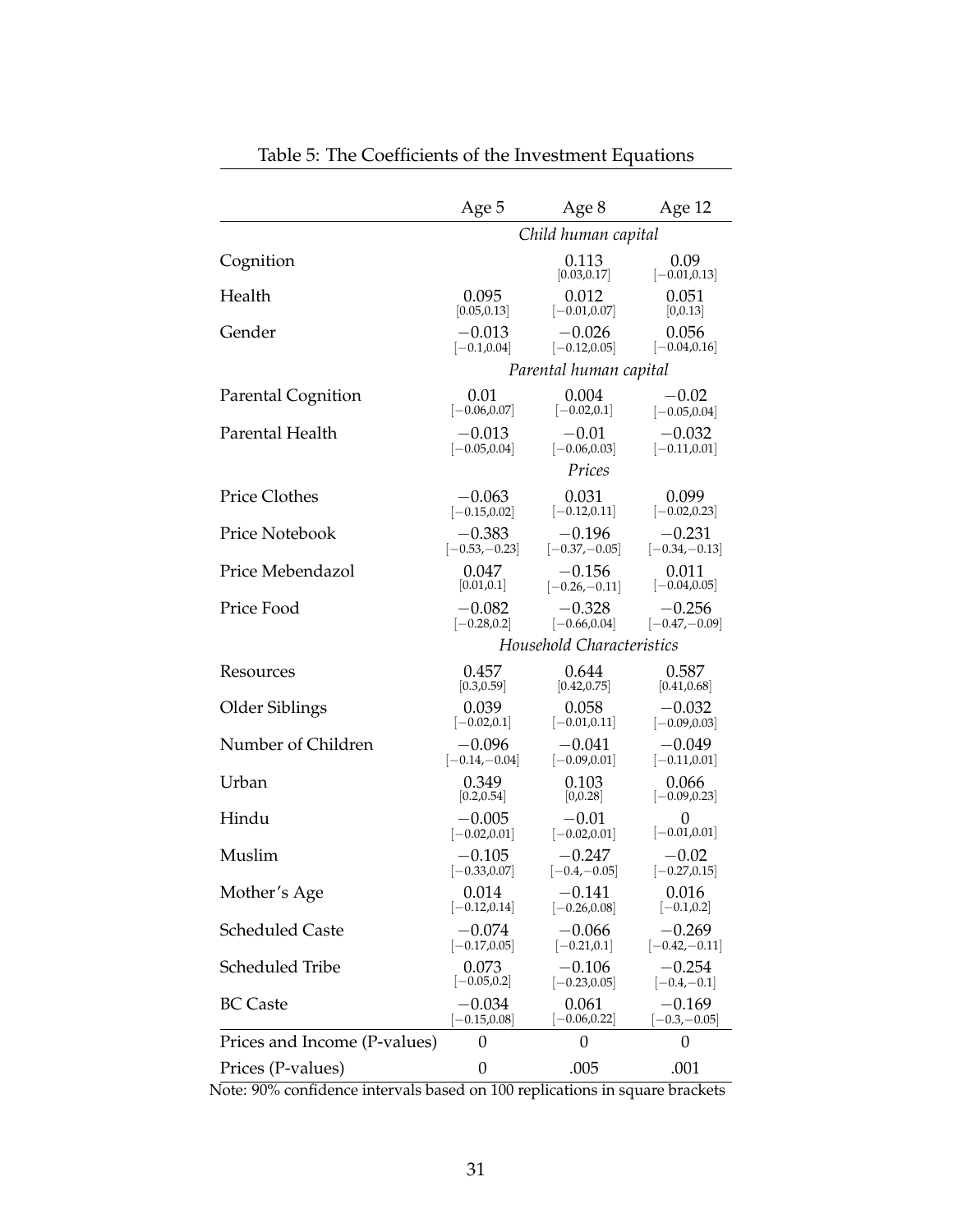which do matter and are correlated with parental human capital.

Prices of child goods may well affect investments. Since we do not have a unique price index of investments we include individual prices of relevant goods; the estimated coefficients can be interpreted as a product of the investment price elasticity and the weight of each good in the price index. In this sense, all price effects should be negative. However, if the underlying model is more complex, with some alternative investment goods being complements and some being substitutes to the ones used to proxy investment in the measurement system, we could get positive price effects.

We estimate price effects by exploiting the spatial variation in prices at the community level. In most cases, the effect of prices is indeed negative, and in a number of cases quite strong. The food elasticity is small at age 5, but becomes much larger for ages 8 and 12, always below one though. The price of the deworming drug Mebendazol has a negative elasticity at age 8. Finally, the price of a notebook, relevant for schooling, has a strong negative impact at every age. Thus, overall prices matter, as we would expect. Indeed their joint significance is shown for each age at the bottom of the table: the p-values are lower than 0.5%. This is of substantive economic importance and also supports the value of our instruments to account for the endogeneity of investments.

The excluded instruments for estimating the effect of investment in the production function are the prices and resources and they are highly significant. The key justification for using resources as an excluded instrument lies in the fact that the production function includes sufficient background variables (parental and child cognition and health, and family composition), which control for the household characteristics that determine permanent wealth, allowing us to view resources as representing a random liquidity shock. However, this assumption is testable, since prices are highly significant and our model is identified just by these exclusion restrictions. We report these tests in the robustness section.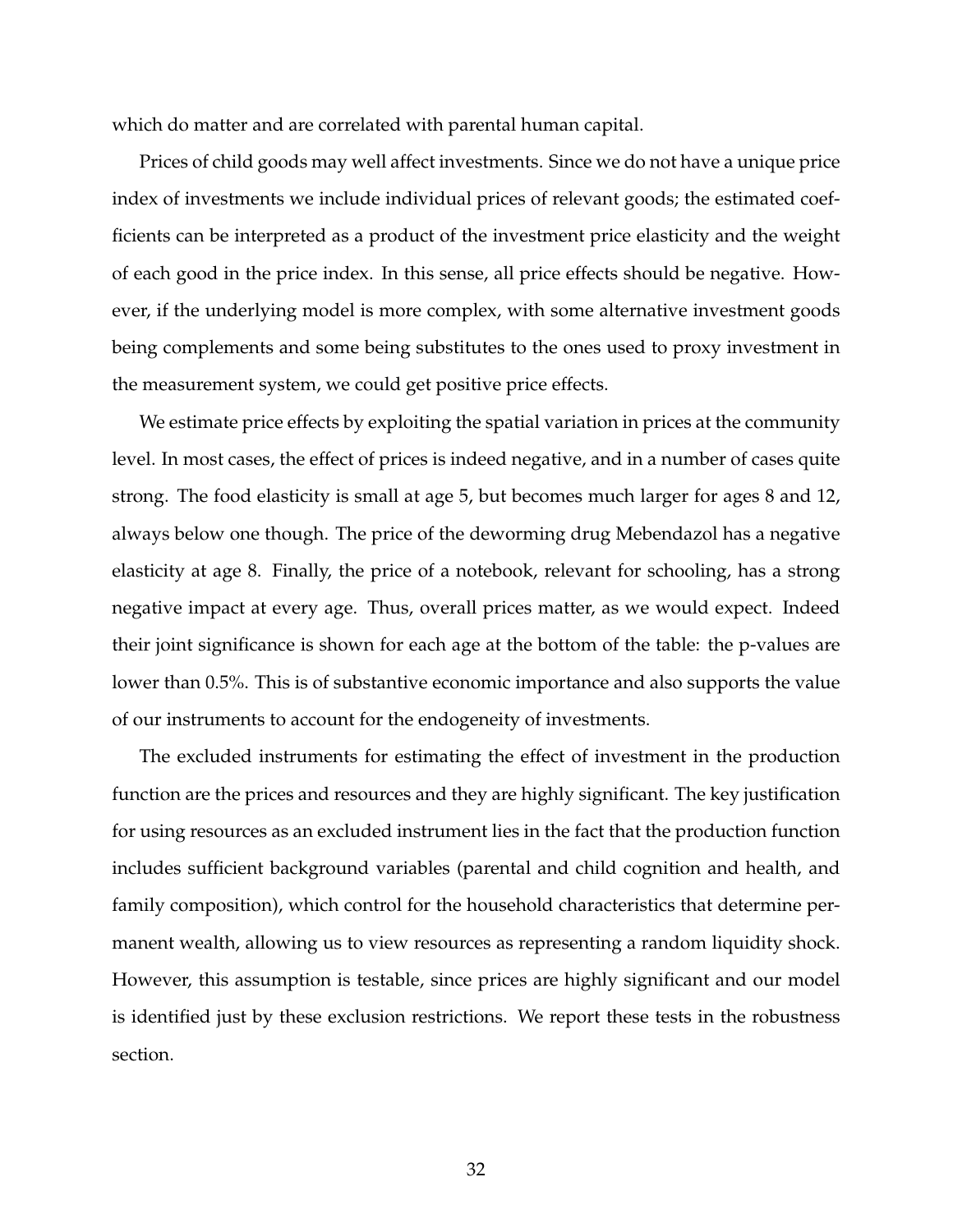#### **5.4 Production function estimates**

We now turn to the estimation of the production functions (see equations [4](#page-14-0) and [5\)](#page-14-1), which define the way that health and cognition evolve over time. Our estimates characterize the process of child development and how it varies during childhood. They also allow for complementarities of different inputs and take into account explicitly the endogeneity of investment.<sup>[31](#page-1-0)</sup>

**Cognition** As we would expect cognition is self-producing, which was also found by [Cunha, Heckman, and Schennach](#page-47-2) [\(2010\)](#page-47-2) in the US context. The effect becomes stronger with age, which perhaps points to the diminishing influence of environmental factors. One of the most important results, which in large part motivates this paper, is the impact of health on cognition. The result implies that ill health at an earlier age prevents cognitive development. Thus the high levels of morbidity among the poor in developing countries, which is documented in the first section, leads to developmental deficits in children with long term consequences. The influence of health on cognition is particularly high for younger children; for the 12 year olds it no longer has an impact.

We find that parental cognition matters for ages 5 and 12. In interpreting this result remember that we do not observe child cognition at age 1. Hence, parental cognition may enter strongly at age 5 because it is also capturing genetic endowment, earlier child skills, and earlier investments, all of which are unobserved. Controlling for child skills at later stages mitigates the influence of parental background.

The next crucial parameter is that on investment. We find that investments have a very large influence, which declines for age 12 children. This is again consistent with the decline in importance of environmental factors for cognitive development at older ages. This result is of critical importance because it demonstrates that interventions increasing parental investments can alter the path of child development in very poor contexts. It

 $31$ Results obtained considering investments as exogenous for the production functions are given in the appendix.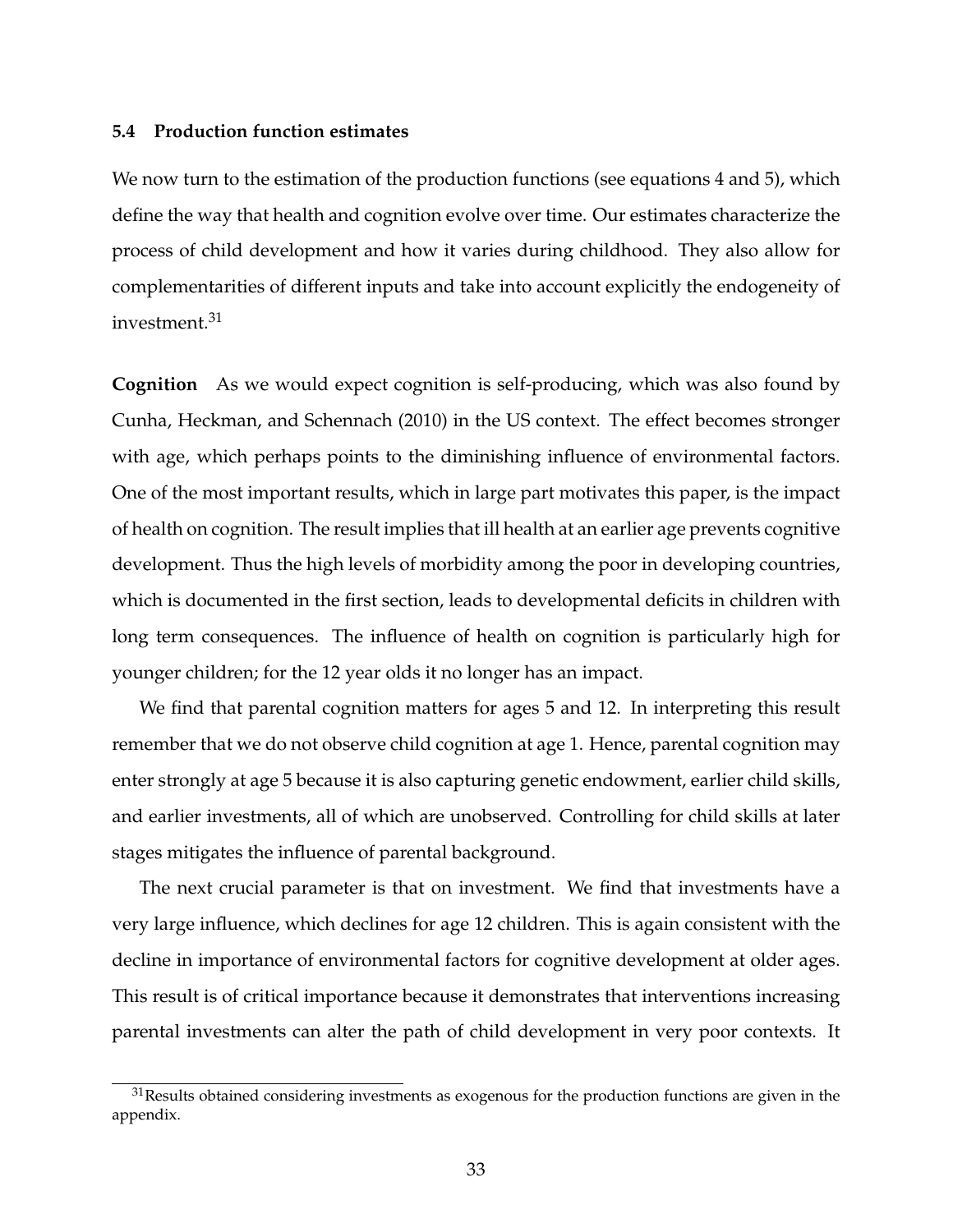|                    |                  |                      |                     | Health                                                              |                            |                            |  |
|--------------------|------------------|----------------------|---------------------|---------------------------------------------------------------------|----------------------------|----------------------------|--|
|                    | $\overline{5}$   | Cognition<br>8       | 12                  | $\overline{5}$                                                      | 8                          | 12                         |  |
| Age                |                  |                      |                     |                                                                     |                            |                            |  |
|                    | Lagged Skills    |                      |                     |                                                                     |                            |                            |  |
| Cognition          |                  | 0.29<br>[0.22, 0.43] | 0.6<br>[0.53, 0.67] |                                                                     | $-0.02$<br>$[-0.07, 0.01]$ | $-0.03$<br>$[-0.06, 0.03]$ |  |
| Health             | 0.18             | 0.15                 | 0.02                | 0.69                                                                | 0.82                       | 0.92                       |  |
|                    | [0.11, 0.25]     | [0.1, 0.19]          | $[-0.01, 0.07]$     | [0.64, 0.75]                                                        | [0.76, 0.87]               | [0.85, 0.98]               |  |
|                    |                  |                      |                     | Investment and Parental Skills                                      |                            |                            |  |
| Investment         | 0.47             | 0.65                 | 0.19                | 0.1                                                                 | 0.12                       | 0.04                       |  |
|                    | [0.31, 0.56]     | [0.47, 0.75]         | [0.07, 0.29]        | [0.01, 0.2]                                                         | [0.06, 0.21]               | $[-0.06, 0.1]$             |  |
| Parent Cog         | 0.32             | $-0.01$              | 0.17                | 0.01                                                                | 0.03                       | 0.04                       |  |
|                    | [0.25, 0.39]     | $[-0.1, 0.06]$       | [0.13, 0.21]        | $[-0.05, 0.06]$                                                     | [0,0.07]                   | $[-0.01, 0.06]$            |  |
| Parent Health      | 0.03             | $-0.09$              | 0.03                | 0.2                                                                 | 0.05                       | 0.04                       |  |
|                    | $[-0.02, 0.1]$   | $[-0.14,-0.02]$      | [0,0.07]            | [0.15, 0.28]                                                        | [0.02, 0.08]               | [0.02, 0.09]               |  |
|                    |                  |                      |                     | Demographic Characteristics                                         |                            |                            |  |
| Num Child          | $\theta$         | $-0.01$              | $-0.03$             | 0.01                                                                | $\overline{0}$             | $\theta$                   |  |
|                    | $[-0.02, 0.01]$  | $[-0.03, 0.02]$      | $[-0.05,-0.01]$     | $[-0.01, 0.02]$                                                     | $[-0.02, 0]$               | $[-0.01, 0.01]$            |  |
| Older Sibs         | 0.01             | $-0.01$              | $\overline{0}$      | $-0.03$                                                             | $\overline{0}$             | 0.01                       |  |
|                    | $[-0.01, 0.03]$  | $[-0.03, 0]$         | $[-0.01, 0.02]$     | $[-0.05,-0.01]$                                                     | $[-0.01, 0.01]$            | [0,0.02]                   |  |
| Gender             | 0.01             | 0.04                 | $-0.01$             | $\theta$                                                            | 0.01                       | 0.02                       |  |
|                    | $[-0.01, 0.02]$  | [0.02, 0.05]         | $[-0.02, 0]$        | $[-0.01, 0.01]$                                                     | $[-0.01, 0.01]$            | [0.01, 0.02]               |  |
| Urban              | $-0.01$          | $-0.03$              | $-0.01$             | $\theta$                                                            | 0.01                       | $\theta$                   |  |
|                    | $[-0.01, 0]$     | $[-0.03,-0.01]$      | $[-0.02, 0]$        | $[-0.01, 0]$                                                        | [0,0.01]                   | $[-0.01, 0]$               |  |
| Hindu              | $-0.01$          | $-0.01$              | 0.03                | 0.01                                                                | $\overline{0}$             | $\theta$                   |  |
|                    | $[-0.03, 0]$     | $[-0.03, 0.01]$      | [0.02, 0.05]        | $[-0.01, 0.02]$                                                     | $[-0.01, 0]$               | $[-0.01, 0.01]$            |  |
| Muslim             | $\boldsymbol{0}$ | $\boldsymbol{0}$     | $-0.01$             | $\theta$                                                            | $\overline{0}$             | $\theta$                   |  |
|                    | [0,0]            | [0,0]                | $[-0.01, 0]$        | [0,0]                                                               | [0,0]                      | [0,0]                      |  |
| Mother Age         | 0.01             | 0.01                 | $-0.01$             | $\theta$                                                            | $\theta$                   | $-0.02$                    |  |
|                    | [0,0.03]         | [0,0.03]             | $[-0.02, 0.01]$     | $[-0.01, 0.02]$                                                     | $[-0.01, 0.01]$            | $[-0.02, 0]$               |  |
| <b>Sched Caste</b> | $\overline{0}$   | 0.02                 | 0.01                | $\theta$                                                            | $\theta$                   | $\overline{0}$             |  |
|                    | $[-0.02, 0]$     | [0.01, 0.03]         | [0,0.02]            | $[-0.01, 0.01]$                                                     | $[-0.01, 0]$               | $[-0.01, 0.01]$            |  |
| <b>Sched Tribe</b> | 0.06             | $-0.01$              | $-0.01$             | 0.01                                                                | $-0.01$                    | $\theta$                   |  |
|                    | [0.04, 0.08]     | $[-0.02,-0.01]$      | $[-0.01, 0]$        | [0.01, 0.02]                                                        | $[-0.02,-0.01]$            | [0,0.01]                   |  |
| <b>BC</b> Caste    | $-0.02$          | $\theta$             | $\overline{0}$      | $-0.02$                                                             | 0.01                       | $\theta$                   |  |
|                    | $[-0.04,-0.01]$  | $[-0.01, 0.02]$      | $[-0.01, 0.01]$     | $[-0.03,-0.01]$                                                     | [0,0.02]                   | $[-0.01, 0]$               |  |
|                    |                  |                      |                     | Production function structure and test of exogeneity for investment |                            |                            |  |
| $(\rho, \zeta)$    | $-0.11$          | $-0.06$              | 0.28                | $-0.03$                                                             | 0.23                       | $-0.2$                     |  |
|                    | $[-0.37,-0.01]$  | $[-0.19, 0.07]$      | [0, 0.35]           | $[-0.22, 0.03]$                                                     | [0.05, 0.36]               | $[-0.2, 0.18]$             |  |
| Subst. Elast       | 0.9              | 0.95                 | 1.39                | 0.97                                                                | 1.31                       | 0.83                       |  |
|                    | [0.73, 0.99]     | [0.84, 1.07]         | [1,1.54]            | [0.82, 1.04]                                                        | [1.05, 1.56]               | [0.83, 1.23]               |  |
| Log TFP            | $-0.03$          | 0.03                 | 0.03                | 0.03                                                                | $-0.02$                    | $\theta$                   |  |
|                    | $[-0.09, 0.04]$  | $[-0.06, 0.05]$      | $[-0.03, 0.07]$     | [0,0.08]                                                            | $[-0.04, 0.03]$            | $[-0.03, 0.02]$            |  |
| Inv. Res           | $-0.39$          | $-0.77$              | $-0.21$             | $-0.08$                                                             | $-0.06$                    | 0.01                       |  |
|                    | $[-0.54,-0.12]$  | $[-0.9,-0.53]$       | $[-0.31,-0.05]$     | $[-0.24, 0.08]$                                                     | $[-0.17, 0.06]$            | $[-0.1, 0.1]$              |  |

<span id="page-34-0"></span>Table 6: Production of Cognitive Skills and Health with Endogenous Investments

Notes: 90% confidence intervals based on 100 bootstrap replications in square brackets. "Subst. Elast": Elasticity of Substitution, "Inv. Res": Investment Residual, "Num child": number of children in the household.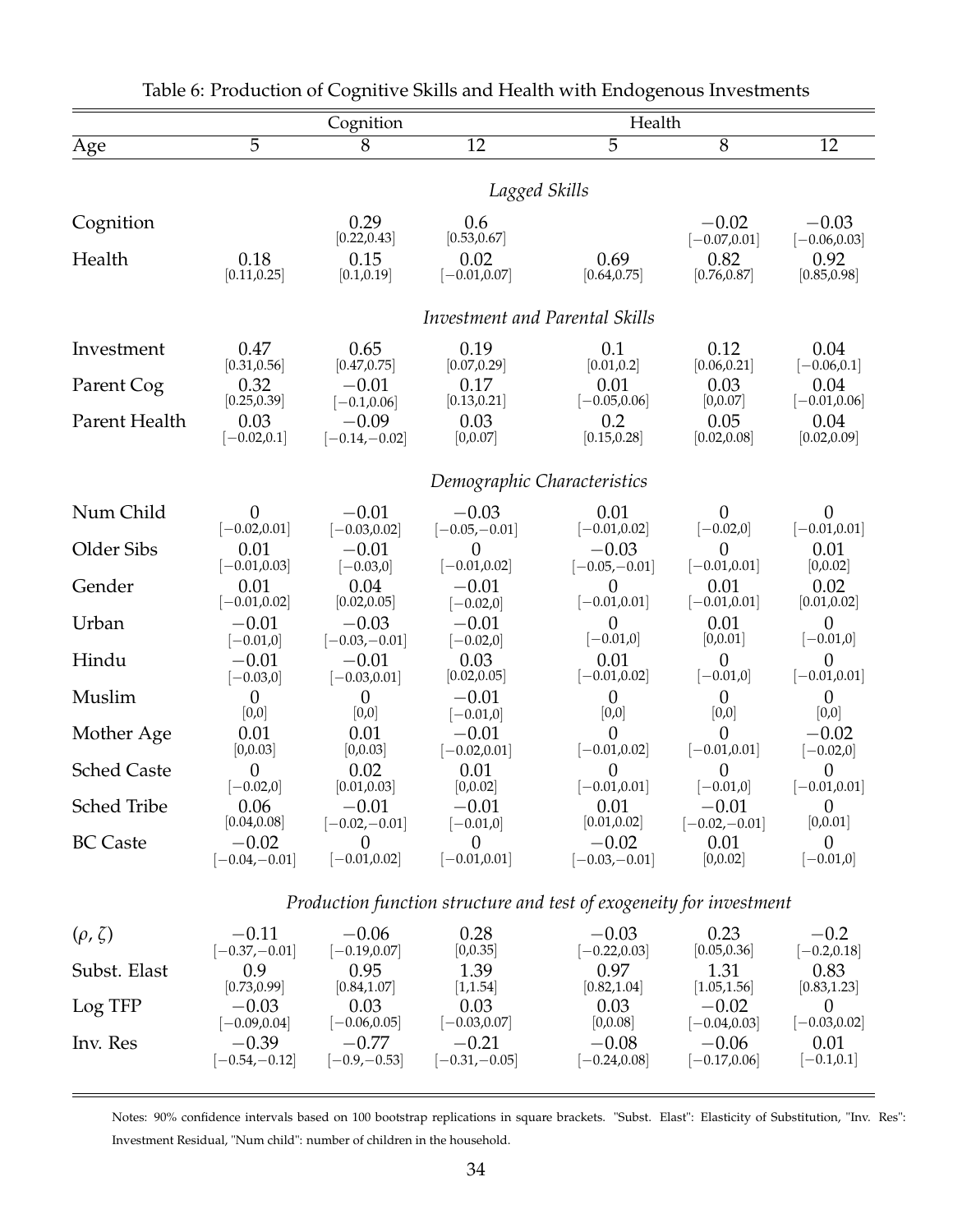also shows the importance of parental resources: we already showed that these exercise a major influence on the amount of investment; the picture is completed by now showing that lack of investment seriously inhibits child development.

In the last line of the table we show the coefficient on the investment residual. This is negative and significant. The negative coefficient indicates that parents compensate for negative shocks with more investments. Ignoring this leads to a serious underestimate of the impact of investment on child development, as shown in the OLS results reported in the Appendix, where the coefficient on investment is much lower.

Of the characteristics that affect TFP, the most notable are the positive effect for mother's age and a large and positive effect of belonging to a scheduled tribe. Being a boy has a positive impact on cognitive development (age 8) but a negative one later on (age 12).

Finally, we find evidence of complementarity among the inputs, implying larger returns to investment for higher ability and healthier children. The elasticity of substitution is about one for ages 5 and 8, but increases for age 12, in which case it is significantly larger than one, pointing to more substitutability amongst inputs than Cobb-Douglas. This complementarity is important because it is a potential source of inequality: wealthier parents invest more and their investments have cumulatively higher return, even if the children start from the same position. The fact that the initial position of the children of higher ability parents is in fact better, as shown in Section 2 in our context, only reinforces this fact.

**Health** The estimates for the health production function are reported in the right hand side of Table [6.](#page-34-0) Health is highly self-productive, but cognition has no impact on health. While parental cognition does not have much of an impact, parental health, which reflects mother's nutritional status, seems to matter for child health. Investments matter significantly for very young children: in other words, the resources invested by parents can alter the health status of young children, but do little at later ages. Finally, fewer older siblings and belonging to a scheduled tribe are associated with better health. Gender only

35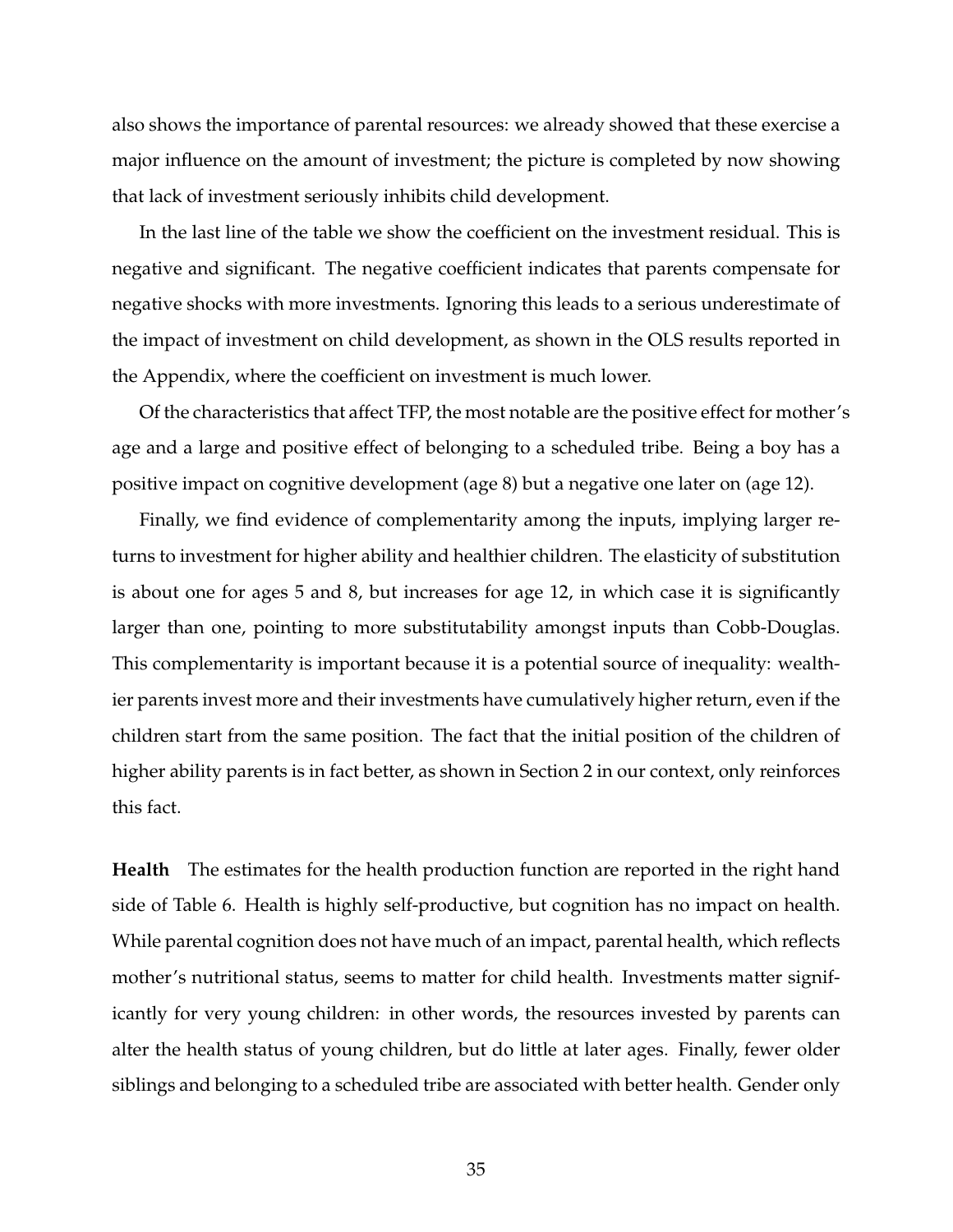seems to matter (favoring boys) at age 12

As before we find evidence of complementarity of inputs with the production function being Cobb-Douglas or (at age 8) allowing for a bit more substitutability. Investments are not endogenous for the health production function.

In interpreting these results, it is useful to remember that health is a combination of weight and height z-scores. These measures capture both longer term malnutrition as well as the cumulative effects of morbidity that prevents child growth. In many ways, this is a useful health measure because it focuses on longer term status that may be most pertinent for adult human capital.

## **5.5 Robustness to the use of resources as an instrument**

We relax the exclusion restriction on income by including it in the production function. In Table [5,](#page-31-0) we showed that the effect of prices in the investment equation is strong enough to estimate the model, even without using income as an exclusion restriction. This means we can test whether income directly impacts the production of skills at these ages and more importantly, whether using it as an exclusion restriction affects our results in any substantive way.

Estimates of the production functions where income is included (and thus not used as an exclusion restriction) are presented in the Appendix Table [12.](#page-58-0) In Table [7](#page-37-0) we present specification tests and we compare the coefficients of investment in the production function when we include and when we exclude income. Whether we use income as an instrument or not the coefficient of investment remains unchanged and the differences are never significant. However, excluding income from the production function of cognition is rejected at ages 5 and 8. In all other cases (age 12 and health at all ages) excluding income is not rejected. Whether income is included as an instrument or not leaves the results unaffected.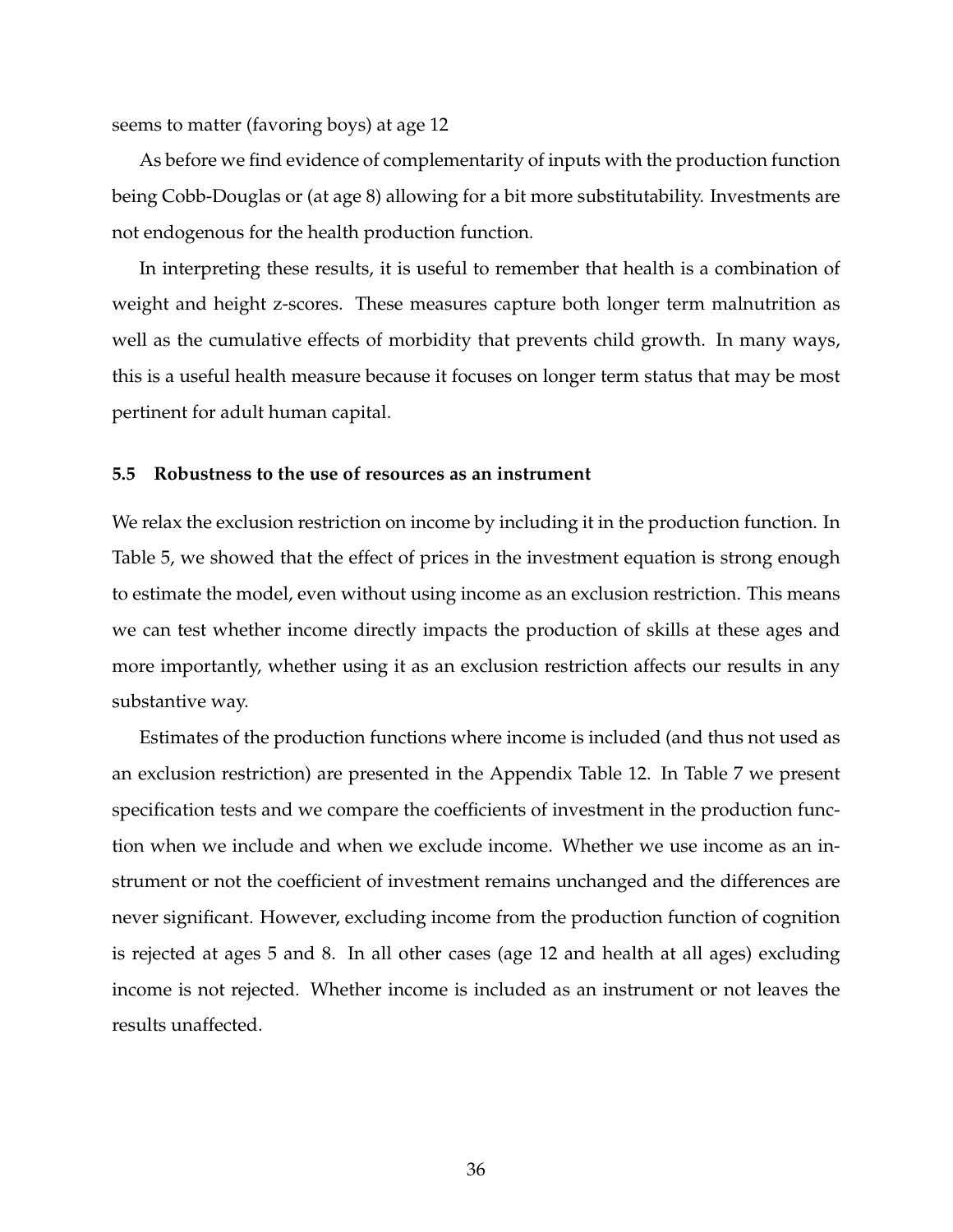| — ⊙                       |                      |                      |                      |                      |                        |                        |
|---------------------------|----------------------|----------------------|----------------------|----------------------|------------------------|------------------------|
|                           | Age 5                |                      | Age 8                |                      | Age 12                 |                        |
|                           |                      |                      |                      | Child Cognition      |                        |                        |
| Coefficient on investment | 0.47<br>[0.31, 0.56] | 0.43<br>[0.3, 0.54]  | 0.65<br>[0.47, 0.75] | 0.63<br>[0.48, 0.72] | 0.19<br>[0.07, 0.29]   | 0.19<br>[0.07, 0.3]    |
| P-value equality          | 0.056<br>0.352       |                      | 0.694                |                      |                        |                        |
| P-value excluding income  |                      | 0.001                |                      | 0.0002               |                        | 0.452                  |
|                           |                      |                      |                      | Child Health         |                        |                        |
| Coefficient on investment | 0.10<br>[0.01, 0.2]  | 0.12<br>[0.02, 0.21] | 0.12<br>[0.06, 0.21] | 0.12<br>[0.07, 0.21] | 0.04<br>$[-0.06, 0.1]$ | 0.04<br>$[-0.06, 0.1]$ |
| P-value equality          |                      | 0.210                | 0.571                |                      | 0.878                  |                        |
| P-value excluding income  |                      | 0.067                |                      | 0.484                |                        | 0.679                  |

<span id="page-37-0"></span>Table 7: Robustness to using resources as an excluded instrument

Notes: P-values for the tests computed using the bootstrap. "P-value equality": p-value for the equality of the income coefficients across the two specifications (with and without income as an excluded instrument). 90% confidence intervals in square brackets.

## **6 Using the Model**

#### **6.1 Implications for human capital accumulation in India**

We now consider the implications of the estimated production functions for human capital accumulation through a series of graphs. In Figure [3,](#page-38-0) we show how changes in the current levels of cognition and health affect next period's levels, for different levels of initial cognition and health. These graphs also incorporate the endogenous response of current period investments. The the x-axis is the decile of cognition (top panel) and health (bottom).

An important result here is that the persistence of cognition (top graph) is substantially higher for lower cognition levels, and is lower at younger ages. This points both to the fact that other external factors are more at play early on and that such external factors (positive or negative) are more important for children with higher levels of initial cognition.<sup>[32](#page-1-0)</sup>

The bottom left graph shows that health at lower ages affects the development of cognition; the impact is largest for the most unhealthy children. This demonstrates the role that endemic diseases (such as diarrhea, malaria, parasitic worms and others), which lead to low nutritional status, can have in inhibiting children from reaching their full

 $32$ Remember we do not observe cognition at age 1 so it is not possible to consider all ages.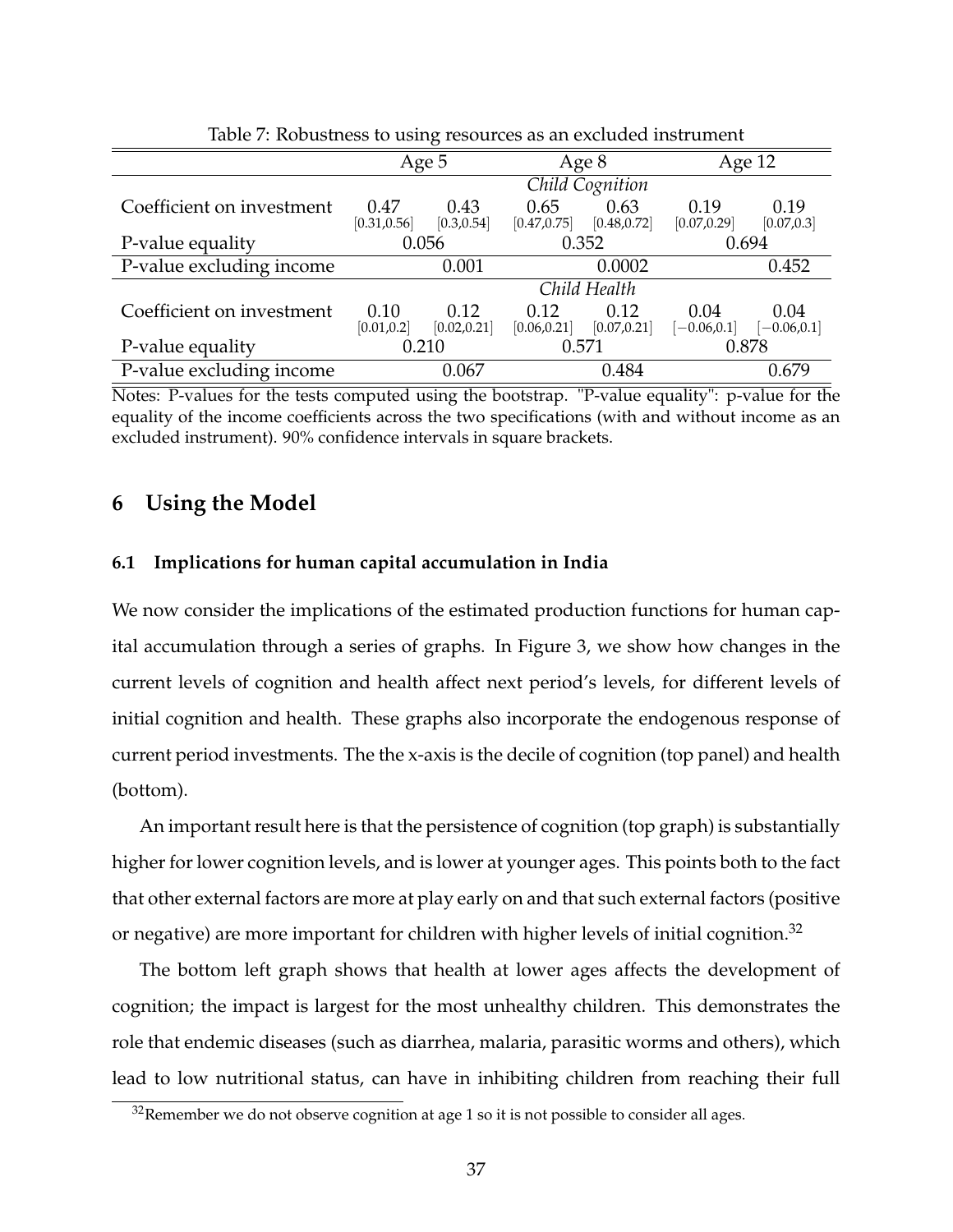

<span id="page-38-0"></span>Figure 3: Marginal Product of Health and Cognition

Note: The y-axis represents the impact on the outcome in question, in standard deviation units, of increasing cognition or health by one standard deviation.

potential in developing countries. From the bottom right graph it is also evident that health is highly persistent, and even more so for lower health children. Thus, ensuring good health early on is crucial for future outcomes.

An issue of central importance is the extent to which investments in children can actually change the course of their development. We illustrate the implications of the parameter estimates on this question in Figure [4.](#page-39-0)

When considering the production of cognitive skills (left hand graph) we see that the productivity of investments is much higher at younger ages: investments are more able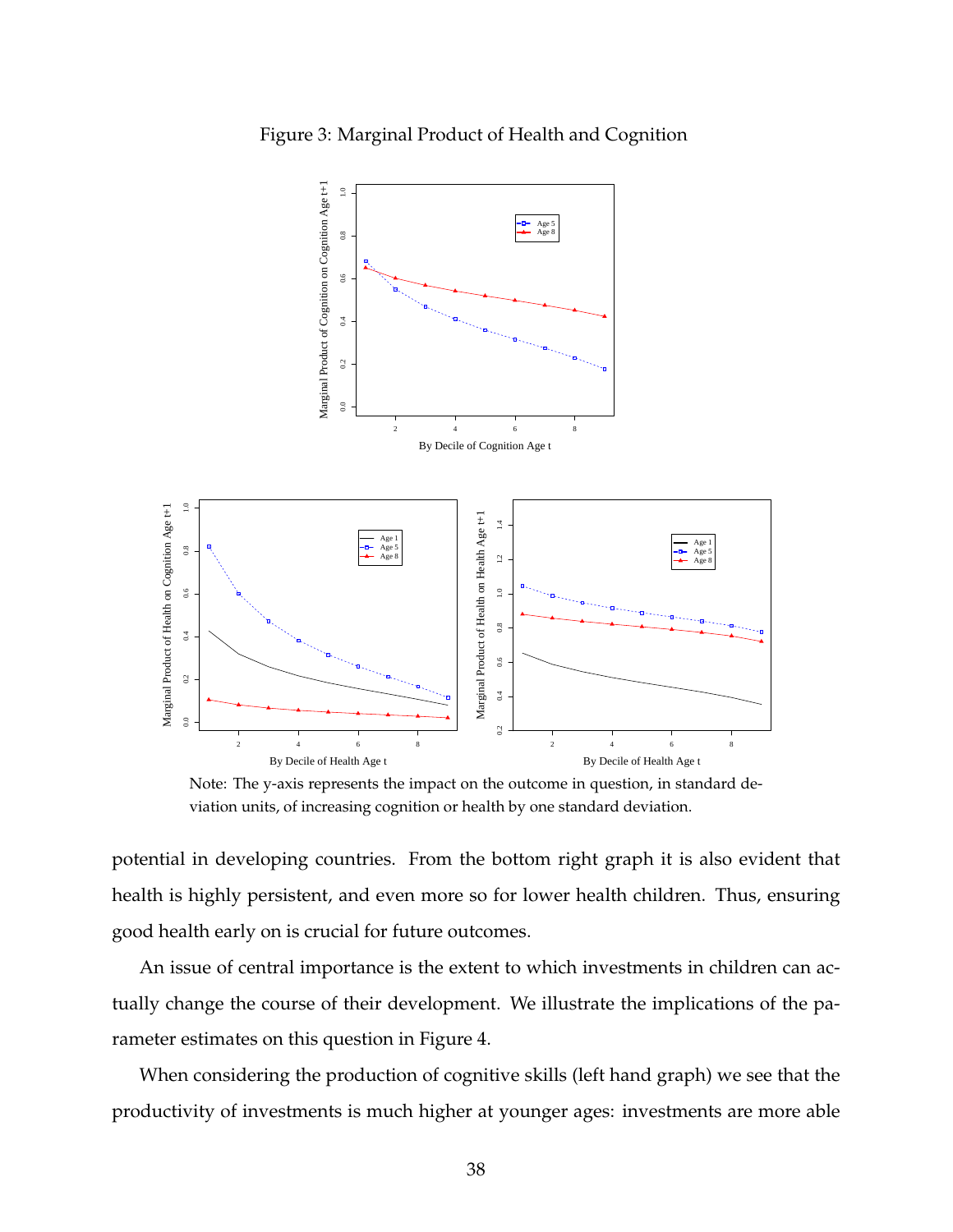<span id="page-39-0"></span>



Note: The y-axis represents the impact on the outcome in question, in standard deviation units, of increasing cognition or health by one standard deviation.

to affect cognition earlier on. The effect of investments on health is not significant at the oldest age, but has a small and positive impact at younger ages. There appears to be positive complementarity of these investments with the level of health or cognition. Thus, early investments are most productive for immediate improvements in cognition and, to a lesser degree, health. However, the degree of persistence of cognitive development is central to propagating the effects of successful early investments, which we explore in more detail next.

#### **6.2 Dynamic impact of two possible interventions on skills and inequality**

We now implement two counterfactual scenarios. These are meant to illustrate the implications of the model and so we do not focus on how they would be implemented in practice. First, we analyze the impact of a one time transfer of income equal to 25% of the mean income in the entire sample. We report the results separately for the bottom 25%, the middle 50%, and the top 25% of households. The first row of figures depicts the impact of such a transfer at age 5, the second row at age 8, and the third row at age 12.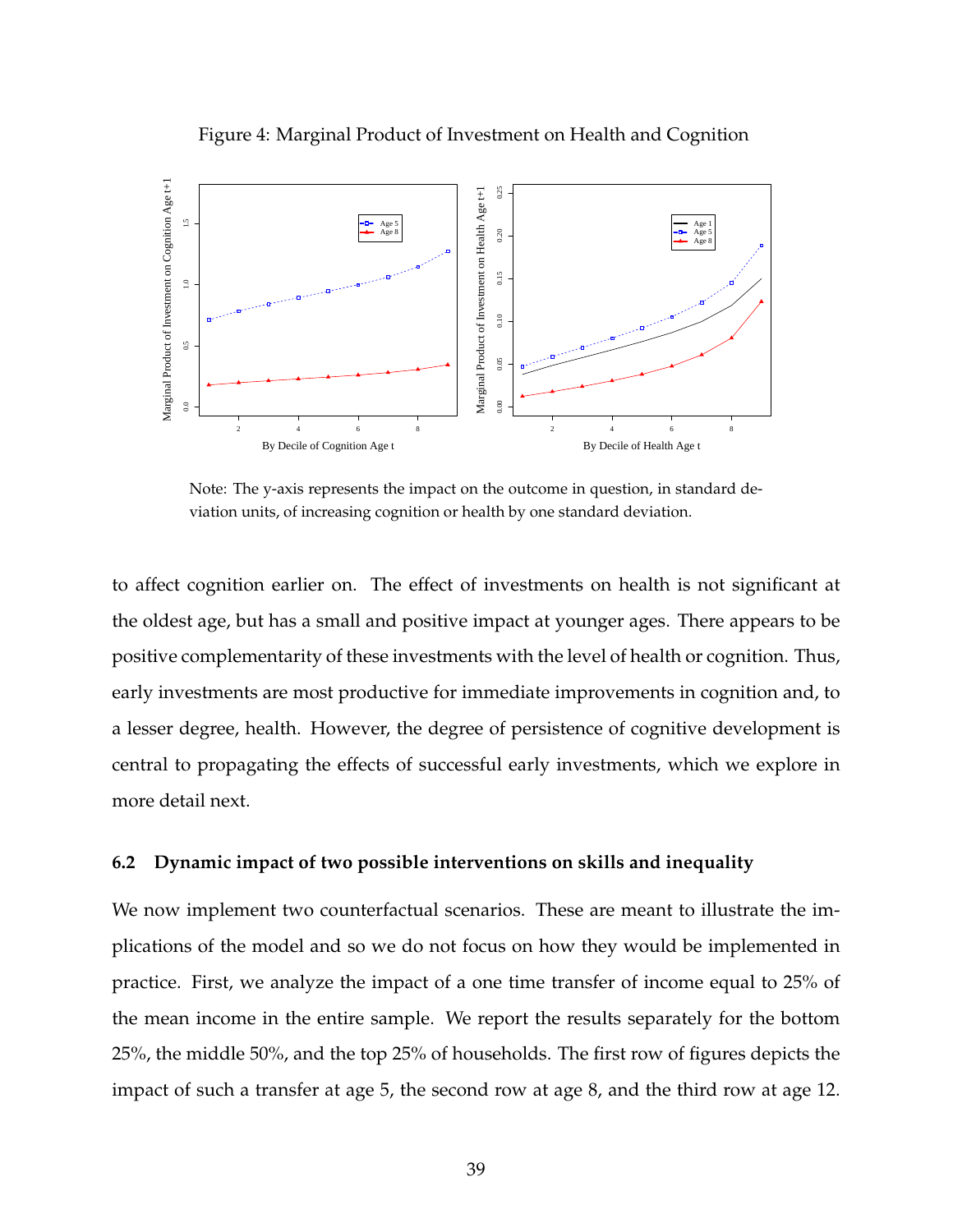The figure depicts the resulting change in standard deviation units of cognition (left) and health (right) at each age relative to the baseline.

The results from the income transfer are shown in Figure [5.](#page-41-0) We assume that the income is spent entirel y in the age at which is is given (and is not saved). The impact of income on investments is determined by the investment equations we estimated. As we would expect, cognition and health increase as a result of this intervention. The impact is always larger for poorer children, and substantially so for the early transfer. In terms of timing, the largest impact is obtained if the transfer takes place when the children are 8. Transfers at this age improve final health and cognition the most. The implication is that while early transfers are effective, better results can be expected with sustained interventions across all ages.

One central question in the literature and in this paper specifically is the extent to which ill-health and long term malnutrition, which are reflected in our health measures, can affect cognitive development. Our estimates imply that it can. To consider the extent to which this might be important for child development we implement an artificial intervention where we increase the health of children by 1 standard deviation of health in the population. We again analyze the effect separately for the poorest 25%, the middle 50%, and the richest 25%. We consider such an intervention at ages 5 and 8. The effects on health are always large and persistent as we could already predict based on the production function coefficients. The most interesting result here is the impact on cognition. In this case it is clear that improving health early has the best final outcome for cognitive development. Thus, interventions that address early health in childhood are likely to be very important in boosting both long term health and cognitive development.

#### **6.3 When is it best to invest**

In the final experiment we consider how an increase in overall investment should be distributed across ages to maximize child human capital as defined by equation [1.](#page-12-1) We assume that the latter is a Cobb-Douglas production function of cognition and health, each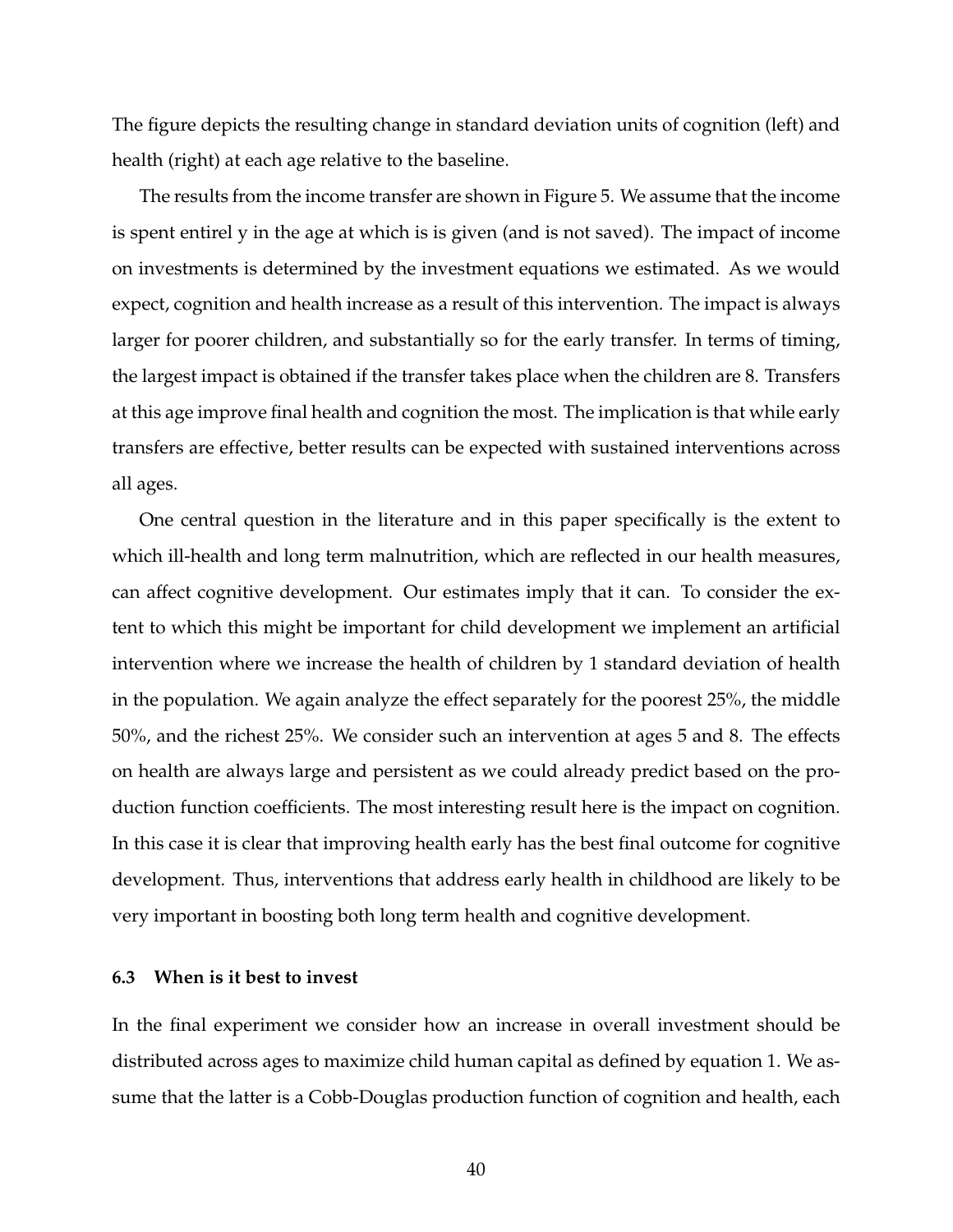

<span id="page-41-0"></span>Figure 5: Dynamic Impact of Income Transfer

Note: The y-axis represents the impact on cognition (left) and health (right) of an income transfer equal to 25% of mean income in the entire sample. In the top two graphs the transfer is made at age 5. In the lower two graphs it is made at age 8.

with a 50% share. We take each household in our synthetic data set of 10,000 households and we consider the optimal allocation of extra investment, equal to a fixed amount of one standard deviation of total investment in the sample, for every child. We then group the results by resources: the lowest 25%, the middle 50% and the top 25%.

The results are presented in Table [8.](#page-43-0) We notice that the bulk of the increase should be allocated at age 8 (which means in the period between age 5 and age 8). However we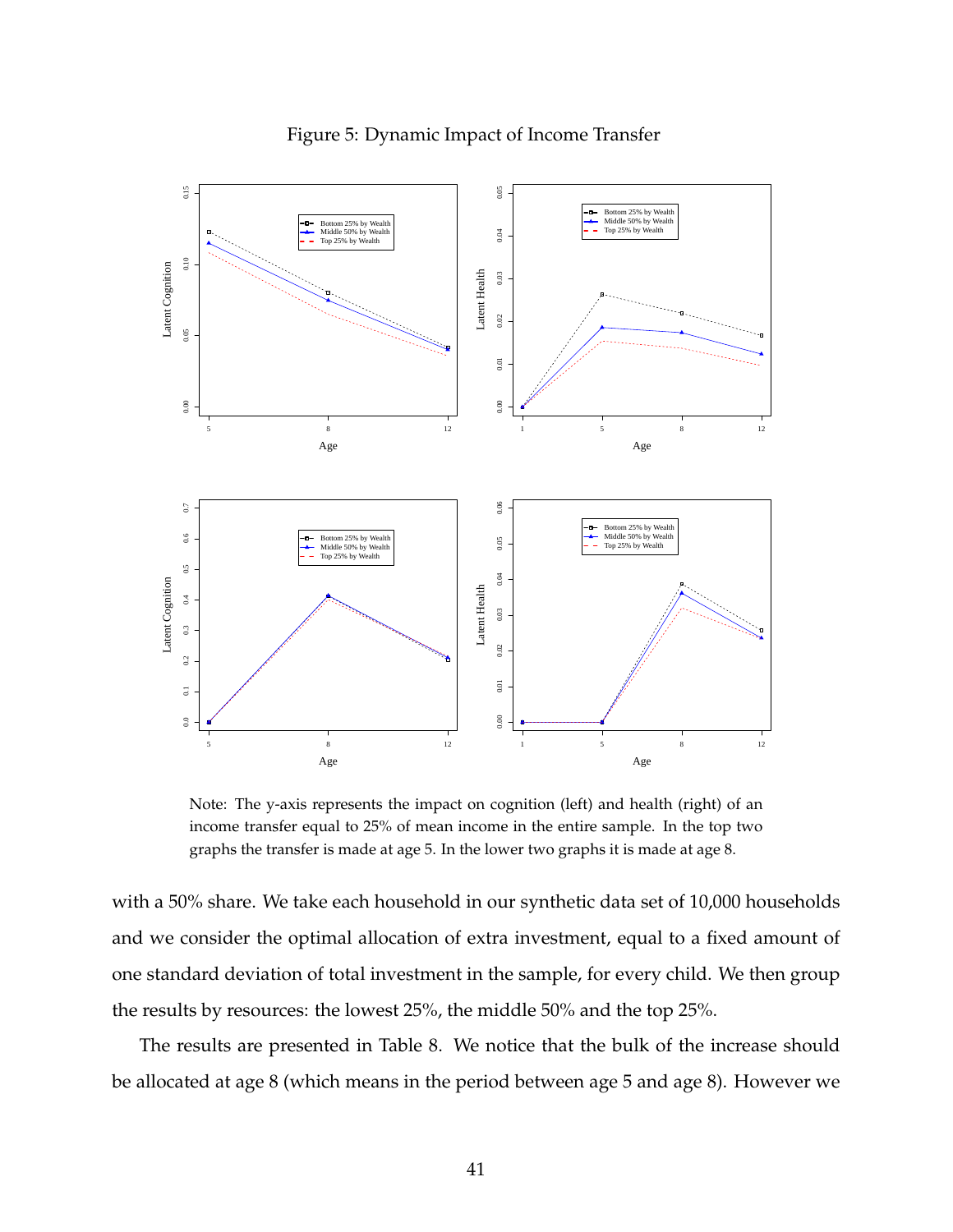

Figure 6: Dynamic Impact of Health Intervention

Note: The y-axis represents the impact on cognition (left) and health (right) of artificially improving health by 1 standard deviation. In the top two graphs the transfer is made at age 5. In the lower two graphs it is made at age 8.

also notice that the poorer households (first row) should receive much more at an earlier age relative to the richer ones (last row). Note that this is conditional on the investments already made by these families, and so does not necessarily correspond to the optimal allocation of all investments across childhood.

This discussion does not address the issue of implementation of such an intervention. In practice this could involve a combination of parenting interventions and income trans-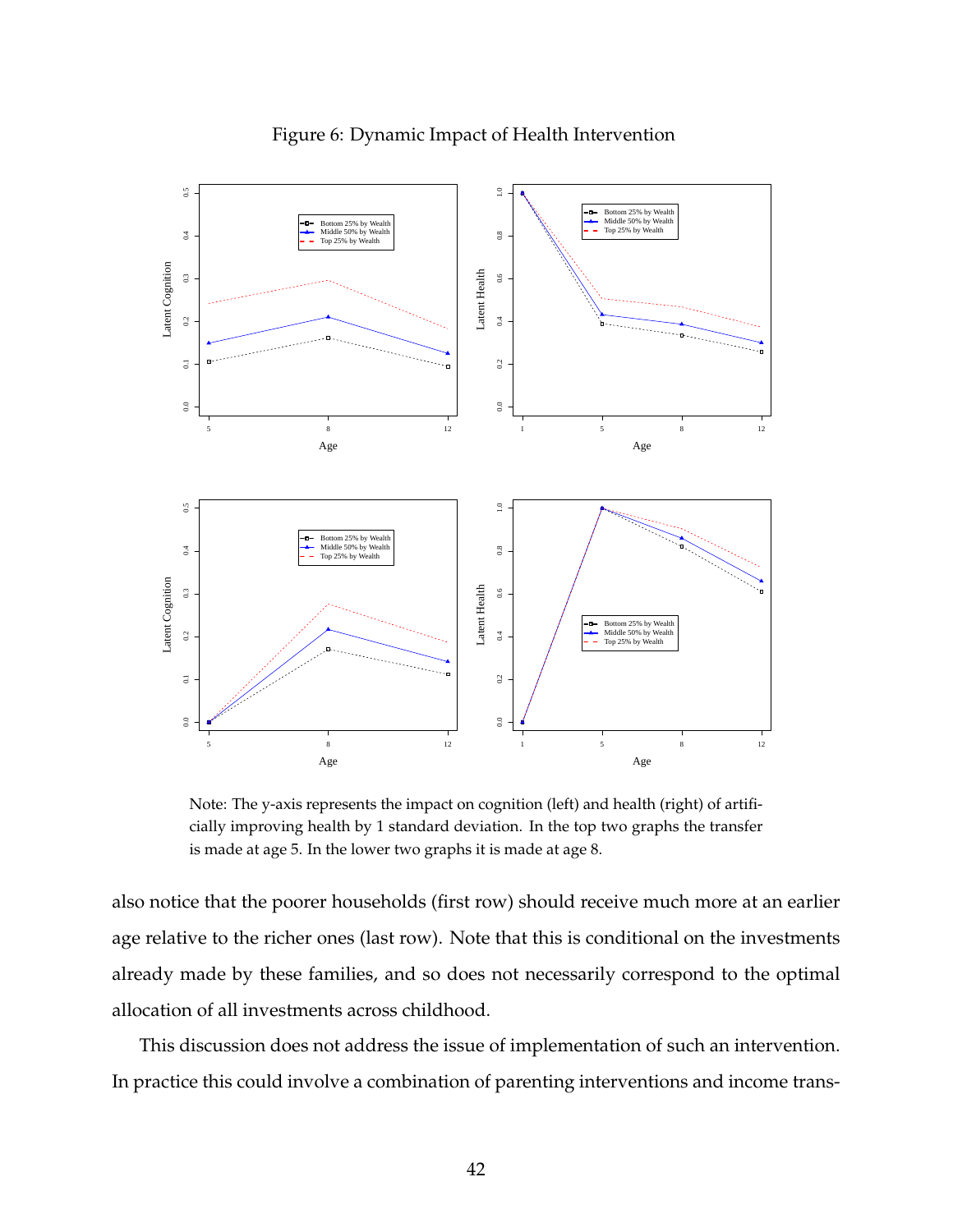<span id="page-43-0"></span>

| Household resources |                 | Age |                  |
|---------------------|-----------------|-----|------------------|
|                     | h               |     | 12               |
| Lowest 25%          | 0.083 0.78 0.14 |     |                  |
| Middle 50%          | 0.062 0.82      |     | 0.12             |
| Highest 25%         |                 |     | 0.045 0.87 0.083 |

Table 8: The optimal path of increments to investment

Notes: The numbers show how one standard deviation of increase in investment is distributed across childhood stages. Each number is the proportion of the transfer allocated to the respective childhood stage. The amount of transfer is the same irrespective of the initial household income.

fers targeted to women.<sup>[33](#page-1-0)</sup> However, to quantify how this should best be done we would need a structural intertemporal model, including intrahousehold considerations.

## **7 Conclusion**

In this paper, we examine the human capital development of children from age 1 to 12 and focus in particular on the role of parental investments and on how health and cognition interact. Our data is drawn from the younger cohort of the Young Lives Survey. We use the nonlinear latent factor model developed by [Cunha, Heckman, and Schennach](#page-47-2) [\(2010\)](#page-47-2) and we estimate a model of child investment jointly with the production functions for cognition and health. In our estimation approach investments are taken as endogenous and can respond to unobserved shocks affecting child human capital. Importantly, our estimation strategy relies on prices for child investment goods as instruments, which prove both to be important determinants of investments and are plausibly exogenous to human capital shocks. We also use household resources as an excluded instrument, but the results remain unchanged whether this is excluded from the production function or not.

We obtain a number of important results. First, ill health at a young age causes per-

<sup>&</sup>lt;sup>33</sup>For examples of effective ECD interventions that involve parenting see [Attanasio, Fernández, Fitzsi](#page-45-4)[mons, Grantham-McGregor, Meghir, and Rubio-Codina](#page-45-4) [\(2014\)](#page-45-4); [Walker, Chang, Powell, and Grantham-](#page-50-1)[McGregor](#page-50-1) [\(2005\)](#page-50-1).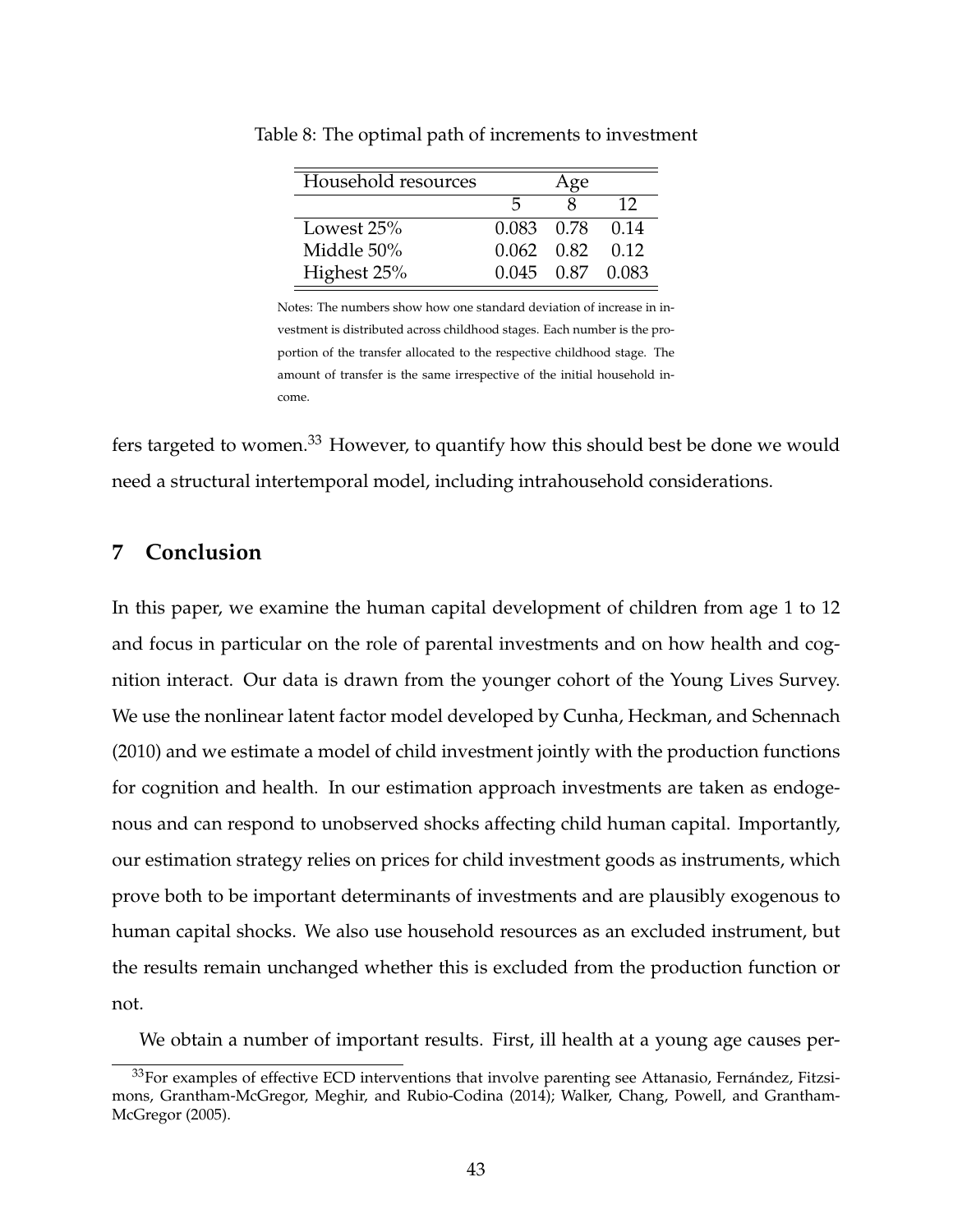manent cognitive deficits. This result is consistent with what has been learned from a number of interventions. Here we are able to trace the effects throughout childhood. The key implication is that we need interventions that address morbidity at an early age for children in poor environments. Second, investments in children are central in producing improved cognitive and health outcomes. Indeed, investments are important at all ages for cognition (albeit with a diminished impact by age 12) and up to age 8 for health. In interpreting this it is important to remember that our health measure relates to longer-term malnutrition. Finally, we find that there are important complementarities in the production function, such that the marginal product of investments increase with cognition and health. This fact accentuates lifetime inequalities and calls for special focus on interventions for children with lower initial conditions, all the while recognizing that such interventions are likely to be harder.

Understanding the development of human capital and how various components, such as health and cognition, interact is at the center of solving the problems of poverty and the intergenerational transmission of poverty. Our paper, together with others referred to here, demonstrate the complexity of the problem and point to the need for sustained intervention. The answer is unlikely to be a simple early versus late investment tradeoff, but rather designing optimal interventions over the entire span of childhood and addressing key issues at each stage. As our paper shows, early health interventions can provide crucial boosts in cognition. However, interventions and investments throughout childhood can improve cognition as well. Creative field experiemetns addressing these issues are likely to be important tools going forward.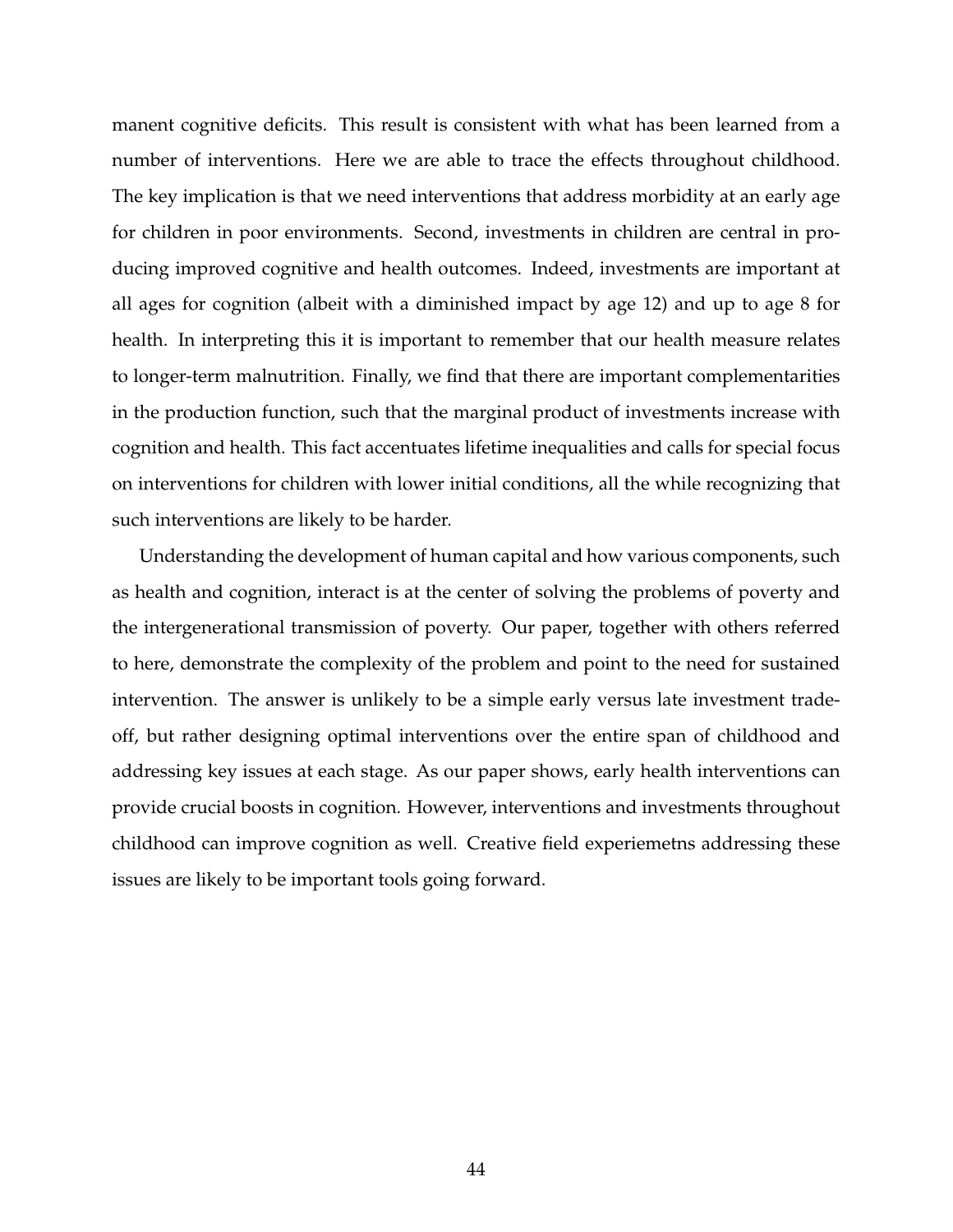## **References**

- <span id="page-45-7"></span>Agostinelli, F. and Wiswall, M. (2016a). 'Estimating the Technology of Children's Skill Formation.' *NBER Working Paper 22442*.
- <span id="page-45-10"></span>Agostinelli, F. and Wiswall, M. (2016b). 'Identification of dynamic latent factor models: The implications of re-normalization in a model of child development.' *NBER Working Paper 22441*.
- <span id="page-45-1"></span>Almond, D. (2006). 'Is the 1918 Influenza pandemic over? Long-term effects of in utero Influenza exposure in the post-1940 US population.' *Journal of Political Economy*, vol. 114(4):pages 672–712.
- <span id="page-45-0"></span>Almond, D., Edlund, L., and Palme, M. (2009). 'Chernobyl's Subclinical Legacy: Prenatal Exposure to Radioactive Fallout and School Outcomes in Sweden.' *The Quarterly Journal of Economics*, vol. 124(4):pages 1729–1772.
- <span id="page-45-11"></span>Arcidiacono, P. and Jones, J. B. (2003). 'Finite mixture distributions, sequential likelihood and the EM algorithm.' *Econometrica*, vol. 71(3):pages 933–946.
- <span id="page-45-9"></span>Attanasio, O., Cunha, F., and Jervis, P. (2015). 'Parental Beliefs and Investments in Human Capital.' Mimeo UCL.
- <span id="page-45-4"></span>Attanasio, O., Fernández, C., Fitzsimons, E. O., Grantham-McGregor, S. M., Meghir, C., and Rubio-Codina, M. (2014). 'Using the infrastructure of a conditional cash transfer program to deliver a scalable integrated early child development program in Colombia: cluster randomized controlled trial.' *BMJ*, vol. 349.
- <span id="page-45-8"></span>Attanasio, O., Meghir, C., Nix, E., and Salvati, F. (2017). 'Human capital growth and poverty: Evidence from Ethiopia and Peru.' *Review of Economic Dynamics*, vol. 25:pages 234–259.
- <span id="page-45-5"></span>Banerjee, A. V., Cole, S., Duflo, E., and Linden, L. (2007). 'Remedying Education: Evidence from Two Randomized Experiments in India.' *The Quarterly Journal of Economics*, vol. 122(3):pages 1235–1264.
- <span id="page-45-12"></span>Barcellos, S. H., Carvalho, L. S., and Lleras-Muney, A. (2014). 'Child Gender and Parental Investments in India: Are Boys and Girls Treated Differently?' *American Economic Journal: Applied Economics*, vol. 6(1):pages 157–189.
- <span id="page-45-3"></span>Behrman, J. R. (1996). 'The impact of health and nutrition on education.' *The World Bank Research Observer*, vol. 11(1):pages 23–37.
- <span id="page-45-6"></span>Bernal, R. (2008). 'The effect of maternal employment and child care on children's cognitive development.' *International Economic Review*, vol. 49(4):pages 1173–1209.
- <span id="page-45-2"></span>Bharadwaj, P., Løken, K. V., and Neilson, C. (2013). 'Early life health interventions and academic achievement.' *The American Economic Review*, vol. 103(5):pages 1862–1891.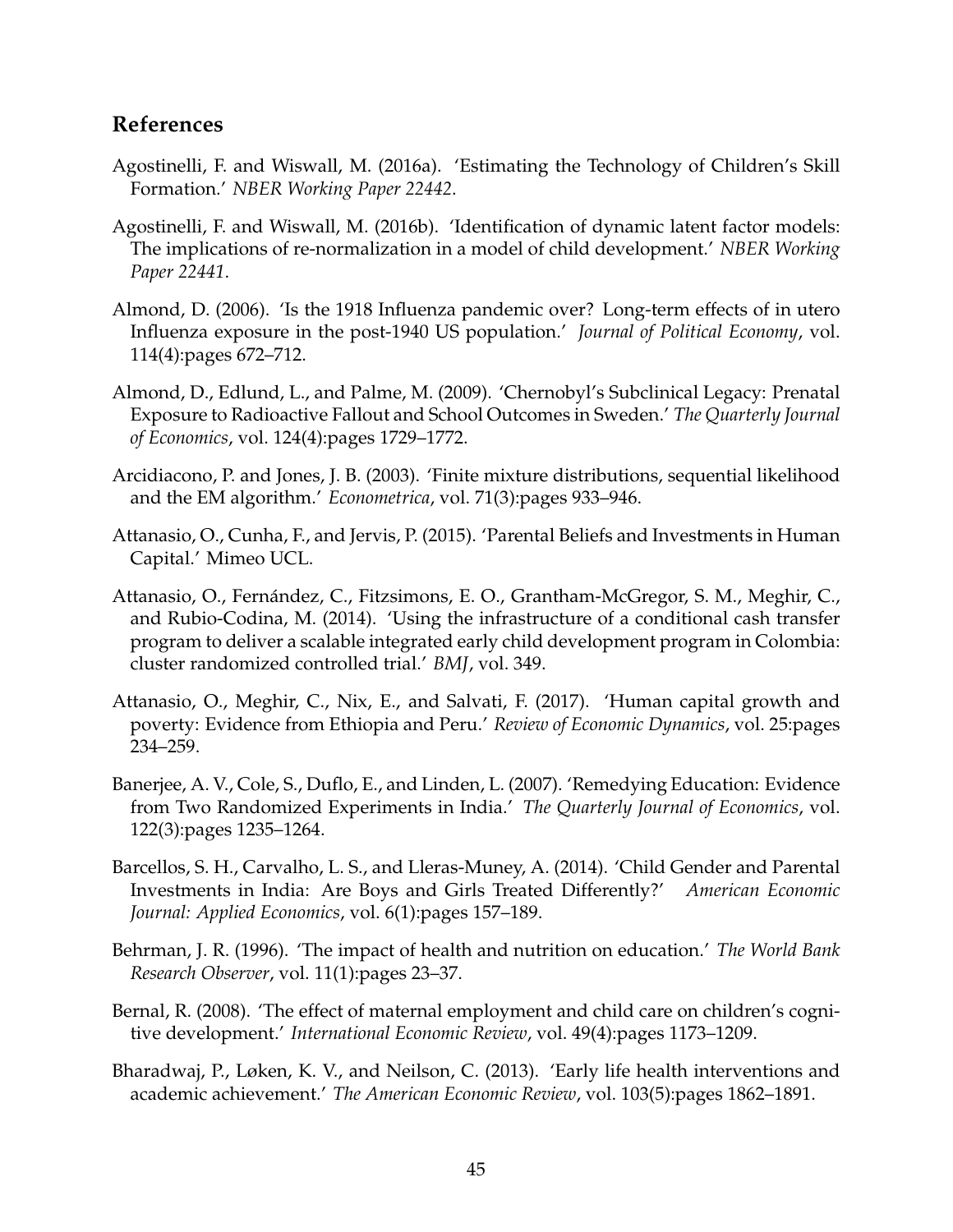- <span id="page-46-5"></span>Black, M. M. (2003). 'Micronutrient deficiencies and cognitive functioning.' *The Journal of Nutrition*, vol. 133(11).
- <span id="page-46-3"></span>Bleakley, H. (2007). 'Disease and development: evidence from hookworm eradication in the American South.' *The Quarterly Journal of Economics*, vol. 122(1).
- <span id="page-46-6"></span>Bleakley, H. (2010). 'Malaria Eradication in the Americas: A retrospective Analysis of Childhood Exposure.' *American Economic Journal: Applied Economics*, vol. 2:pages 1–45.
- <span id="page-46-13"></span>Bond, T. N. and Lang, K. (2013). 'The evolution of the black-white test score gap in grades K–3: The fragility of results.' *Review of Economics and Statistics*, vol. 95(5):pages 1468– 1479.
- <span id="page-46-12"></span>Boneva, T. and Rauh, C. (2015). 'Parental Beliefs about Returns to Educational Investments: The Later the Better?' Tech. rep., Human Capital and Economic Opportunity Global Working Group.
- <span id="page-46-4"></span>Campbell, F., Conti, G., Heckman, J. J., Moon, S. H., Pinto, R., Pungello, E., and Pan, Y. (2014). 'Early Childhood Investments Substantially Boost Adult Health.' *Science*, vol. 343:pages 1478–1485.
- <span id="page-46-11"></span>Carneiro, P., Lopez-Garcia, I., Salvanes, K., and Tominey, E. (2015). 'Intergenerational Mobility and the Timing of Parental Income.' Mimeo UCL.
- <span id="page-46-1"></span>Case, A., Lubotsky, D., and Paxson, C. (2002). 'Economic Status and Health in Childhood: The Origins of the Gradient.' *American Economic Review*, vol. 92(5):pages 1308–1334.
- <span id="page-46-2"></span>Chay, K. Y. and Greenstone, M. (2003). 'Air quality, infant mortality, and the Clean Air Act of 1970.' *NBER Working Paper 10053*.
- <span id="page-46-8"></span>Chong, A., Cohen, I., Field, E., Nakasone, E., and Torero, M. (2016). 'Are there nutrientbased poverty traps? Evidence on iron deficiency and schooling attainment in Peru.' *American Economic Journal: Applied Economics*.
- <span id="page-46-7"></span>Clark, S. E., Jukes, M. C., Njagi, J. K., Khasakhala, L., Cundill, B., Otido, J., Crudder, C., Estambale, B. B., and Brookera, S. (2008). 'Effect of intermittent preventive treatment of malaria on health and education in schoolchildren: a cluster-randomised, double-blind, placebo-controlled trial.' *Lancet*, vol. 372:pages 127–138.
- <span id="page-46-10"></span>Cunha, F., Elo, I., and Culhane, J. (2013). 'Eliciting Maternal Expectations about the Technology of Cognitive Skill Formation.' *NBER Working Paper 19144*.
- <span id="page-46-0"></span>Cunha, F. and Heckman, J. (2007). 'The Technology of Skill Formation.' *American Economic Review*, vol. 97(2):pages 31–47.
- <span id="page-46-9"></span>Cunha, F. and Heckman, J. J. (2008). 'Formulating, identifying and estimating the technology of cognitive and noncognitive skill formation.' *Journal of Human Resources*, vol. 43(4):pages 738–782.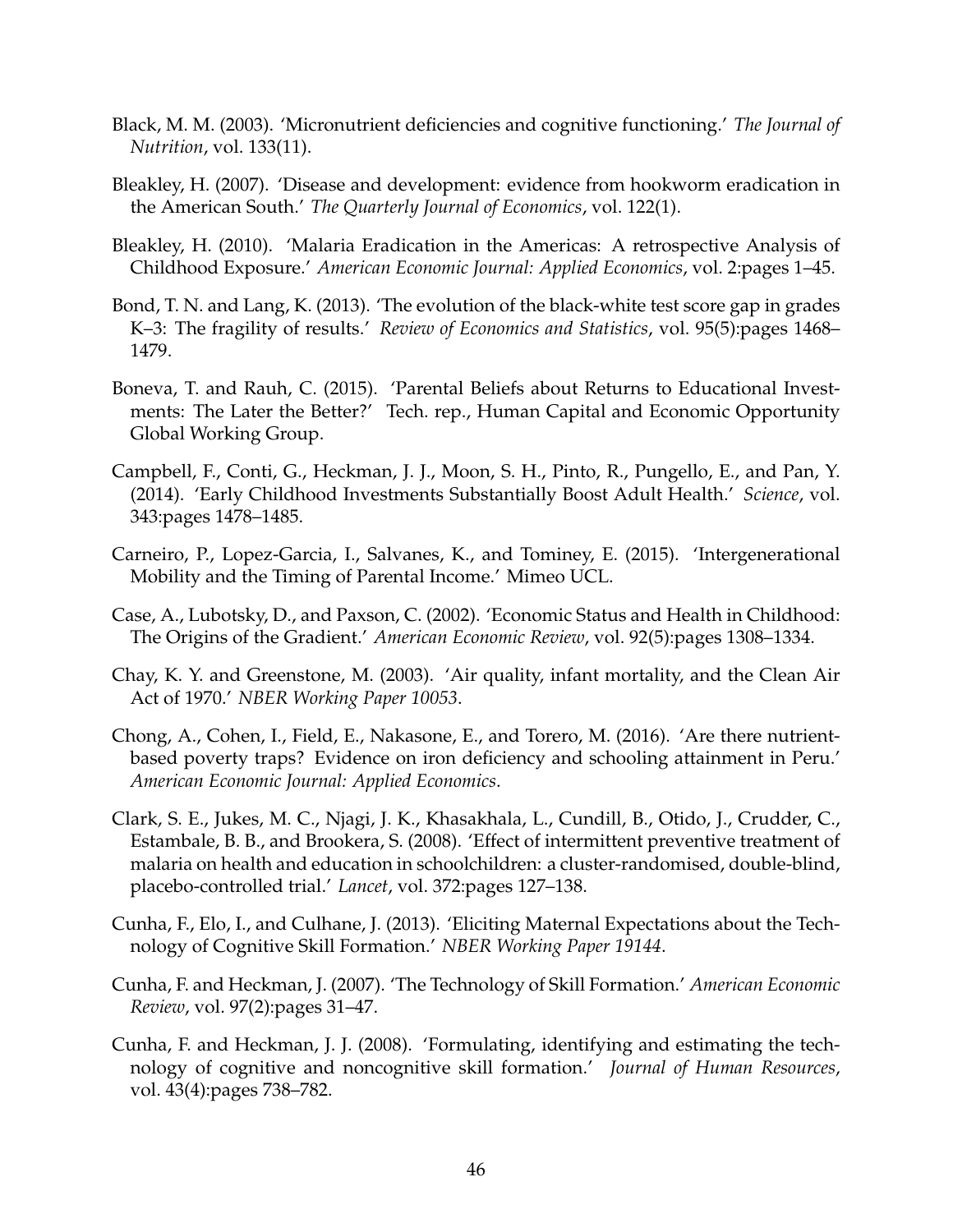- <span id="page-47-2"></span>Cunha, F., Heckman, J. J., and Schennach, S. M. (2010). 'Estimating the technology of cognitive and noncognitive skill formation.' *Econometrica*, vol. 78(3):pages 883 – 931.
- <span id="page-47-13"></span>Currie, J. (2009). 'Healthy, wealthy, and wise: Socioeconomic status, poor health in childhood, and human capital development.' *Journal of Economic Literature*, vol. 47(1):pages 87–122.
- <span id="page-47-4"></span>Currie, J. (2011). 'Inequality at birth: Some causes and consequences.' *NBER Working Paper 16798*.
- <span id="page-47-1"></span>Currie, J. and Almond, D. (2011). 'Human capital development before age five.' *Handbook of Labor Economics*, vol. 4:pages 1315–1486.
- <span id="page-47-5"></span>Currie, J. and Hyson, R. (1999). 'Is the Impact of Health Shocks Cushioned by Socioeconomic Status? The Case of Low Birthweight.' *American Economic Review*, vol. 89(2):pages 245–250.
- <span id="page-47-8"></span>Currie, J. and Neidell, M. (2005). 'Air Pollution and Infant Health: What Can We Learn from California's Recent Experience?' *The Quarterly Journal of Economics*, vol. 120(3):pages 1003–1030.
- <span id="page-47-7"></span>Currie, J., Neidell, M., and Schmieder, J. F. (2009). 'Air pollution and infant health: Lessons from New Jersey.' *Journal of Health Economics*, vol. 28(3):pages 688–703.
- <span id="page-47-6"></span>Currie, J. and Stabile, M. (2003). 'Socioeconomic Status and Child Health: Why Is the Relationship Stronger for Older Children?' *American Economic Review*, vol. 93(5):pages 1813–1823.
- <span id="page-47-0"></span>Del Boca, D., Flinn, C., and Wiswall, M. (2014). 'Household choices and child development.' *The Review of Economic Studies*, vol. 81(1):pages 137–185.
- <span id="page-47-12"></span>Dempster, A. P., Laird, N. M., and Rubin, D. B. (1977). 'Maximum likelihood from incomplete data via the EM algorithm.' *Journal of the Royal Statistical Society. Series B (Methodological)*, pages 1–38.
- <span id="page-47-11"></span>Engle, P. L., Black, M. M., Behrman, J. R., Cabral de Mello, M., Gertler, P. J., Kapiriri, L., Martorell, R., Eming, M., Young, and Group", T. I. C. D. S. (2007). 'Strategies to avoid the loss of developmental potential in more than 200 million children in the developing world.' *The Lancet*, vol. 369 (9557):pages 229–242.
- <span id="page-47-3"></span>Fernald, L. C., Weber, A., Galasso, E., and Ratsifandrihamanana, L. (2011). 'Socioeconomic gradients and child development in a very low income population: evidence from Madagascar.' *Developmental Science*, vol. 14(4):pages 832–847.
- <span id="page-47-9"></span>Field, E., Robles, O., and Torero, M. (2009). 'Iodine deficiency and schooling attainment in Tanzania.' *American Economic Journal: Applied Economics*, pages 140–169.
- <span id="page-47-10"></span>Figlio, D., Guryan, J., Karbownik, K., and Roth, J. (2014). 'The effects of poor neonatal health on children's cognitive development.' *The American Economic Review*, vol. 104(12):pages 3921–3955.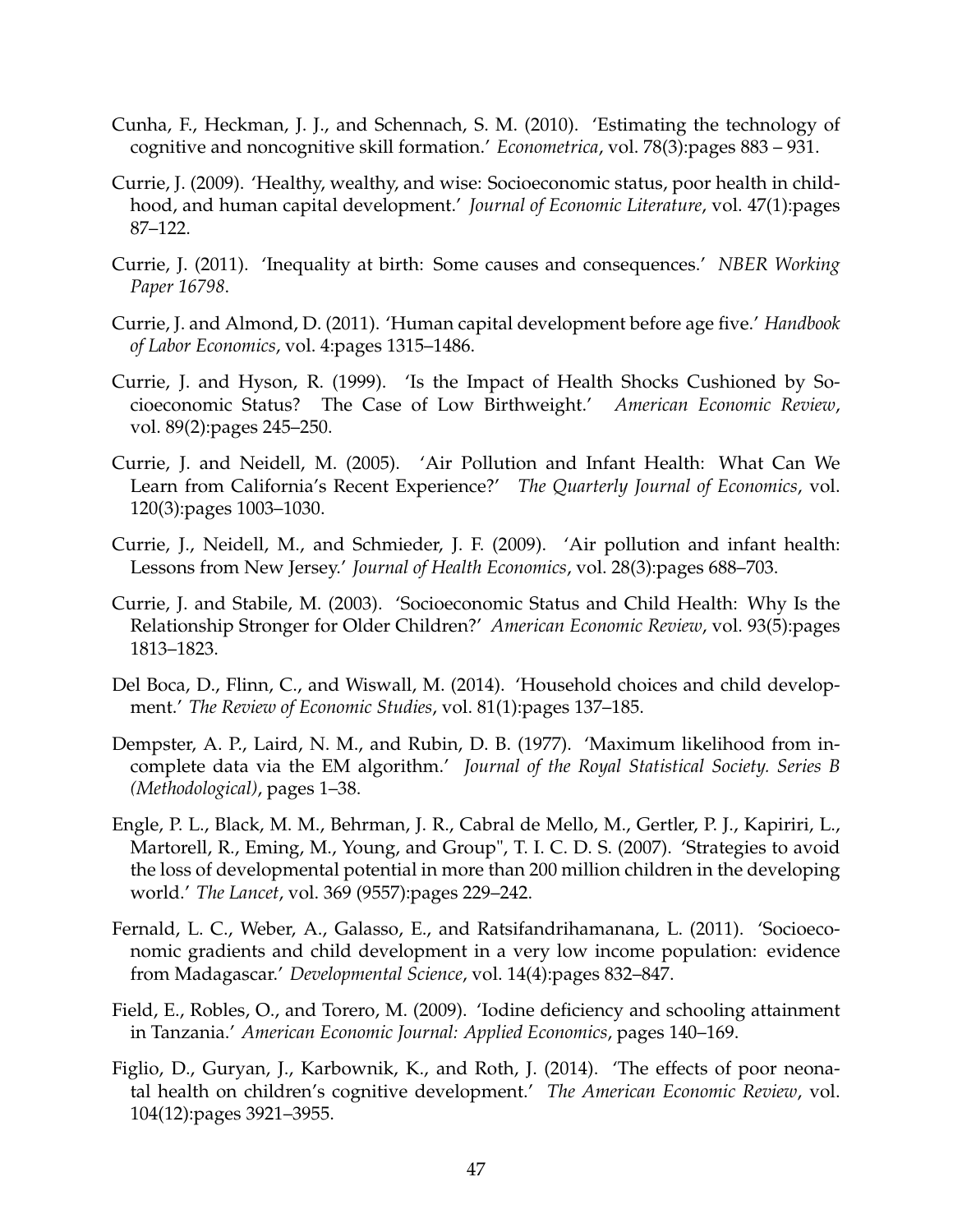- <span id="page-48-11"></span>Florens, J. P., Heckman, J. J., Meghir, C., and Vytlacil, E. (2008). 'Identification of Treatment Effects Using Control Functions in Models with Continuous, Endogenous Treatment and Heterogeneous Effects.' *Econometrica*, vol. 76(5):pages 1191–1206.
- <span id="page-48-8"></span>Galab, S., Kumar, S. V., Reddy, P. P., Singh, R., and Vennam, U. (2011). *The Impact of Growth on Childhood Poverty in Andhra Pradesh: Initial Findings from India: Round 3 Survey Report*. Young Lives, Department of International Development, University of Oxford.
- <span id="page-48-2"></span>Gertler, P., Heckman, J., Pinto, R., Zanolini, A., Vermeersch, C., Walker, S., Chang-Lopez, S., and Grantham-McGregor, S. (2013). 'Labor Market Returns to Early Childhood Stimulation: A 20-year Followup to an Experimental Intervention in Jamaica.' *NBER Working Paper 19185*.
- <span id="page-48-7"></span>Glewwe, P. and Jacoby, H. G. (1995). 'An economic analysis of delayed primary school enrollment in a low income country: the role of early childhood nutrition.' *The Review of Economic Statistics*, pages 156–169.
- <span id="page-48-5"></span>Glewwe, P., Jacoby, H. G., and King, E. M. (2001). 'Early childhood nutrition and academic achievement: a longitudinal analysis.' *Journal of Public Economics*, vol. 81(3):pages 345– 368.
- <span id="page-48-6"></span>Glewwe, P. and King, E. M. (2001). 'The impact of early childhood nutritional status on cognitive development: Does the timing of malnutrition matter?' *The World Bank Economic Review*, vol. 15(1):pages 81–113.
- <span id="page-48-3"></span>Glewwe, P. and Miguel, E. (2008). 'The Impact of Child Health and Nutrition on Education in Less Developed Countries.'
- <span id="page-48-0"></span>Grantham-McGregor, S., Cheung, Y. B., Cueto, S., Glewwe, P., Richter, L., and Strupp, B. (2007). 'Developmental potential in the first 5 years for children in developing countries.' *The Lancet*, vol. 369(9555):pages 60 – 70. ISSN 0140-6736.
- <span id="page-48-4"></span>Grantham-McGregor, S. M., Powell, C. A., Walker, S. P., and Himes, J. H. (1991). 'Nutritional supplementation, psychosocial stimulation, and mental development of stunted children: The Jamaican Study.' *The Lancet*, vol. 338(8758):pages 1–5.
- <span id="page-48-12"></span>Griliches, Z. and Ringstad, V. (1970). 'Error-in-the-variables bias in nonlinear contexts.' *Econometrica: Journal of the Econometric Society*, pages 368–370.
- <span id="page-48-9"></span>Gronau, R. (1974). 'Wage Comparisons–A Selectivity Bias.' *Journal of Political Economy*, vol. 82(6):pages 1119–1143.
- <span id="page-48-1"></span>Hamadani, J. D., Tofail, F., Huda, S. N., Alam, D. S., Ridout, D. A., Attanasio, O., and Grantham-McGregor, S. M. (2014). 'Cognitive deficit and poverty in the first 5 years of childhood in Bangladesh.' *Pediatrics*, vol. 134(4):pages e1001–e1008.
- <span id="page-48-10"></span>Heckman, J. J. (1979). 'Sample Selection Bias as Specification Error.' *Econometrica*, vol. 47(1):pages 153–161.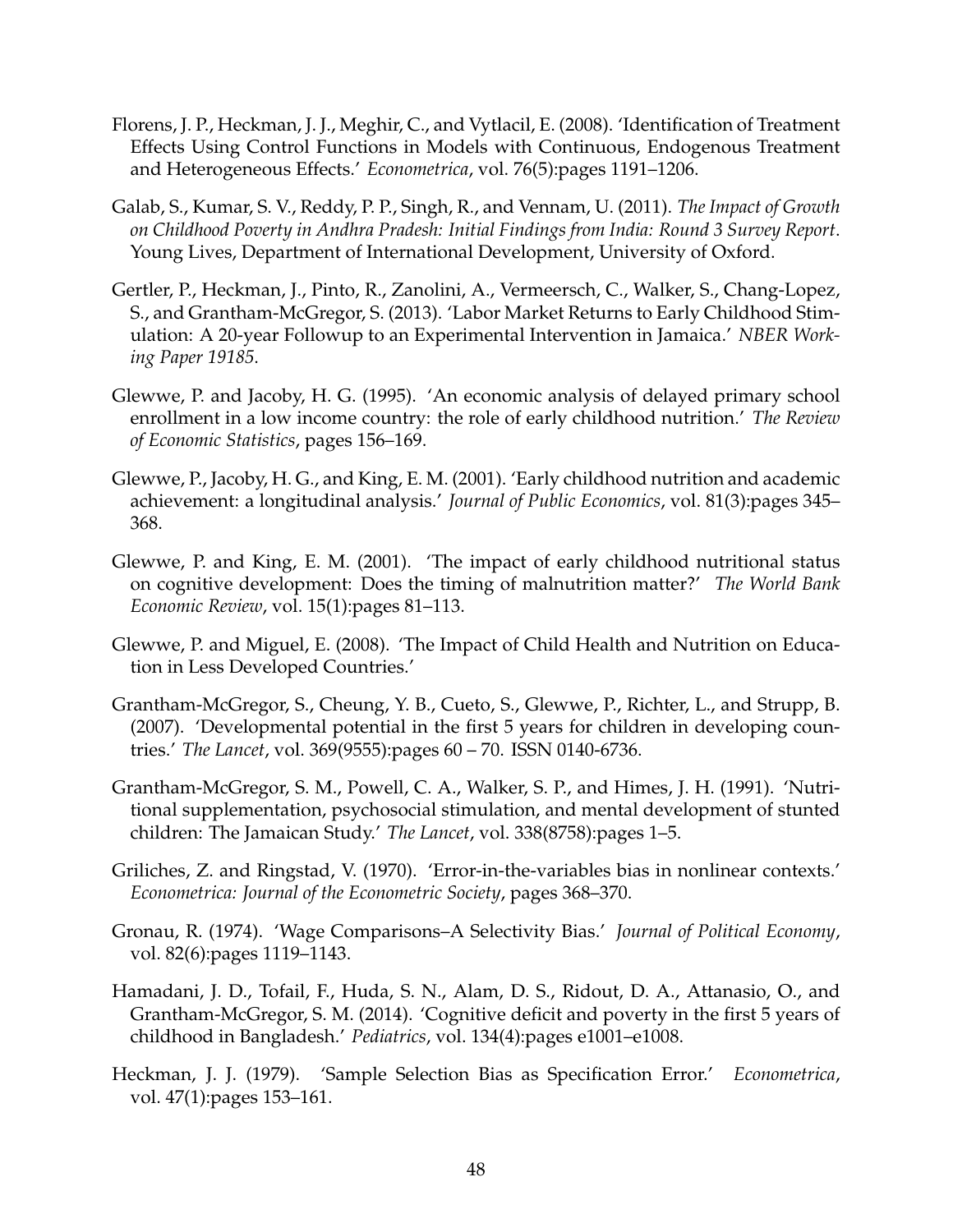- <span id="page-49-0"></span>Heckman, J. J. (2007). 'The economics, technology, and neuroscience of human capability formation.' *Proceedings of the National Academy of Sciences*, vol. 104(33):pages 13250– 13255.
- <span id="page-49-5"></span>Heckman, J. J., Moon, S. H., Pinto, R., Savelyev, P. A., and Yavitz, A. (2010). 'The rate of return to the HighScope Perry Preschool Program.' *Journal of Public Economics*, vol. 94(1):pages 114–128.
- <span id="page-49-8"></span>Heckman, J. J., Schennach, S., and Williams, B. (2010). 'Matching with error-laden covariates.' *Unpublished manuscript, Department of Economics, University of Chicago*.
- <span id="page-49-2"></span>Hoddinott, J., Maluccio, J., Behrman, J., Flores, R., and Martorell, R. (2008). 'Effect of a nutrition intervention during early childhood on economic productivity in Guatemalan adults.' *Lancet*, vol. 371(9610).
- <span id="page-49-12"></span>Hu, Y. and Schennach, S. M. (2008). 'Instrumental variable treatment of nonclassical measurement error models.' *Econometrica*, vol. 76(1):pages 195–216.
- <span id="page-49-10"></span>Jayachandran, S. and Kuziemko, I. (2011). 'Why Do Mothers Breastfeed Girls Less Than Boys: Evidence and Implications for Child Health in India.' *Quarterly Journal of Economics*, vol. 126(3):pages 1485–1538.
- <span id="page-49-6"></span>Kippler, M., Tofail, F., Hamadani, J. D., Gardner, R. M., Grantham-McGregor, S. M., Bottai, M., and Vahter, M. (2012). 'Early-life cadmium exposure and child development in 5 year-old girls and boys: A cohort study in rural Bangladesh.' *Environmental Health Perspectives*, vol. 120(10):pages 1462–1468.
- <span id="page-49-9"></span>Kumra, N. (2008). 'An assessment of the Young Lives sampling approach in Andhra Pradesh, India.'
- <span id="page-49-1"></span>Lu, C., Black, M. M., and Richter, L. M. (2016). 'Risk of poor development in young children in low-income and middle-income countries: an estimation and analysis at the global, regional, and country level.' *The Lancet Global Health*, vol. 4(12):pages e916– e922.
- <span id="page-49-4"></span>Lucas, A., Morley, R., and Cole, T. J. (1998). 'Randomised trial of early diet in preterm babies and later intelligence quotient.' *BMJ*, vol. 317(7171):pages 1481–1487.
- <span id="page-49-7"></span>Ludwig, J. and Miller, D. L. (2007). 'Does Head Start Improve Children's Life Chances? Evidence from a Regression Discontinuity Design.' *The Quarterly Journal of Economics*, vol. 122(1):pages 159–208.
- <span id="page-49-3"></span>Miguel, E. and Kremer, M. (2004). 'Worms: identifying impacts on education and health in the presence of treatment externalities.' *Econometrica*, vol. 72(1):pages 159–217.
- <span id="page-49-11"></span>Newey, W. K., Powell, J. L., and Vella, F. (1999). 'Nonparametric Estimation of Triangular Simultaneous Equations Models.' *Econometrica*, vol. 76(3):pages 565–603.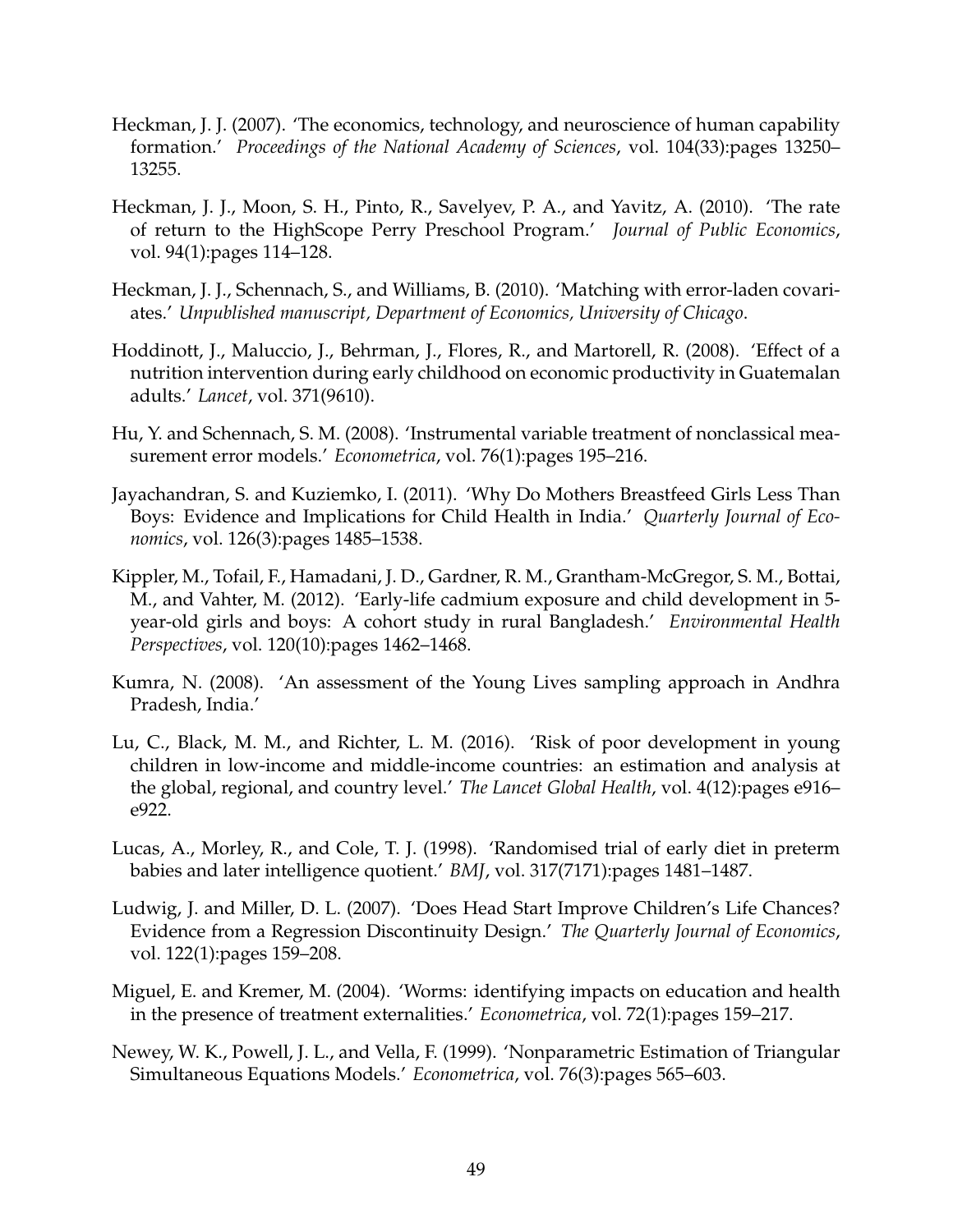- <span id="page-50-6"></span>Nielsen, E. R. (2015a). 'Achievement Gap Estimates and Deviations from Cardinal Comparability.'
- <span id="page-50-7"></span>Nielsen, E. R. (2015b). 'The Income-Achievement Gap and Adult Outcome Inequality.'
- <span id="page-50-0"></span>Rubio-Codina, M., Attanasio, O., Meghir, C., Varela, N., and Grantham-McGregor, S. (2014). 'The socio-economic gradient of child development: Cross-sectional evidence from children 6-42 months in Bogota.'
- <span id="page-50-3"></span>Sakti, H., Nokes, C., Hertanto, W., Hendratno, S., Hall, A., and Bundy, D. A. (1999). 'Evidence for an association between hookworm infection and cognitive function in Indonesian school children.' *Tropical Medicine & International Health*, vol. 4(5):pages 322– 334.
- <span id="page-50-2"></span>Sazawal, S., Bentley, M., Black, R. E., Dhingra, P., George, S., and Bhan, M. K. (1996). 'Effect of zinc supplementation on observed activity in low socioeconomic Indian preschool children.' *Pediatrics*, vol. 98(6):pages 1132–1137.
- <span id="page-50-5"></span>Schennach, S. M. (2004). 'Estimation of nonlinear models with measurement error.' *Econometrica*, vol. 72(1):pages 33–75.
- <span id="page-50-4"></span>Todd, P. E. and Wolpin, K. I. (2007). 'The production of cognitive achievement in children: Home, school, and racial test score gaps.' *Journal of Human Capital*, vol. 1(1):pages 91– 136.
- <span id="page-50-1"></span>Walker, S. P., Chang, S. M., Powell, C. A., and Grantham-McGregor, S. M. (2005). 'Effects of early childhood psychosocial stimulation and nutritional supplementation on cognition and education in growth-stunted Jamaican children: Prospective cohort study.' *The Lancet*, vol. 366:pages 1804 – 1807.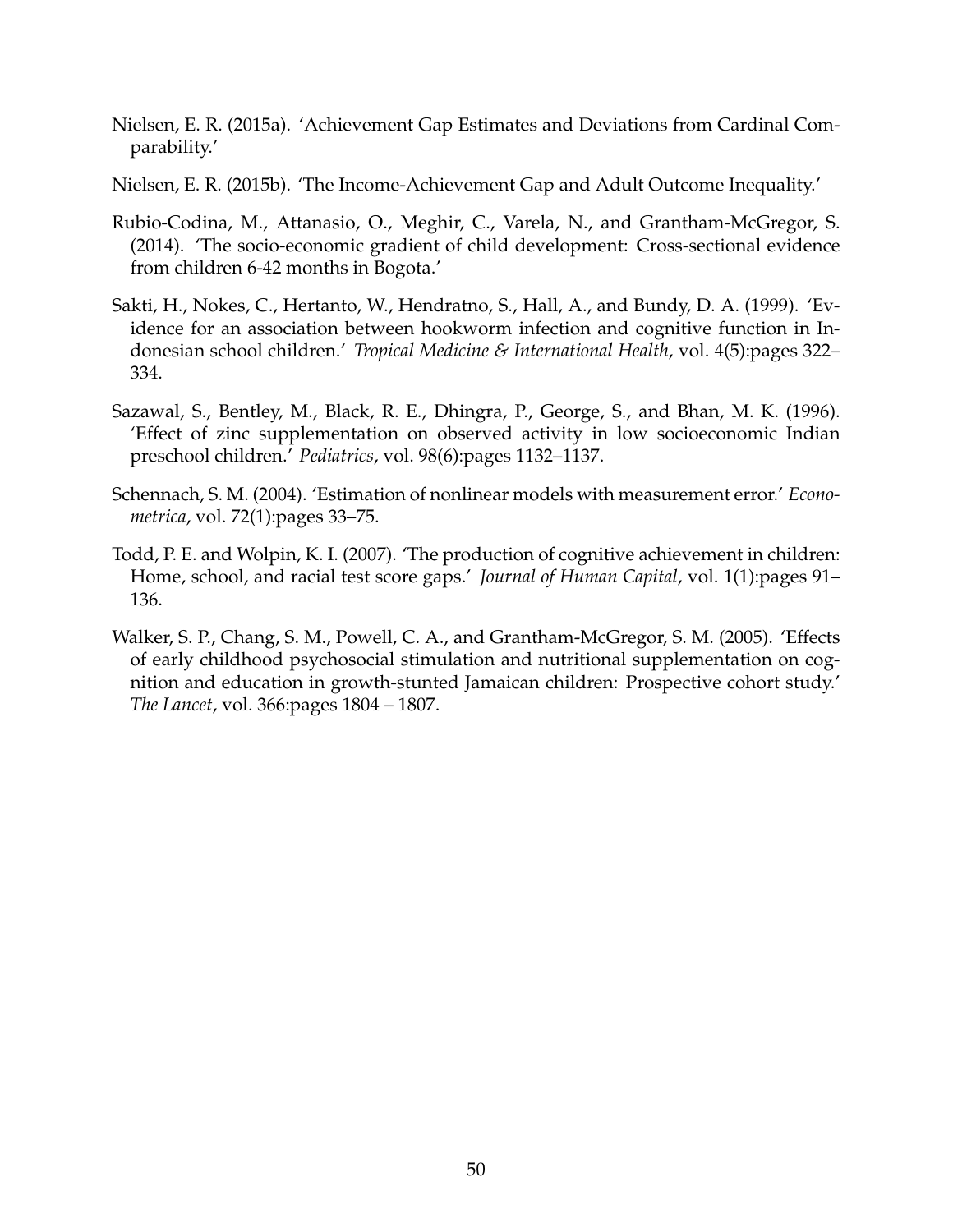## **A Online Appendix**

#### **A.1 A simple model of parental investments**

Consider a household that derives utility  $u_t = u(c_t)$  from its own consumption  $c_t$  in each period. We denote the utility of the child by  $v(H)$  where *H* is adult human capital. The lifecycle utility of the parent household from the moment they have a child is denoted by

$$
U = \Sigma_{t=1}^T \beta^t u_t(c_t) + \beta^a \mu v(H_a)
$$
\n(16)

where the child becomes an adult in time period  $a < T$ ,  $\beta$  is the discount factor and  $\mu$ is the altruism parameter that defines how much parents care about the utility of their adult child. Since the process of human capital accumulation is dynamic [\(Cunha, Heck](#page-47-2)[man, and Schennach,](#page-47-2) [2010\)](#page-47-2) the timing is important: after period *a* parents will act as if no child is present and the fact they had children before just acts as an effect on their wealth. However, before they may have to invest in each period to take advantage of the developmental capabilities of the child.

Specifically, human capital itself depends on cognition  $\theta^c_a$  and health  $\theta^h_a$ , so that

<span id="page-51-0"></span>
$$
H_a = H(\theta_a^c, \theta_a^h) \tag{17}
$$

In turn cognition and health are produced throughout childhood. This process is governed by production functions that define how these skills are determined in period *t* + 1 as a function of inputs in period *t*.

<span id="page-51-1"></span>
$$
\theta_{t+1}^c = G\left(\theta_t^c, \theta_t^h, \theta_t^I, Z_t\right) \tag{18}
$$

$$
\theta_{t+1}^h = F\left(\theta_t^c, \theta_t^h, \theta_t^I, Z_t\right) \tag{19}
$$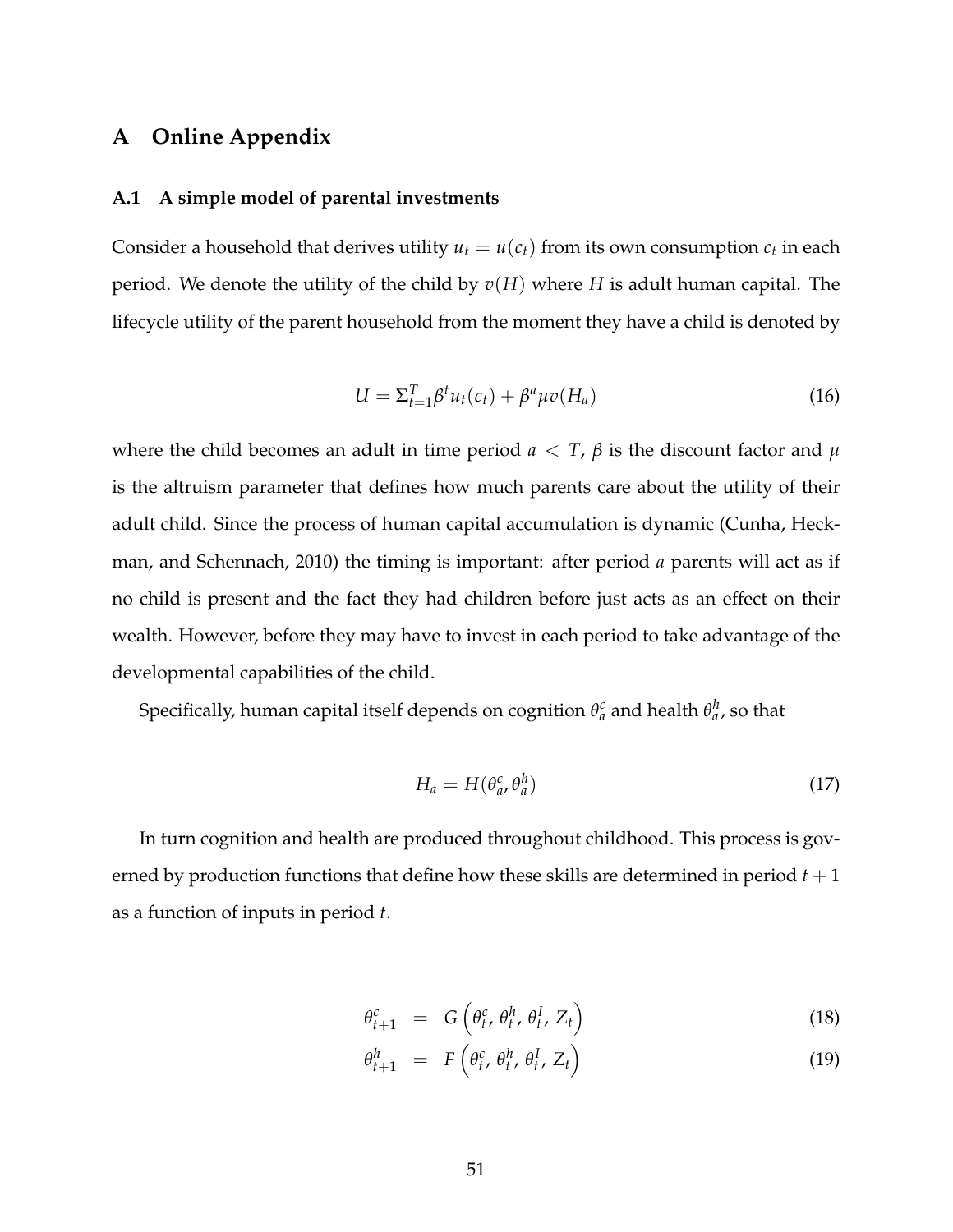where  $\theta_t^I$  is an investment good that parents can buy in the market.<sup>[34](#page-1-0)</sup>. The vector  $Z_t$ includes parental background and temporal shocks, which we leave implicit for the moment.

The household is subject to the intertemporal budget constraint

<span id="page-52-0"></span>
$$
A_{t+1} = (1+r)(A_t - c_t - p_t^I \theta_t^I + y_t)
$$
\n(20)

where  $p_t^I$  represents the price of investment goods and  $y_t$  an uncertain income stream. The household's problem then is to maximize lifecycle utility subject to the human capital constraints [\(17,](#page-51-0) [18,](#page-51-1) [19\)](#page-51-1) and the budget constraint [\(20\)](#page-52-0). We can now characterize the problem through a Bellman equation. Denote the current value of the household as  $V(A_t, \theta_t^c, \theta_t^h)$ . Then we get that

$$
V_t(A_t, \theta_t^c, \theta_t^h) = \max_{c_t, A_{t+1}, I_t} u(c_t) + \beta E_t V_{t+1}(A_{t+1}, \theta_{t+1}^c, \theta_{t+1}^h) \text{ for } t < a \quad (21)
$$

$$
V_t(A_t, \theta_t^c, \theta_t^h) = \max_{c_t, A_{t+1}} u(c_t) + \mu v(H_a) + \beta E_t V_{t+1}(A_{t+1}) \text{ for } t = a \tag{22}
$$

$$
V_t(A_t) = \max_{c_t, A_{t+1}} u(c_t) + \beta E_t V_{t+1}(A_{t+1}) \text{ for } t > a
$$
 (23)

where the maximization takes place subject to the cognitive and health production functions and the budget constraints. From period *a* onwards this is a standard lifecycle maximization problem.The utility from the investments in children materializes in period *a* and defines the way that the value function in earlier periods depends on cognitive and health capital.

The first order conditions for investment in each period are given by

 $34$ In a more complete model we would allow for both material and time investments as in [Del Boca,](#page-47-0) [Flinn, and Wiswall](#page-47-0) [\(2014\)](#page-47-0). However we do not include time here because in our empirical model we do not observe time inputs.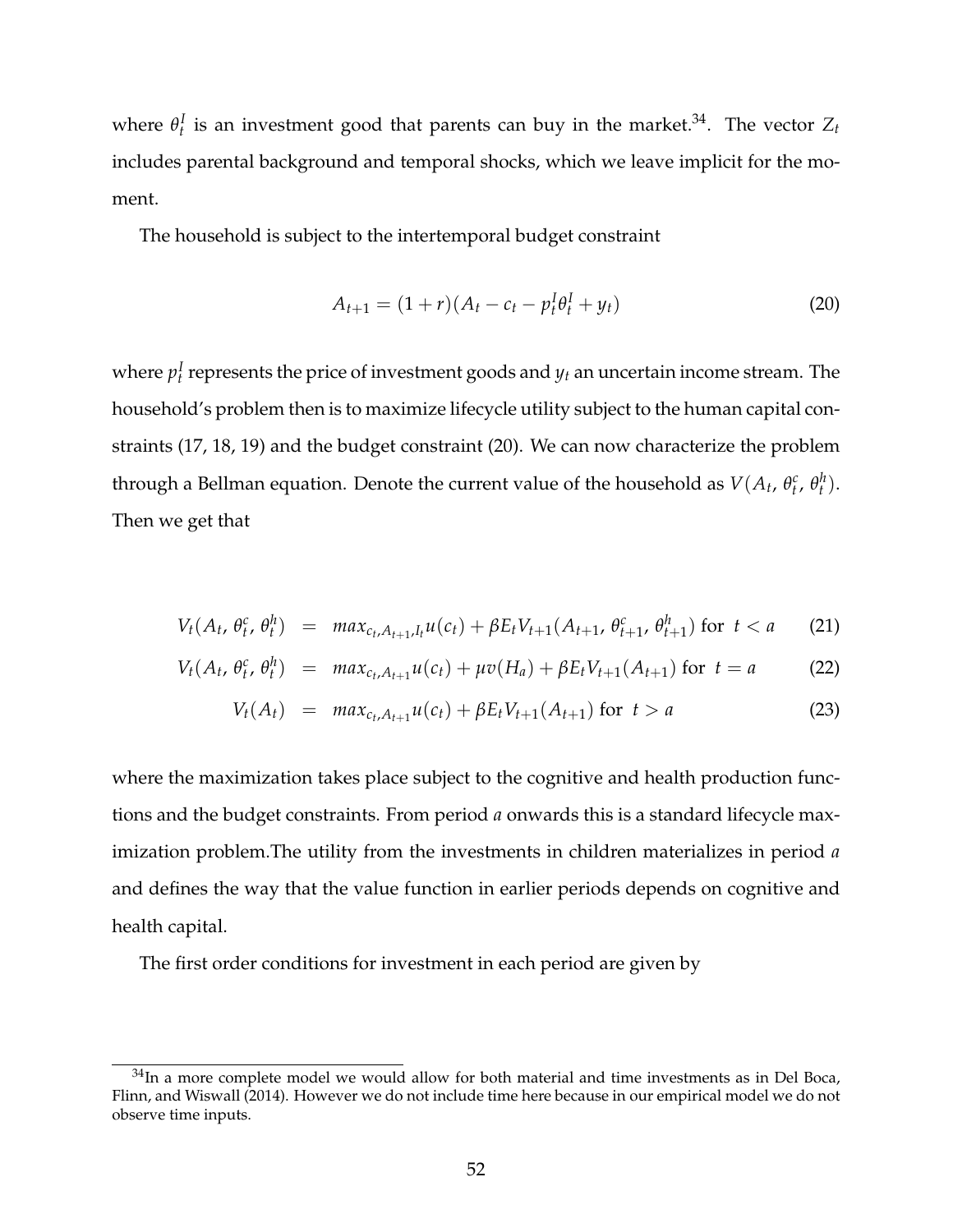$$
p_t^I = \frac{E_t V_{\theta_{t+1}^c}^{\prime} G_{\theta_{t+1}^c}^{\prime} + E_t V_{\theta_{t+1}^h}^{\prime} F_{\theta_{t+1}^h}^{\prime}}{V_{A_{t+1}}^{\prime} + \lambda_t}
$$
(24)

where a prime denotes a first derivative and where  $\lambda_t$  is the Lagrange multiplier on assets, which is positive for liquidity constrained individuals  $(A_{t+1} > 0)$  and zero otherwise. According to this result investments in children are driven by the relative value of child investments (the numerator) to the marginal utility of consumption (the denominator). The altruism parameter as well as the way health and cognition translate to human capital are embedded in the derivatives of the value function. The way current increases in health and cognition affect future outcomes defines the dynamics of investment and are reflected in the derivatives of the value function with respect to health and cognition. The presence of liquidity constraints raises the marginal utility of consumption for households and reduces investments in children.

An important question is whether the parents know the production function that governs child development. In the first order conditions above the relevant production function is the one perceived by the parents. If perception and reality diverge the sequence of investments will not be optimal, even from the parents perspective.

#### **A.2 Simulations**

In Table [9](#page-54-0) we report the parameter values used for the simulations presented in the main text. The values are based on our estimates. In the table, *X* corresponds to parental cognition, and *θ*1, *θ*2, and *θ*<sup>3</sup> correspond to latent health at ages 1, 5, and 8 respectively. For the measurement error of the production functions we took the values estimated from the residual in producing health at ages 5 and 8.

#### **A.3 Assignment of measures to latent factors**

In Table [10](#page-56-0) we present the descriptive statistics from the sample for the measurements that are assigned to each factor, excluding those measurements whose loadings are nor-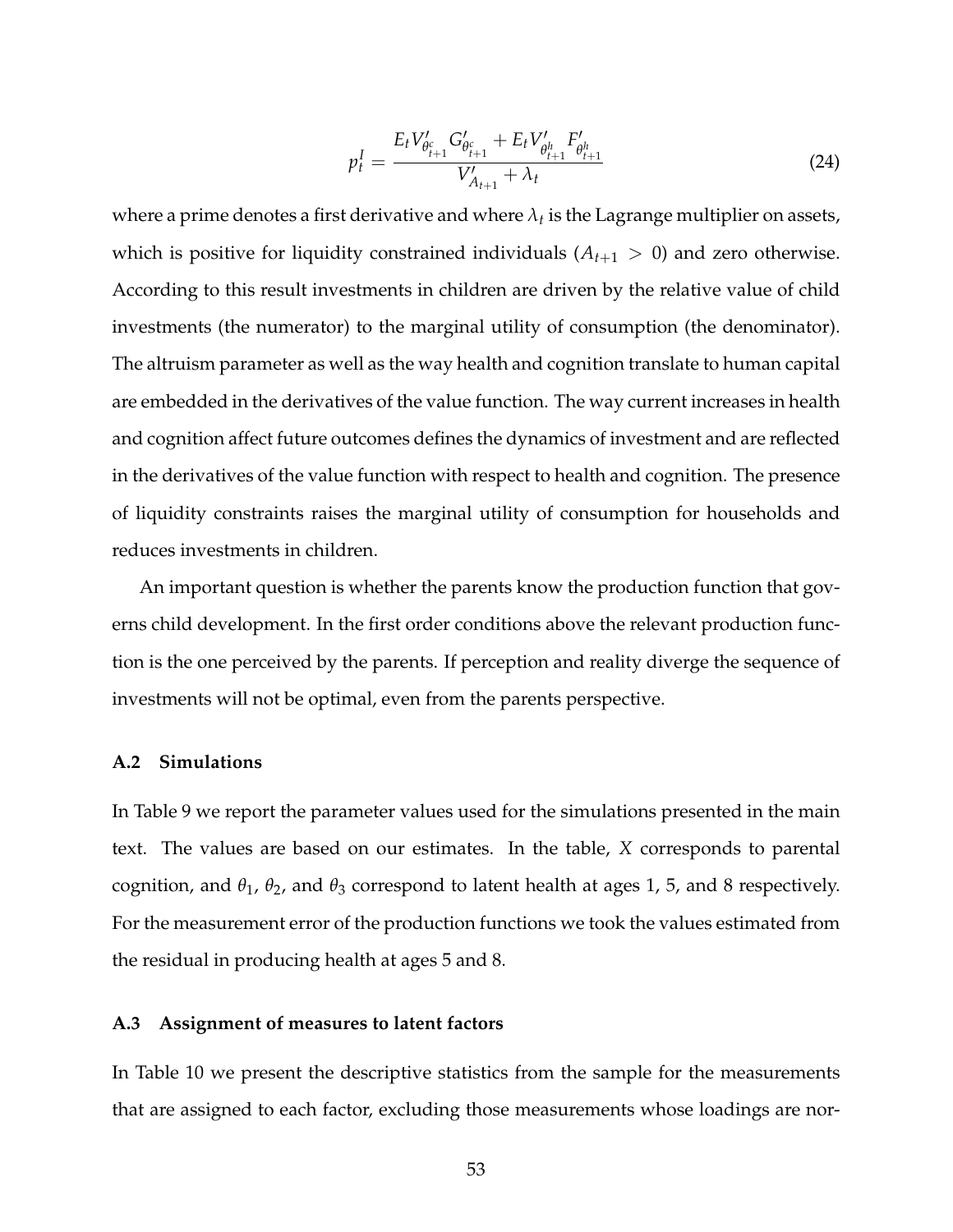| Parameters            |                                                            | True value                   |
|-----------------------|------------------------------------------------------------|------------------------------|
|                       | Distribution of baseline log factors (ln $\theta_1$ , lnX) |                              |
| $\mu_A$               | Mean vector of mixture A                                   | $(-0.1, 0.15)$               |
| $\mu_B$               | Mean vector of mixture B                                   | $(-0.4, 0.6)$                |
| $\Sigma_A$            | Var-cov of mixture A                                       | .56 .07                      |
| $\Sigma_B$            | Var-cov of mixture B                                       | .07 .48<br>.5 .16<br>.16 .83 |
| $\tau$                | Mixture weight                                             | 0.6                          |
|                       | 1st stage production function                              |                              |
| $A_1$                 | <b>TFP</b>                                                 | $\{0,1\}^*$                  |
| $\delta_1$            | Share parameter                                            | 0.69                         |
| $\rho_1$              | Complementarity parameter                                  | $\{-1, -0.5, 0, 0.5, 1\}^*$  |
|                       | 2nd stage production function                              |                              |
| A <sub>2</sub>        | <b>TFP</b>                                                 | $\{0,1\}^*$                  |
| $\delta_2$            | Share parameter                                            | 0.82                         |
| $\rho_2$              | Complementarity parameter                                  | $\{-1, -0.5, 0, 0.5, 1\}^*$  |
|                       | Random shocks to production functions                      |                              |
| $\Sigma_{u_1}$        | SD of $u_1$                                                | 0.54                         |
| $\Sigma_{u_2}$        | SD of $u_2$                                                | 0.23                         |
| Measurement Equations |                                                            |                              |
| $\lambda_X$           | Measurement loadings for X                                 | (1,0.85,0.72)                |
| $\lambda_{\theta_1}$  | Measurement loadings for $\theta_1$                        | (1, 1.2, 0.37)               |
| $\lambda_{\theta_2}$  | Measurement loadings for $\theta_2$                        | (1,1.01,0.14)                |
| $\lambda_{\theta_3}$  | Measurement loadings for $\theta_3$                        | (1,1.13,0.29)                |
| $\sigma_X$            | Measurement error SD for X                                 | (.16,.37,.49)                |
| $\sigma_{\theta_1}$   | Measurement error SD for $\theta_1$                        | (.43,.18,.91)                |
| $\sigma_{\theta_2}$   | Measurement error SD for $\theta_2$                        | (.26, .26, .97)              |
| $\sigma_{\theta_3}$   | Measurement error SD for $\theta_3$                        | (.37, .21, .93)              |

<span id="page-54-0"></span>Table 9: Parameters for the Monte Carlo Exercises

<sup>∗</sup>These are the values we will assume in the various simulations. When *ρ* is 0, we simulate and estimate a Cobb Douglas. We report estimates for TFP of 0, the other results are available on request.

malized to 1 (presented in Table [2](#page-10-0) in the main text). Note that amount spent on child investment goods is in Rhupees, not USD.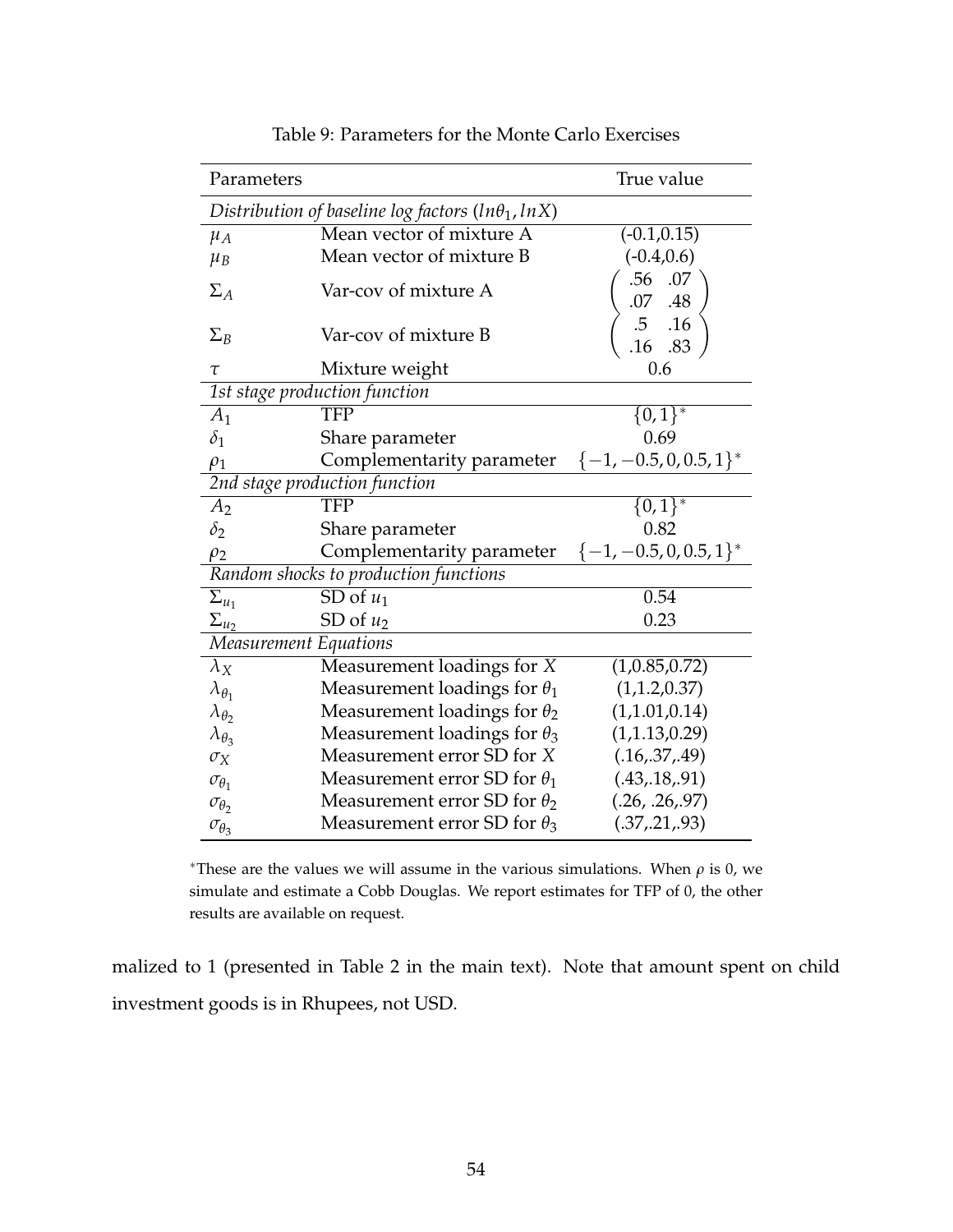### **A.4 Additional results**

Table [11](#page-57-0) gives parameter estimates for the production functions for cognition and health when we do not control for the endogeneity of investments. Table [12](#page-58-0) reports estimates where income is included in the production functions, using only prices as instruments. In addition, estimates where investments are normalized on the measurement of the amount spent on clothing as opposed to the amount spent on books are available on request. The results change very little.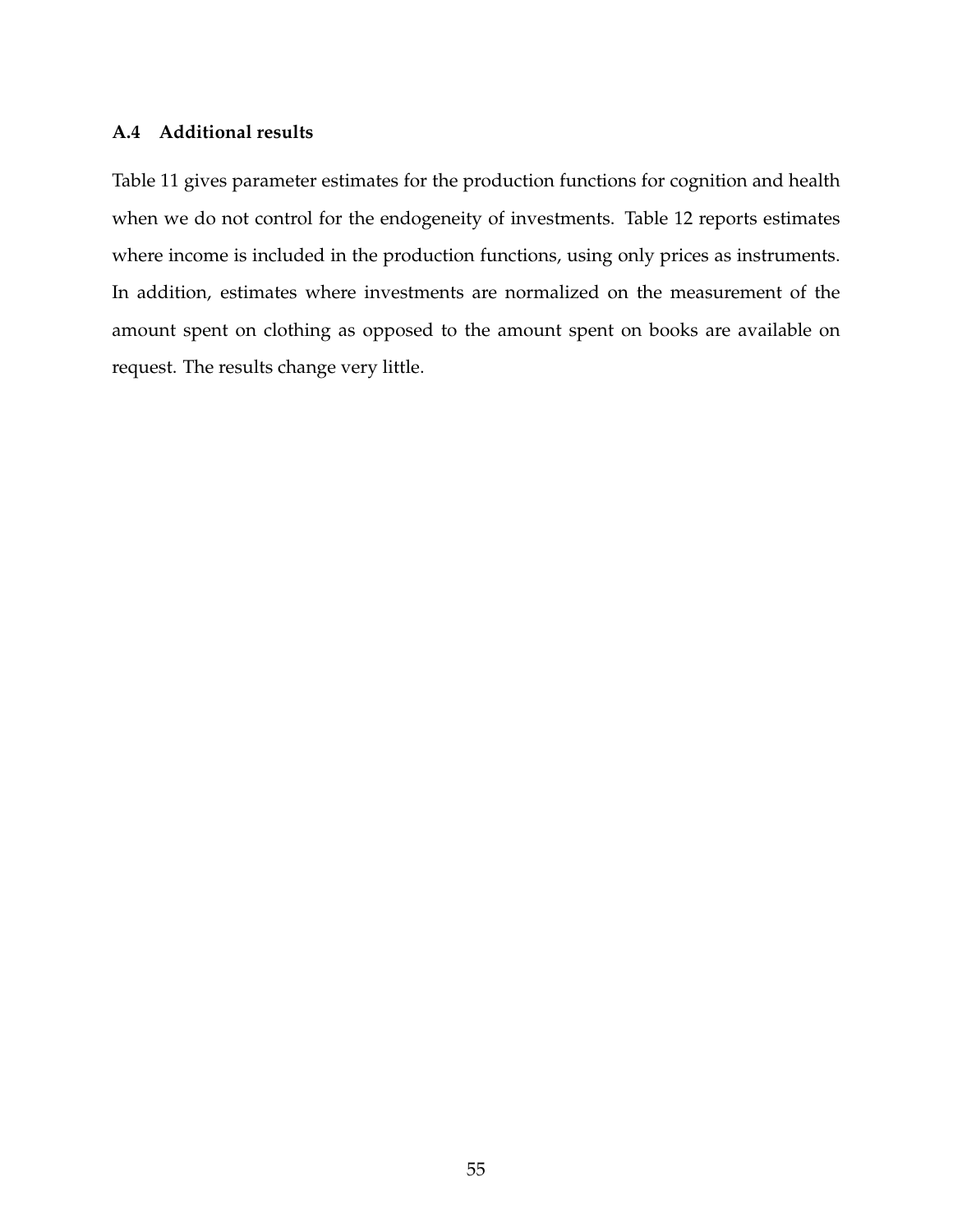|                                      | Age 1   | Age 5   | Age 8   | Age 12  |
|--------------------------------------|---------|---------|---------|---------|
| Child Health                         |         |         |         |         |
| Weight for age Z-score               | $-1.51$ | $-1.87$ | $-1.88$ |         |
|                                      | 1.09    | 0.94    | 1.06    |         |
| Weight in kg                         | 7.89    | 15.02   | 19.67   | 31.08   |
|                                      | 1.16    | 1.93    | 3.06    | 6.87    |
| Child Cognition                      |         |         |         |         |
| Math test                            |         |         |         | 12.76   |
|                                      |         |         |         | 6.61    |
| English test                         |         |         |         | 13.61   |
|                                      |         |         |         | 4.39    |
| Language test                        |         |         |         | 13.39   |
|                                      |         |         |         | 4.47    |
| Rasch score CDA test                 |         | 300.18  |         |         |
|                                      |         | 49.75   |         |         |
| Rasch score Egra test                |         |         | 300.01  |         |
|                                      |         |         | 15.02   |         |
| Investments                          |         |         |         |         |
| Amount spent clothing                |         | 410.43  | 754.05  | 1572.37 |
|                                      |         | 384.69  | 689.04  | 1567.96 |
| Amount spent shoes                   |         | 74.24   | 134.83  | 314.62  |
|                                      |         | 87.38   | 144.57  | 365.81  |
| Amount spent uniform                 |         | 226.97  | 377.50  | 390.09  |
|                                      |         | 223.11  | 294.77  | 655.70  |
| Times child ate last 24 hrs          |         | 4.99    | 4.85    | 4.68    |
|                                      |         | 1.07    | 1.10    | 0.99    |
| Food groups in last 24 hrs           |         | 5.78    | 6.44    | 6.38    |
|                                      |         | 1.55    | 1.63    | 1.63    |
| Parental Cognition (fixed aross age) |         |         |         |         |
| Father years of education            |         |         | 5.54    |         |
|                                      |         |         | 4.93    |         |
| Caregiver is literate? (0-2)         |         |         | 0.78    |         |
|                                      |         |         | 0.94    |         |
| Parental Health (fixed across age)   |         |         |         |         |
| Mother's height (cm)                 |         |         | 151.43  |         |
|                                      |         |         | 6.53    |         |

<span id="page-56-0"></span>Table 10: Summary Statistics: Child Measurements Younger Cohort

Higher values are always better. Z-scores are computed using WHO international standards. Rasch scores are internally standardized. Standard deviations are reported below the means.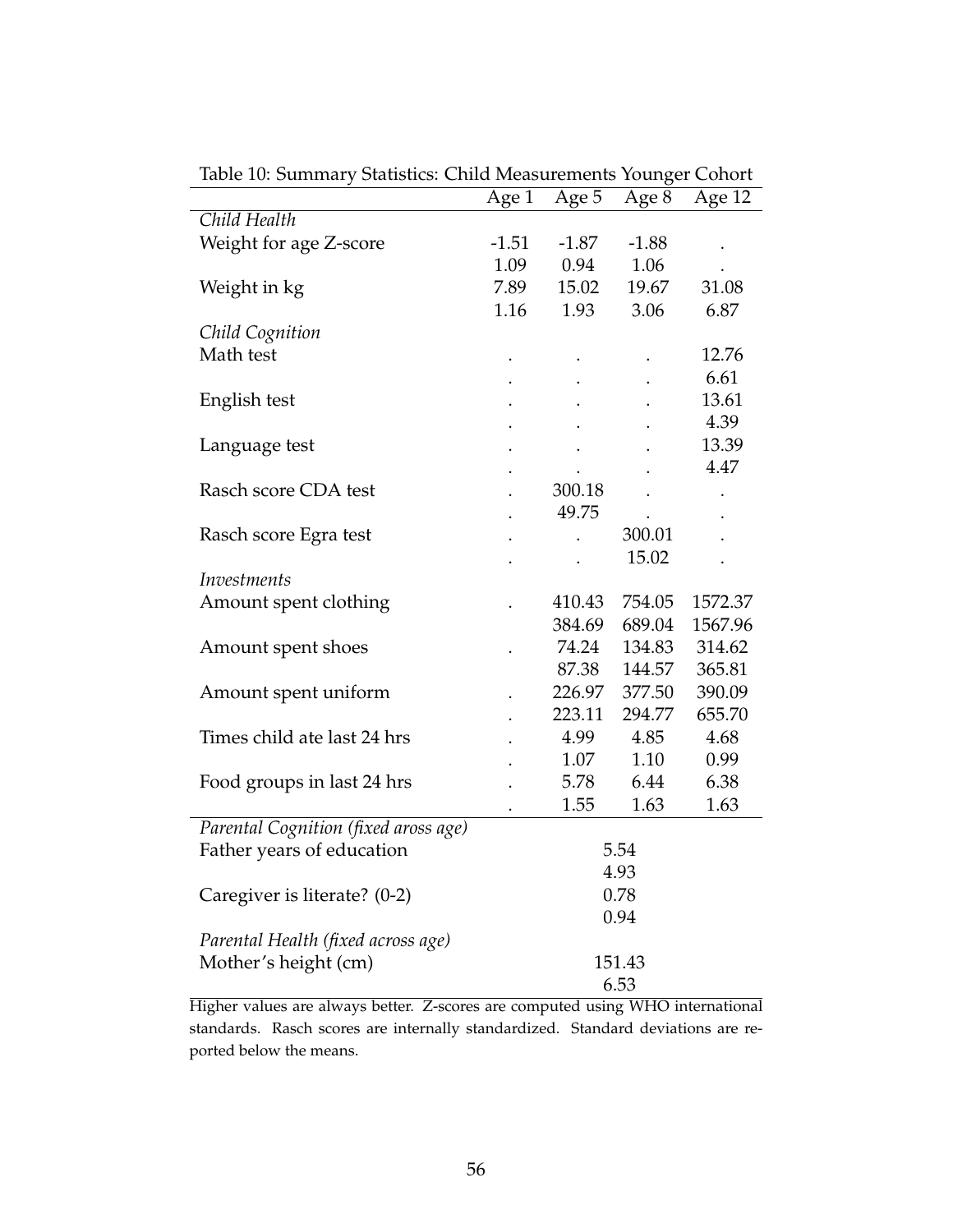|                    |                                   | Cognition                         |                             | Health                                                              |                                   |                               |
|--------------------|-----------------------------------|-----------------------------------|-----------------------------|---------------------------------------------------------------------|-----------------------------------|-------------------------------|
| Age                | $\overline{5}$                    | 8                                 | $\overline{12}$             | $\overline{5}$                                                      | $\overline{8}$                    | 12                            |
|                    |                                   |                                   |                             |                                                                     |                                   |                               |
|                    |                                   |                                   |                             | Lagged Skills                                                       |                                   |                               |
| Cognition          |                                   | 0.41                              | 0.66                        |                                                                     | $-0.01$                           | $-0.04$                       |
|                    |                                   | [0.29, 0.53]                      | [0.6, 0.7]                  |                                                                     | $[-0.06, 0.02]$                   | $[-0.05, 0.03]$               |
| Health             | 0.23<br>[0.17, 0.3]               | 0.2<br>[0.15, 0.24]               | 0.04<br>[0.01, 0.09]        | 0.7<br>[0.66, 0.76]                                                 | 0.82<br>[0.77, 0.87]              | 0.92<br>[0.86, 0.96]          |
|                    |                                   |                                   |                             |                                                                     |                                   |                               |
|                    |                                   |                                   |                             | Investment and Parental Skills                                      |                                   |                               |
|                    |                                   |                                   |                             |                                                                     |                                   |                               |
| Investment         | 0.3<br>[0.2, 0.4]                 | 0.3<br>[0.17, 0.44]               | 0.05<br>[0.02, 0.1]         | 0.07<br>$[-0.01, 0.14]$                                             | 0.09<br>[0.05, 0.15]              | 0.04<br>$[-0.03, 0.07]$       |
| Parent Cog         | 0.39                              | 0.09                              | 0.2                         | 0.02                                                                | 0.03                              | 0.04                          |
|                    | [0.33, 0.45]                      | [0.03, 0.14]                      | [0.16, 0.24]                | $[-0.03, 0.06]$                                                     | [0.02, 0.07]                      | [0,0.06]                      |
| Parent Health      | 0.07<br>[0.01, 0.14]              | $-0.01$<br>$[-0.06, 0.07]$        | 0.05<br>[0.02, 0.09]        | 0.2<br>[0.16, 0.29]                                                 | 0.06<br>[0.03, 0.08]              | 0.04<br>[0.02, 0.09]          |
|                    |                                   |                                   |                             |                                                                     |                                   |                               |
|                    |                                   |                                   |                             | Demographic Characteristics                                         |                                   |                               |
|                    |                                   |                                   |                             |                                                                     |                                   |                               |
| Num Child          | $\overline{0}$<br>$[-0.02, 0.01]$ | $\overline{0}$<br>$[-0.02, 0.02]$ | $-0.02$<br>$[-0.05,-0.01]$  | 0.01<br>$[-0.01, 0.02]$                                             | $\overline{0}$<br>$[-0.02,0]$     | $\theta$<br>$[-0.01, 0.01]$   |
| Older Sibs         | 0.01                              | $\overline{0}$                    | $\theta$                    | $-0.03$                                                             | $\overline{0}$                    | 0.01                          |
|                    | $[-0.01, 0.02]$                   | $[-0.03, 0.01]$                   | $[-0.02, 0.02]$             | $[-0.05,-0.01]$                                                     | $[-0.01, 0.01]$                   | [0,0.02]                      |
| Gender             | 0.01<br>$[-0.01, 0.02]$           | 0.04<br>[0.02, 0.05]              | $-0.01$                     | $\overline{0}$<br>$[-0.01, 0.01]$                                   | 0.01<br>[0,0.01]                  | 0.02<br>[0.01, 0.02]          |
| Urban              | $-0.01$                           | $-0.03$                           | $[-0.02, 0]$<br>$-0.01$     | $\overline{0}$                                                      | 0.01                              | $\theta$                      |
|                    | $[-0.01, 0]$                      | $[-0.04,-0.02]$                   | $[-0.02,0]$                 | $[-0.01, 0]$                                                        | [0,0.01]                          | $[-0.01, 0]$                  |
| Hindu              | $-0.01$                           | $\theta$                          | 0.04                        | 0.01                                                                | $\overline{0}$                    | $\theta$                      |
|                    | $[-0.03, 0]$<br>$\theta$          | $[-0.02, 0.01]$<br>$\theta$       | [0.02, 0.05]                | $[-0.01, 0.02]$                                                     | $[-0.01, 0.01]$<br>$\overline{0}$ | $[-0.01, 0.01]$               |
| Muslim             | $[-0.01, 0]$                      | $[-0.01, 0]$                      | $-0.01$<br>$[-0.01, 0]$     | $\overline{0}$<br>[0,0]                                             | [0,0]                             | $\overline{0}$<br>[0,0]       |
| Mother Age         | 0.01                              | 0.01                              | $-0.01$                     | 0                                                                   | $\overline{0}$                    | $-0.02$                       |
|                    | [0,0.02]                          | [0,0.03]                          | $[-0.03, 0]$                | $[-0.01, 0.02]$                                                     | $[-0.01, 0.01]$                   | $[-0.02,0]$                   |
| <b>Sched Caste</b> | $\overline{0}$<br>$[-0.02, 0]$    | 0.03<br>[0.02, 0.04]              | 0.01<br>[0,0.02]            | $\theta$<br>$[-0.01, 0.01]$                                         | $\theta$<br>$[-0.01, 0]$          | $\theta$<br>$[-0.01, 0.01]$   |
| <b>Sched Tribe</b> | 0.07                              | $-0.02$                           | $-0.01$                     | 0.01                                                                | $-0.01$                           | $\overline{0}$                |
|                    | [0.05, 0.08]                      | $[-0.03,-0.01]$                   | $[-0.01, 0.01]$             | [0.01, 0.02]                                                        | $[-0.02,-0.01]$                   | [0,0.01]                      |
| <b>BC</b> Caste    | $-0.02$<br>$[-0.03,-0.01]$        | 0.01<br>[0,0.03]                  | $\theta$<br>$[-0.01, 0.01]$ | $-0.02$<br>$[-0.03,-0.01]$                                          | 0.01<br>[0,0.02]                  | $\theta$<br>$[-0.01, 0]$      |
|                    |                                   |                                   |                             |                                                                     |                                   |                               |
|                    |                                   |                                   |                             | Production function structure and test of exogeneity for investment |                                   |                               |
| $(\rho, \zeta)$    | $-0.13$                           | $-0.19$                           | 0.26                        | $-0.04$                                                             | 0.25                              | $-0.2$                        |
|                    | $[-0.31,-0.02]$                   | $[-0.38,-0.06]$                   | [0.01, 0.34]                | $[-0.23, 0.03]$                                                     | [0.05, 0.41]                      | $[-0.24, 0.22]$               |
| Subst. Elast       | 0.88                              | 0.84                              | 1.34                        | 0.96                                                                | 1.33                              | 0.84                          |
| Log TFP            | [0.76, 0.98]<br>$-0.05$           | [0.73, 0.95]<br>$\theta$          | [1.01, 1.52]<br>0.02        | [0.81, 1.03]<br>0.03                                                | [1.05, 1.69]<br>$-0.02$           | [0.8, 1.28]<br>$\overline{0}$ |
|                    | $[-0.1, 0.02]$                    | $[-0.08, 0.04]$                   | $[-0.03, 0.07]$             | [0,0.08]                                                            | $[-0.05, 0.02]$                   | $[-0.03, 0.02]$               |
|                    |                                   |                                   |                             |                                                                     |                                   |                               |

<span id="page-57-0"></span>

| Table 11: Production of Cognitive Skills and Health - Exogenous Investment |  |
|----------------------------------------------------------------------------|--|
|                                                                            |  |

Notes: 90% confidence intervals based on 100 bootstrap replications in square brackets. "Subst. Elast": Elasticity of Substitution, "Inv. Res": Investment Residual, "Num child": number of children in the household.